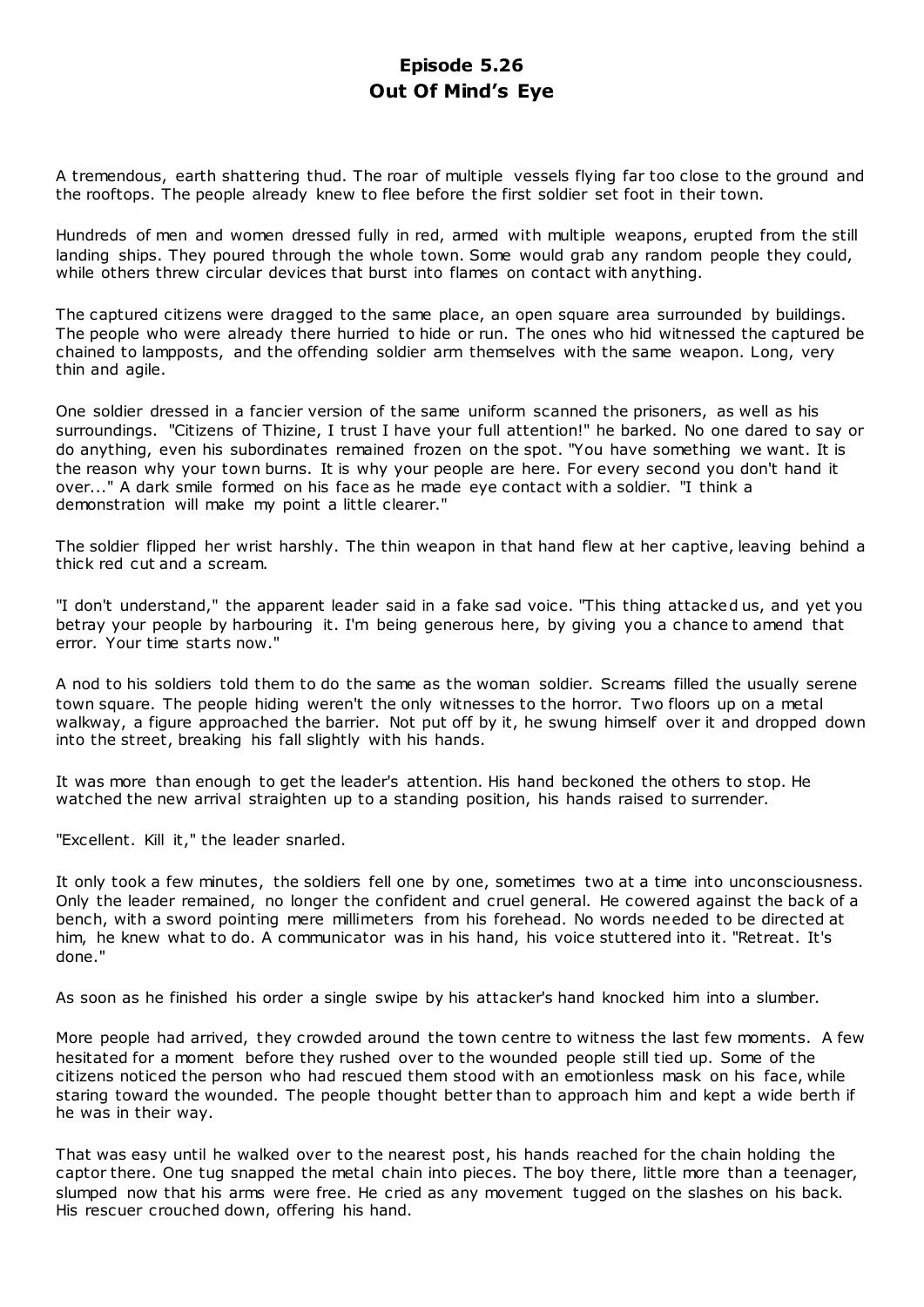Whether it was his actions while taking down the soldiers, his hauntingly cold eyes and blank face, or even a combination of everything, the boy was far too frightened of him to take it. He crawled backwards as fast as he could, his eyes wide in terror.

The frightened whimpering from him didn't go unheard. A collective gasp from the people nearby got the stranger's full attention. He scanned the crowd, making eye contact with everyone staring right back. It was quiet, but to him voices shouted at him.

*"What are you doing!?" "No!" "How could you do that!" "A kid!"*

Each of the voices clawed at his mind. As his eyes began to burn the people in the square started to blur, the surroundings did as well. Different people were there, they were crisp, sharp. A few were familiar to him, the more malevolent ones were not. They lunged for him, which he braced for, only for them to go right through him.

As he swung around to hopefully shut them off, he saw an image of himself crouching down next to a familiar man lying on the ground.

*"Craig,"* this voice was his, but it didn't come from him. Another person ran up behind the other him. She was small, barely four foot tall and young. Her face was scarred, her bared teeth looked more like fangs. Her intention toward him was clear.

As this image of him swung around while still on his knees, it blurred and split into two of him. The new image appeared startled as he stood. He swung around too as the little girl ran up to him. At the same time both shadows of him immediately attacked her with a small sharp weapon.

When the girl stumbled back from it, her image diverged into two as well. While one exploded into dust, making the crouched version of himself bow his head down in shame, the other merely fell to the ground. The standing copy of him started to shake horribly as the earlier figures he saw including the one that looked like Craig surrounded him, shouting the exact same things.

The pain tripled, the voices got louder and more frequent. His hands flew up as if to protect his head from it. That's when he saw the same figures screaming at him were also lying on the floor, wounded but still alive. His crouched self was about to check on them when a new man entered, his face brimming in fury.

The new arrival charged through the earlier, screaming figures, destroying their image instantly. The crouched version of himself quickly stood to confront him, only to be thrown back down onto his back. He felt the same pain suddenly course through his own, pushing him further to the ground too. His hand reached out to the pavement to steady himself.

Multiple hands gently grabbed him, which helped far more than his own. When it did the images were gone, in their place were the town's people surrounding him. A couple tried to help him to his feet. Concern was all over their faces, the fear they had toward him still lingered though. The voices shouting at him before were nothing more than a faint whisper, the longer they looked at him, the louder it got.

"He should go to the hospital too," one of the town's people said towards t he two holding him.

### *No. No time.*

He pulled his arms away and hurriedly stepped backwards, collecting his fallen weapon after a couple steps. Once he had a clear path, he ran away. The shocked faces of the town painted into his mind.

Buildings, fires, then eventually trees and bushes lined his path. He kept running until the greenery blocked all view of the town he fled. The rest of the way he walked, barely avoiding any of the hazards along the way. Even the shallow river didn't deter, he just walked through it like it wasn't there.

The next object in his path was his destination. The usually sleek and silver Delta Flyer sat in the muddy clearing. Its hull scarred by phaser like fire and a few small dents. Like its current owner it looked sorry for itself, with its better days behind it.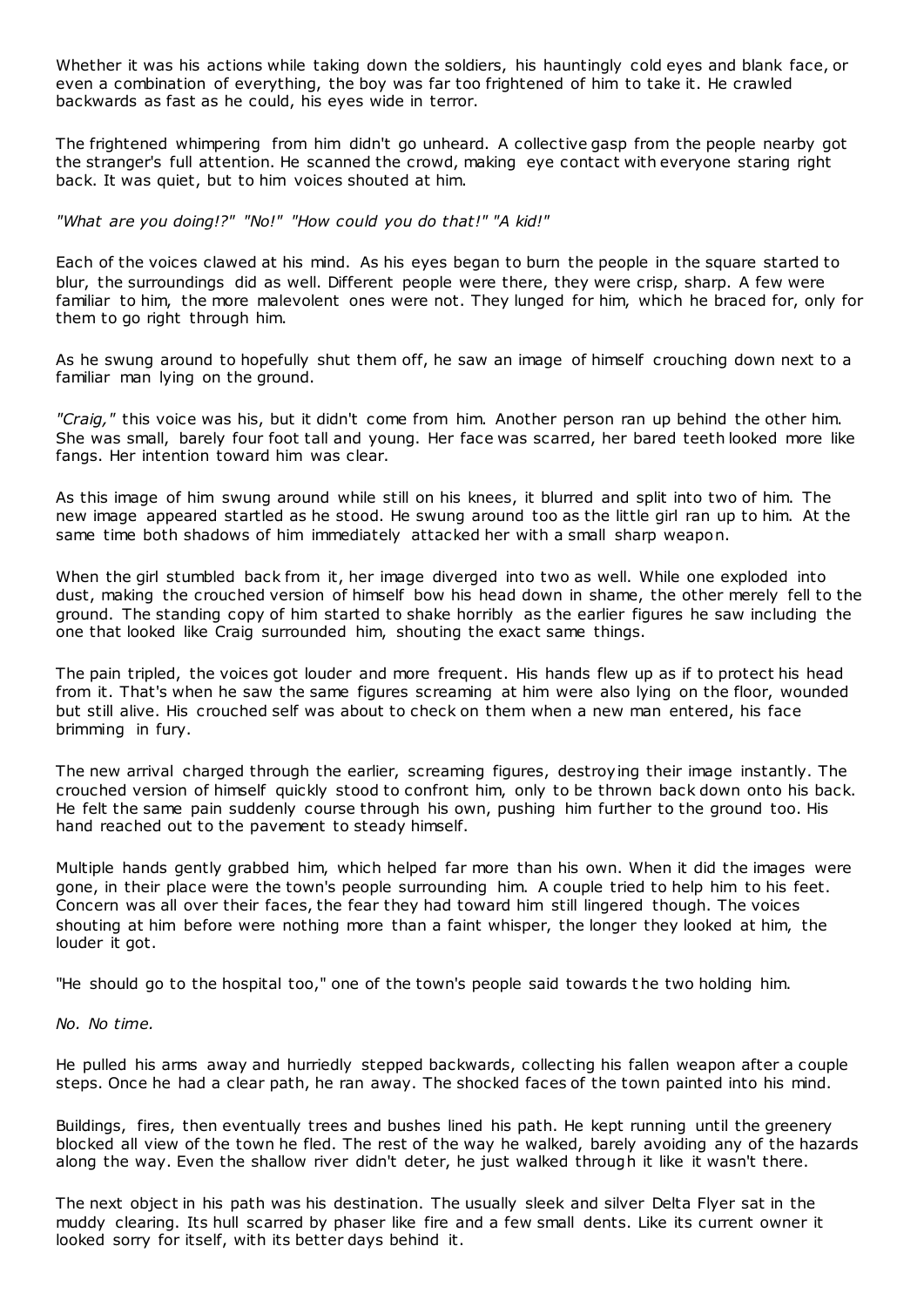Once inside of it he pulled off the thick jacket he had been wearing. When it dropped to the floor, it made a loud clattering sound as if it contained metal and lots of it.

The door began to seal behind him, then he walked forward to head for the cockpit. A rattle ahead of him caught his attention, his head swung in that direction. He still had the sword in his hand. With it, he slowly walked towards the steps.

Everything looked the same as he left it. That wasn't enough though. Carefully he placed his foot on the first step, so as to not make any sound doing so. The lights in this room were dim, he still noticed slight movement from the cage in the corner of his right eye. His destination changed. He was little more than half way there when a device powered up behind him.

Instead of swinging around, that was always a mistake, he pushed himself backwards. He hit someone, they dropped something metallic. He didn't stop until they were slammed into the wall, and only then he turned around, his hand as usual reaching for their throat to restrain them.

He didn't expect what he saw. The attacker didn't either. However out of the pair of them, only one showed a hint of surprise in their eyes and it wasn't him.

The words were clashing together, it was difficult to make out what either person was shouting at her. All Jessie could make out were occasional words, which made it so much harder to understand.

A quick glance at her children sitting at the table doing their best to concentrate on their meals, then at the rest of the Mess Hall who would occasionally glance over irritably, made her finally snap. "One at a time!" she said with a huge space in between, and each word louder than the one before. Time was almost shouted.

For a few seconds it was quiet, which was a nice change.

The first voice to speak up over her commbadge was the Doctor. *"Your sister has just arrived in Sickbay, she's having contractions."*

*"I'm afraid I need her first. This is an emergency,"* the second voice, Tom's stammered nervously. He sounded urgent.

The next voice to speak was new, so that was now three people who were talking at her. *"Oh yeah, that,"* her sister's voice sighed. *"It's okay, I'm fine. I'm fine. You can just see the little mite afterwards. I'm fine."*

The barrage of voices shouting at her earlier had wiped her patience clean. Her eyes rolled. "I hope that's not a guilt trip, Jodie."

*"No, no. I wasn't there for yours and my fella will be here soon. Well he better be anyway."* Jessie heard her gasp. She figured it was normal considering the circumstances and didn't pay any mind to it. *"Ooh sorry, my bad."*

"What?" Jessie scowled as if her sister was there to see it. "What are you sorry for? You're not me, you'll definitely be fine."

*"Yes of course she will be, because I am here. Nothing to worry about*," the Doctor's voice said a little too cheerfully.

*"Ohno,"* Jodie's groaned.

The telltale beep that one comm link had been shut off helped Jessie calm down a little. One to go. "Ok Tom. What's the emergency?"

*"I know you're busy Jess, but I'm going to need you to go to Transporter Room two. We have a guest."*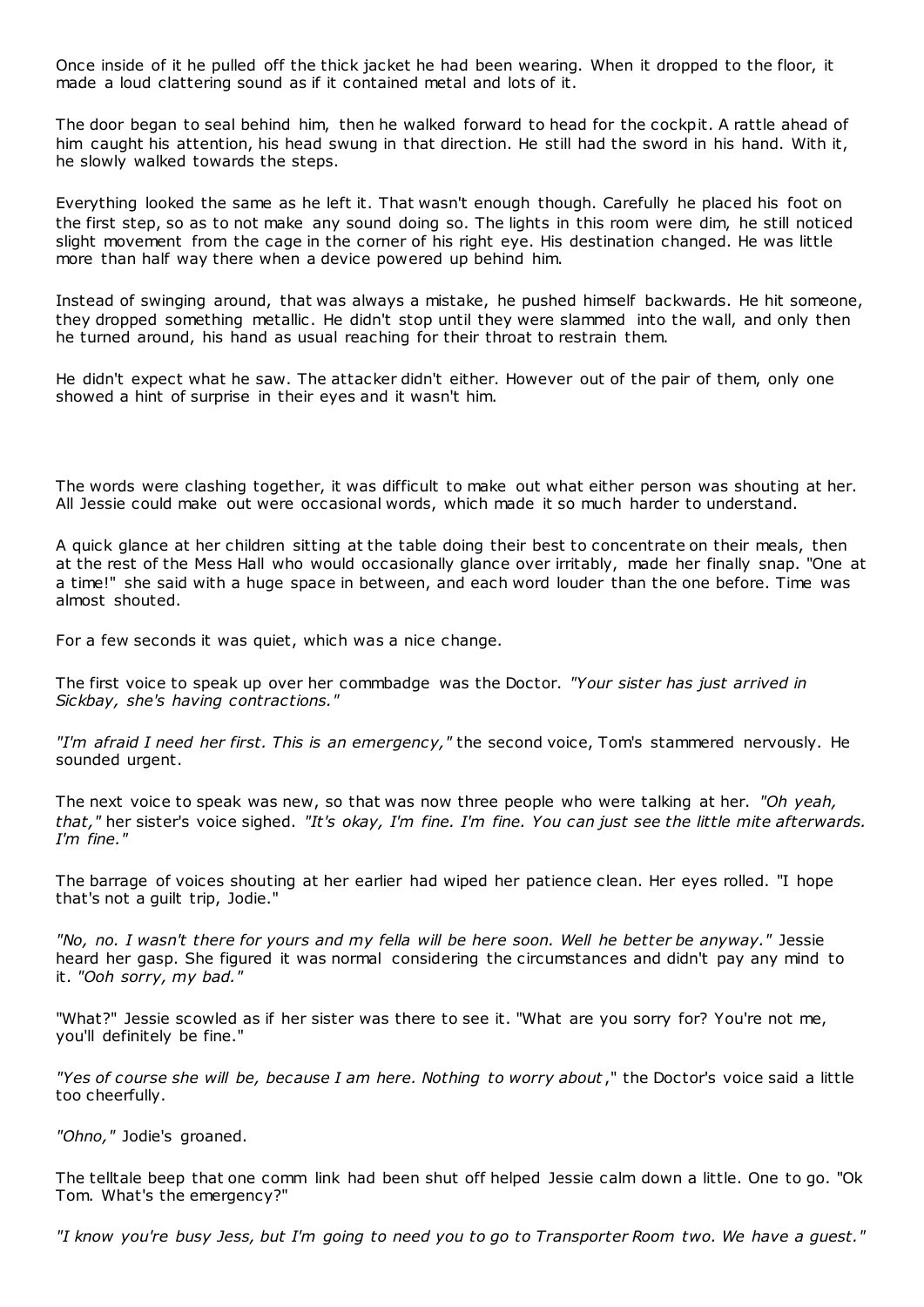Jessie looked down at her children again. Duncan was staring at her curiously. She gave him a smile back to put his mind at ease. "A guest is an emergency? Have we really got nobody free to go talk to them?"

*"It's er... not that. I need you to go. You'll see when you get there*," Tom's voice said, Jessie noted very nervously.

"Is that it? What am I suppose..." she stuttered but another beep told her she'd been cut off. There was only one thing to do, other than give the ex-helmsman a slap the next time she saw him. With a sigh she tapped her commbadge. "Stuart to Annet. Mum? I'm sorry this is last second, but I need a favour."

It took a good ten minutes for her mother to arrive, briefly explain without really explaining anything, and finally leave the Mess Hall. Her kids weren't too happy about it, Amy in particular she noticed. Jessie winced, thinking that she was probably associating her grandmother with that demon attack a few weeks, nearly a month ago.

The transporter room she was heading for was just down the corridor. She hesitated before going inside. The secrecy and the urgency, and why she had to do it, was a little worrying. Finally she stepped inside to find herself disappointed that nothing was out of the ordinary.

A blue shirt officer stood at the terminal, staring expectantly at her. Jessie nodded at her, "energise."

Definitely nothing unusual about this, Jessie briefly thought. Typically once she thought that, the officer finished at her station and hurried out. There was no time to even think the question, let alone say it out loud.

"What's going on?" Jessie asked over the top of the transporter hum beside her. Once that was over she turned her head to see what all this fuss was about. What she saw on the pad shocked her to the core.

"Hello Jessie. Long time no see," a familiar raspy voice said.

The woman before her was dressed in a long robe with a hood, which she had lowered before she spoke. Her ghostly white skin was covered in scars, and slightly blue tinted blotches. The colour in her eyes had faded to almost white, but still looked strong and fiercely determined. The only part of her seemingly unchanged was her fiery red hair, tied up quickly at the back, slightly disheveled by the hood she had been wearing. Then Jessie noticed the blinking light on the right side of her scalp, she could just make out the tiny hint of metallic grey it came from.

It took her a while to muster up some words. "What are, how you..." She grunted a little in annoyance. "How did... What..."

"I'm sorry for putting you on the spot like this Jessie, but I didn't want my visit here to create that much fuss. The less who knew the better."

"How?" Jessie found herself asking again, even though it annoyed her. "I'm sorry, I didn't expect... I'll start again." With a deep exhale out of the way, Jessie thought she'd feel a bit calmer but she didn't. Still, she tried one more time to get a sentence out. "Welcome home, Janeway."

The smile she got for her sentence was a one of relief, but it was warm too. "You really should call me Kathryn."

Jessie cringed a little, the thought of doing that didn't sound right. At least she felt a tiny bit better. "No, I'd never get used to that. How did you get here?"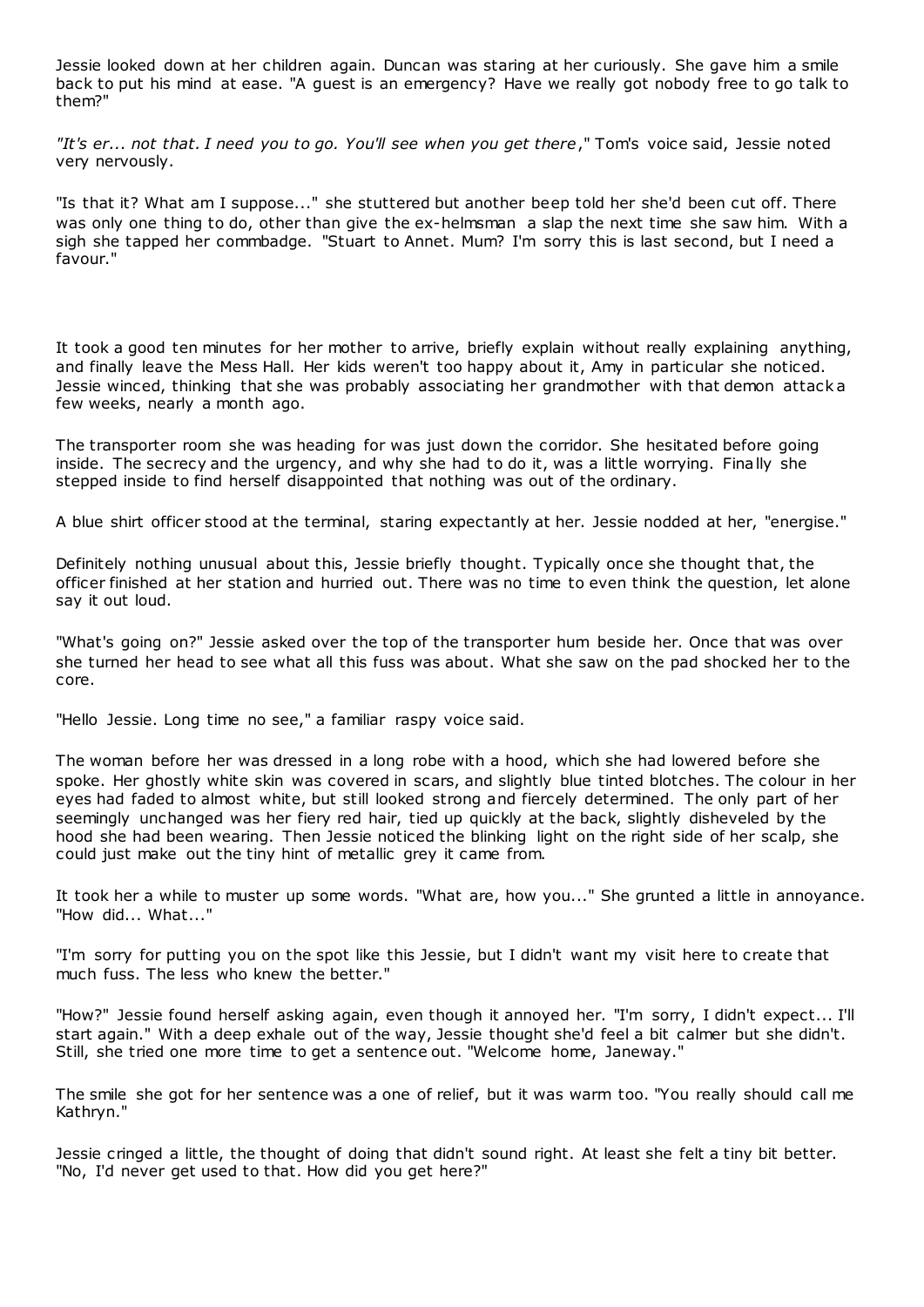She stepped down from the pad to stand in front of her, all the while still keeping an odd distance. Her face seemed conflicted, and it made Jessie realise just how much thinner she was. That thought she berated, of course she was.

"That depends on how much you know already. Fortunately though there isn't much time to catch you up anyway," Kathryn said, worry was seeping through her raw voice.

Jessie instantly started to panic . She was the one who wanted to be caught up. That's why Tom called her here and nobody else. How on earth was she going to explain everything that had happened? The other woman's face looked at her in concern, only then she realised that her panic had made her tremble.

"I know where he is," Kathryn said softly.

It took a while for the meaning behind those words to make sense to her. When it did everything seemed to freeze, including her thoughts.

"We can swap stories on the way," Kathryn continued anyway.

That may as well have been a *snap out of it* slap in the face. It worked the same way, more or less. "What? On the way where?"

"My ship can help with the evacuation. We'll take one of yours. I suggest wearing somet hing waterproof and discreet, bring maybe a weapon or ten," Kathryn said.

Jessie was getting a little tired of all the evasiveness, but she was still very much stuck on something Kathryn had said earlier. *I know where he is*. There was no reason to really think about it. If she had said jump, she'd jump. The only thing Jessie was concerned about was her kids being stuck with their new grandmother. It had already been too long.

"I... do I have time to make some arrangements first?"

Kathryn picked up her hood to put it over her head. Her face was shadowed now, she could only make out her eyes. "Of course. I'll meet you on Deck Nine."

"Nine? What's on Deck Nine?" Jessie wondered aloud.

#### **The Bridge:**

Tom had tried to settle his nerves with a few cups of coffee, but it only made him worse. What was about to happen didn't help either, he was overcome with a little jealousy.

"Message received," Faye said from Opps. Tom slowly turned his head toward her. "Aeroshuttle is ready for launch."

"Oh god," Tom groaned into his hand.

Danny peeped over her shoulder to get a hint at what was the matter now. It didn't help. "What?"

"Aeroshuttle?" Tom said in a sad voice. A few people on the Bridge shared a concerned look. "I could sleep talk a better name than that."

Faye tried to hold back a giggle. "Sorry, Isshgreatzzzzz Snort is ready for launch."

"*I is great*. I see your character's still based on the writer," Tom retorted.

"Wow," Faye mumbled, her hand moved up to pretend to fly over her head.

Danny sniggered as she turned back to her station. "Good timing too. The Katane's just entered orbit, we should be going."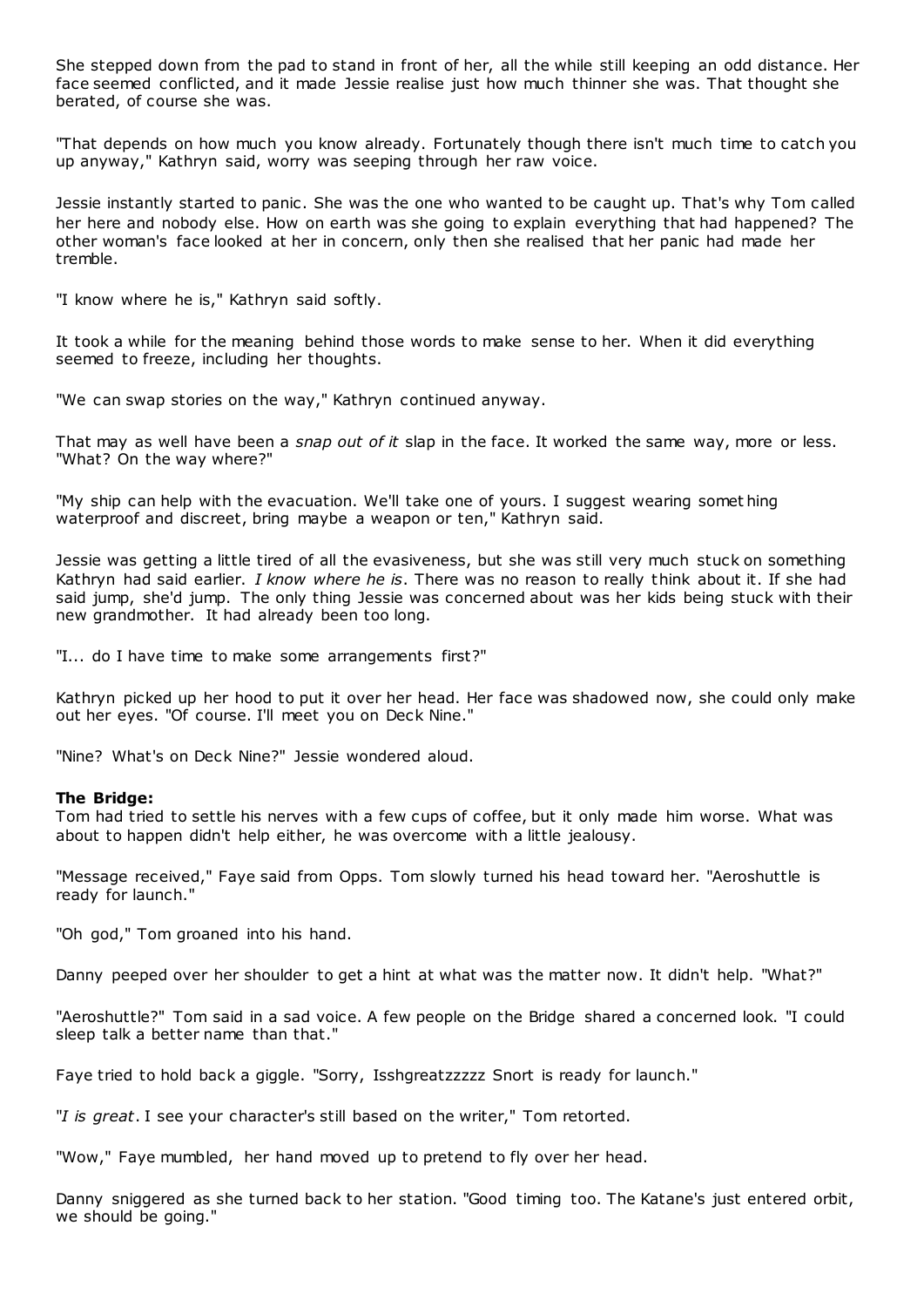"Yes, set a course for the evacuation point Danny. We'll catch the Katane up later. Tell the *Spaceplane* they're clear to go," Tom said.

"I don't know why you're whining. At least it's not as bad as what Lena nicknamed the Enterprise Captain's Yacht," Faye reminded him.

Tom turned a little pale, "Lena. Has anybody told her about our visitor?"

"Uh, no. You said it wasn't allowed to leave this room, and then Jodie walked out," Danny muttered in response.

"I wasn't going to stop her. I'm not that stupid," Tom said defensively. He expected some sort of wise crack about that last sentence, he was surprised when no one even smirked. "It's okay, we'll treat that headache when we come to it."

"Oh, I'm channeling the writer's bad grammar and writing?" Faye groaned.

Tom chose to ignore her, even if he could hear the quiet laughter because of it. "She's leaving and Lena's on the surface, it's fine. One thing at a time. Our priority is the evacuation. A little professionalism people."

"Yes Tom. It was us that started it with the complaint about a shuttle name," Danny said.

Before Tom could respond to that, Faye spoke up. "Aeroshuttle is departing."

In the centre of Voyager's saucer section, the little T shape came to life. Slowly it emerged from the hull, revealing itself to be a shuttle craft type vessel with long wings on each side. Once it was clear from the mother ship its impulse engines brightened, pushing the vessel forward and then to right. Finally it shot away in a flash of light.

Inside the barely used shuttlecraft the atmosphere was a little awkward, and uncomfortably quiet. Jessie would glance over now and then, determined to break the silence but would struggle again to come up with a half decent sentence. Kathryn continued to pilot the vessel, seemingly unaware of it.

Jessie sighed, annoyed with herself. There was so much to talk to her about, ask her. That was before she said anything in the transporter room, so now there was even more to discuss. It was difficult to know where to start, hence the problem she was having.

Kathryn glanced over, just catching yet another annoyed look away and inaudible mutter. She gave her a smile and decided to help her out. "How is Sarah-Amy?" she finally asked, taking Jessie by surprise.

"What? Oh..." she stammered. "That's right, the last time you saw her..."

"She was this tiny little thing that just fit into the palm of my hand," Kathryn finished for her. "I have no concept of time these days, how old is she now?"

"She celebrated her second birthday two months ago," Jessie couldn't help but smile as well. She laughed at a particular memory popping up. "The amount of presents, we thought we lost her in them there were so many. We went to the Holodeck, spent the rest of the day in a recreation of our house. It just felt right, you know."

Kathryn tried to imagine it, it was a welcome distraction from the present. Unfortunately the brief story had left Jessie looking down, biting her lip.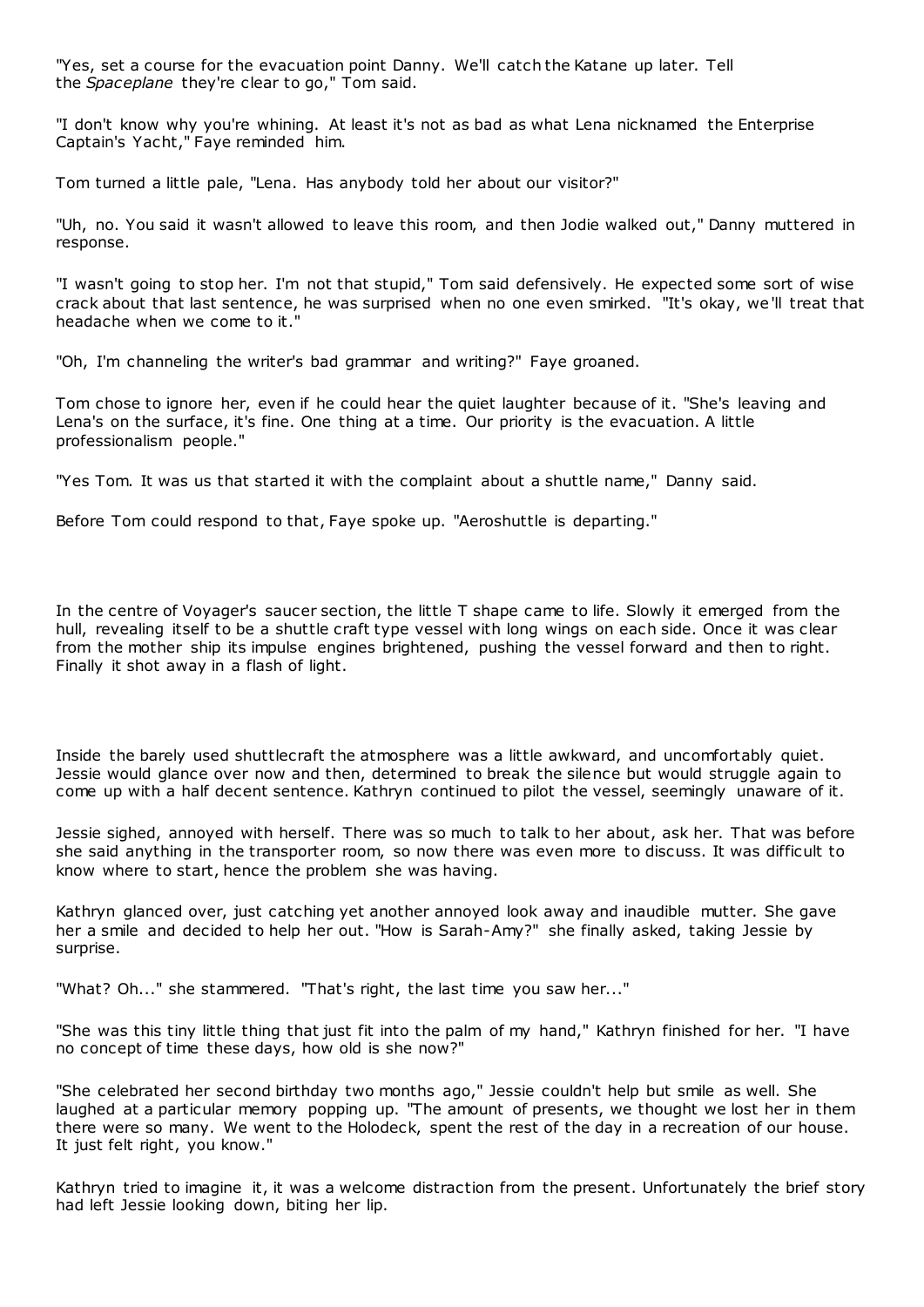"We decided to postpone our anniversary for the week after, so Amy will always have the day to herself. She deserves it," Jessie said as her voice slowly turned to a whisper. "We never really found the time. There was always something awful happening. Now... I don't even know where he is."

So many questions flooded through Kathryn's head, it was which one to ask first that was tough. Jessie however wasn't done. She whispered, "she was so happy that day. We all were. Everything w as perfect." Kathryn noticed not only that her eyes were brimming with held back tears, but they were hesitant about something. "Well, mostly everything."

"It's okay. I know," Kathryn said to hopefully reassure her.

"I don't mean where he is literally," Jessie said while shaking her head. "I was afraid something like this would happen. He's been through a lot. Nobody can handle that much... horror."

Kathryn resisted the need to bite her own lip, not that anything would happen if she did. Pain hadn't been an issue for a long time. One of them had to have a strong front, it had to be her. "What happened Jessie?"

Jessie turned her head to stare at her directly. Those tears were still there in her eyes, she was managing to keep it together outwardly after all. They showed determination. "You first."

Kathryn felt a smirk escape from her. "Me? That's a long story."

"So's mine," Jessie said stubbornly, her shoulders raised to shrug.

"Hmm," Kathryn barely made a sound. "Our ship was investigating a strange anomaly. It pulled us inside. Then it..."

"No," Jessie butted in. "Was Chakotay really responsible for what happened to you?"

She expected the former Captain's face to fall, or show any kind of emotion. It didn't change, she only looked to the front of the ship. "I don't know how long I was a part of the Tolg. All I do know is that the trip into the anomaly cut us off from the hive. We were alone."

"The Game Sphere," Jessie said with a sigh.

"Yes. It took us a while to confirm that," Kathryn said.

Jessie nodded grimly. "Your ship didn't look like a regular Tolg design."

"No reason it should, it's a different ship," Kathryn said light heartedly. When she looked back at the girl in the other seat her face had stiffened, it brought out the scars in her skin. "So I've been dead two years, huh? No wonder."

"James was heartbroken when it happened," Jessie said quickly just as it popped into her head. "He... wanted to see you that day, to apologise."

Kathryn's head dipped a little, twice, almost like a nod. "I know," she said to Jessie's confusion. "I wish he had the chance to as well."

Jessie felt awful for bringing that up, she started to mutter insults towards herself. Once she was done she turned her head back to find Kathryn staring at her, bemused. "I'm sorry, it wasn't my business to say that. I just know it ate at him for so long."

"One of many things, I assume," Kathryn said, her voice cracked mid way.

Jessie slowly moved her chair around so her whole body was facing her. When she sat back in it her thoughts finally cleared up a little. She breathed in, then exhaled slowly. Even thinking about talking about it was making her chest thump furiously. "You... you know because Chakotay did, right? You were both assimilated."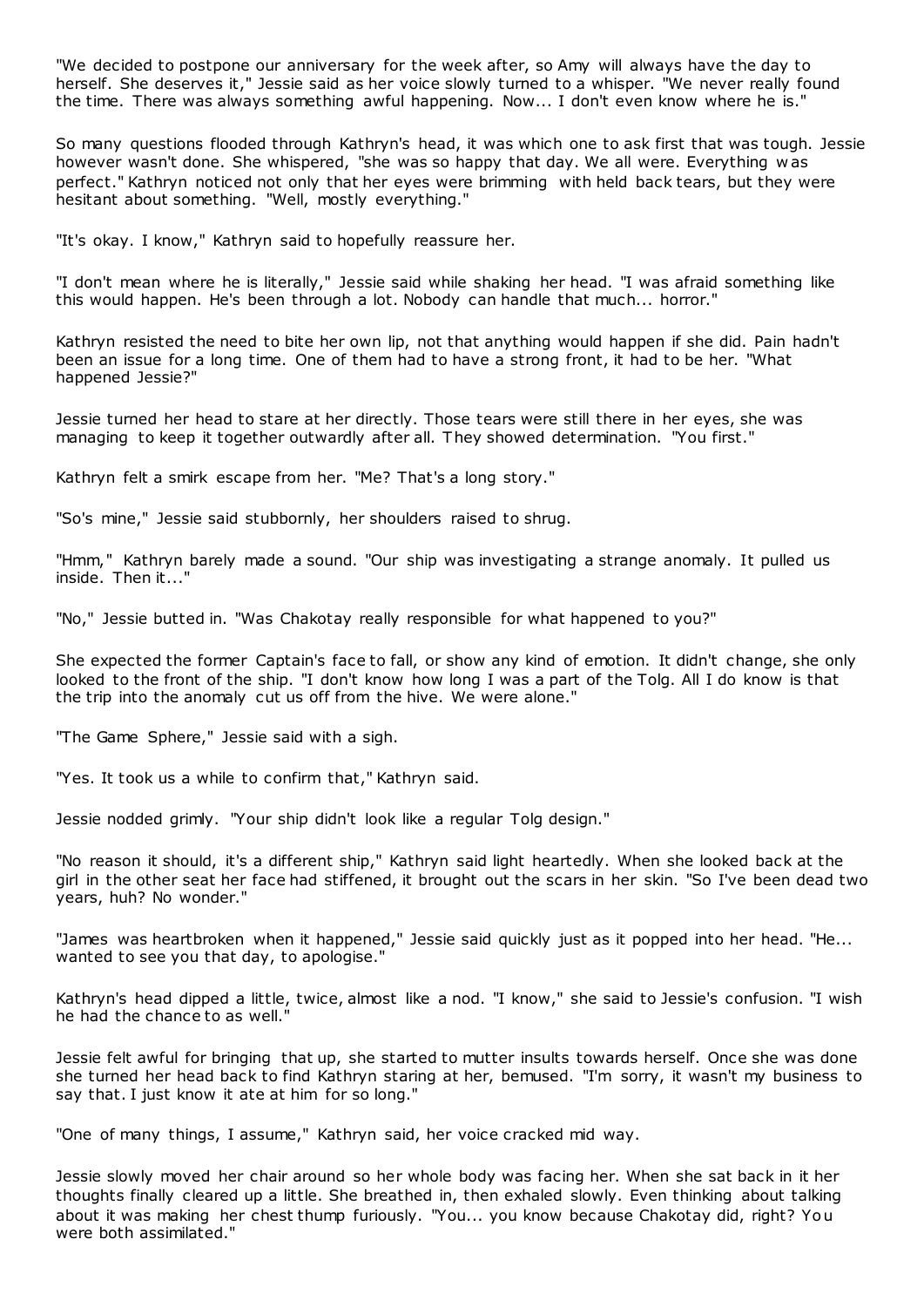Kathryn only gave her a nod as a reply, but her face said so much more. There was a flicker of anger in her eyes, Jessie had a good idea why.

"It's okay, I'll not pester you about him. I just wanted to make sure we were on the right page," Jessie said reassuringly.

"No, that's not why I gave you the silent treatment. I know why James was there that day, what he wanted to do. I know how Chakotay treated him then," Kathryn said, the anger took over her voice near the end.

Jessie wasn't sure what to say to that, her head shook. "How he treated him? James never said anything."

"That doesn't surprise me," Kathryn said with a bitter smile on her face. "It's... it's nothing. Go on."

"If you know what Chakotay knows up to a certain point, then you'll know about... Lena," Jessie said hesitantly. Kathryn closed her eyes and nodded. "Right. What took over her wanted to complete a ritual that would destroy Earth, or at least leave it in ruin. There was a time limit for both that and Lena herself. James, he... hated that in the end, he chose to fight Ylara, to stop the ritual. He thought that he killed his sister by his *inaction*."

Kathryn didn't say anything. She didn't need to. Her uncomfortable posture, her shifting eyes. She seemed to have an idea where this was going, she didn't like it at all.

Jessie didn't want her thinking like that for too long, she tried to smile. "His actions saved Earth. He realised that. On his own." Kathryn quickly looked at her, the eyes showed surprise. "He changed on that day. He was no longer a man full of self doubt and guilt. He didn't blame himself for every bad thing anymore. Or think that he had to do things on his own. That burden, that heavy weight on his shoulders was gone. You would have been proud of him."

Kathryn stared at her as if she were holding back tears, but Jessie couldn't see any. She briefly wondered if she could at all in her condition. Internally she shook that away.

"How... what could have happened to make him go from that, to what I saw?" Kat hryn said quietly.

A lump quickly formed in Jessie's throat, her jaw started trembling. "What did you see?" she dared to ask, she had to know.

As soon as she saw his face, she expected the grip on her throat to lift or lessen. Nothing changed. It was then she made eye contact with him. Those brilliant blue eyes she remembered, full of character and life, had been replaced. The colour had all but gone, leaving them a dull grey, which she hoped was only because of the dim light in the Flyer. They didn't flicker or move, anything that would hint to an emotion. They may as well have been glass eyes. There was no life in them.

Luckily she didn't need to breathe, the sensation of pain was a long forgotten memory. Her voice though was a little rougher, due to the pressure on her throat. Still, she had to talk. "James. Don't you recognise me?" Again, there was nothing. "What happened to you?" He was almost frozen on the spot, she was starting to think he was as dead as she was. "Let go, now!"

Kathryn didn't expect it to work, but he finally let her go and backed away a few steps. She was about to question him further when she realised it wasn't just his eyes and behaviour that was off. His cheeks had sunken in, his jaw and cheekbones were far more prominent. He looked so much paler than he used to, almost as white as she was. There were signs of still healing injuries like cuts and burns on his face, neck and what she could see of his arms. It wasn't merely his face, he was definitely a lot thinner than she'd ever seen him. He looked healthier when he came back after two weeks of being stuck in a demonic version of Voyager. It shocked her so much it made her speechless.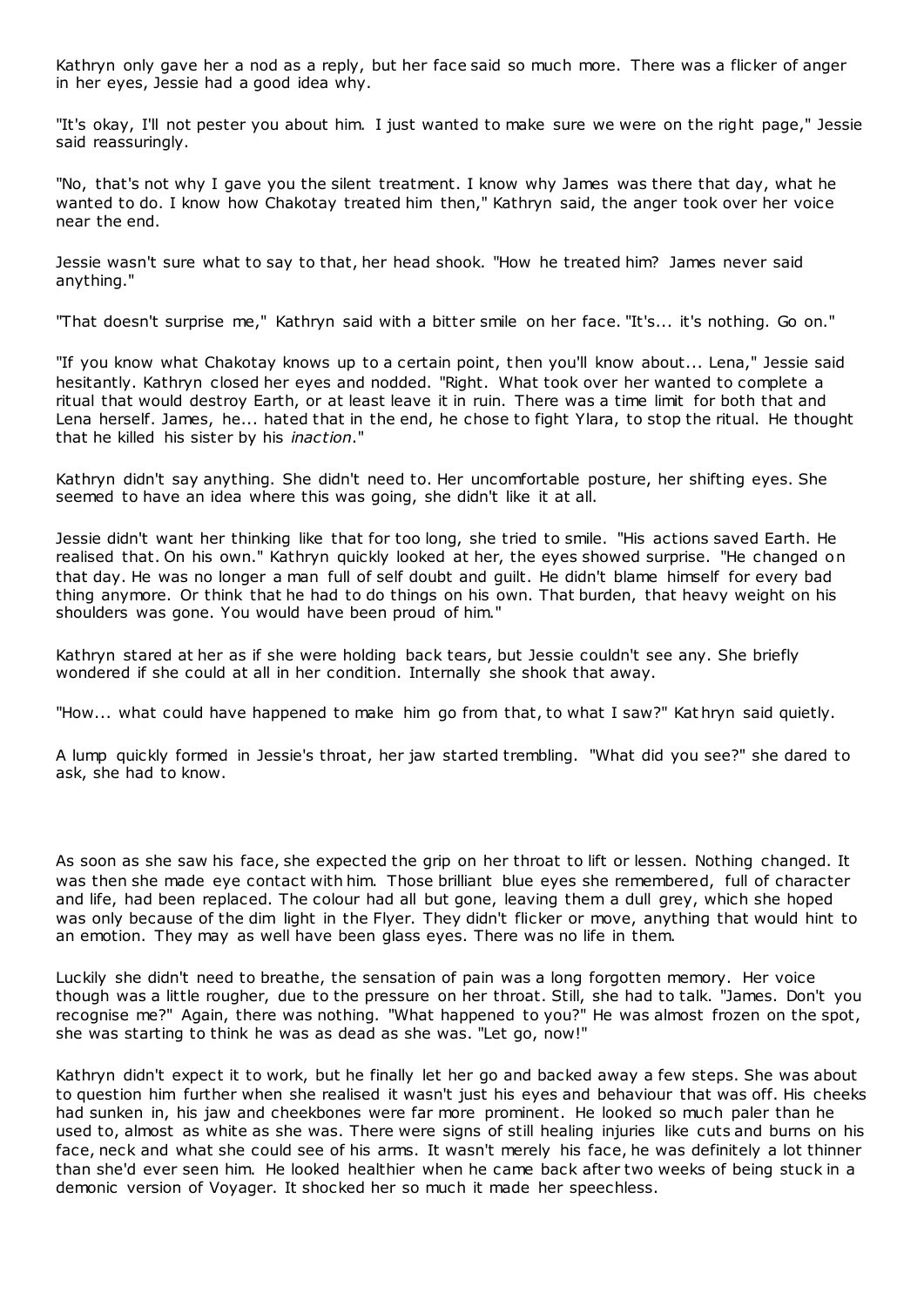The sound of footsteps approaching snapped her out of it. She wasn't the only one. The figure before her finally moved. Weapons, both long and short range, were drawn as he walked around her. She swung around. "No, wait!"

Two robed figures appeared at the top of the steps, each pointing rifles down at them. James fired first, striking them both quickly in the chest. They merely shrugged it off as a brief inconvenience and fired back. Their target rolled out of the way, once he was back on his feet he quickly changed the setting on his rifle. Another phaser strike almost hit him while he did that, which he narrowly avoided just by shifting his torso a little to the right.

The shuttle rocked, she felt it lift up from the ground. Kathryn wasn't surprised, but it did annoy her. James didn't seem to care or notice, he just fired back at his attackers one more time on a higher setting. One of them stumbled backwards through the door. The second figure ducked so the phaser fire would hit the wall. It tore a small hole out of the interior of the hull, sending sparks flying.

A couple more robed figures leapt onto the landing pad at the rear exit, just before it closed completely. With one hand clutching the hull and the other holding a rifle, they started firing immediately. The sword quickly raised to block the incoming fire, denting it slightly. While he held it still, the other arm casually maneuvered underneath it to fire back. They each threw themselves forward to the floor to avoid it.

"Stop, he's not one of them!" Kathryn shouted at them. Her head turned to behind her so she yelled it at the first pair as well. However the one who had been distracted by the sparking hull above and behind them, was already aiming his weapon with his finger on the trigger. James had looked over his shoulder behind him just at that moment. His rifle remained fixed on the two ahead of him, who were still a threat as well. He barely had time to throw his short range weapon before he was shot at. "No!" Kathryn shouted more out of anger than anything else.

She could only groan as the sword impaled the shooter through the chest, like it was no big deal. The figure himself acted like it wasn't either. He just seemed annoyed by it and rolled his eyes. "Again? This is ridiculous," he grumbled.

James' face didn't change at all, but he did do nothing but stare at him for a few seconds. It was one second too long as one of the robed people behind him fired into his side. This time it landed. He hit the floor with a loud thud.

"For god's sake," Kathryn groaned, instantly making the not impaled attackers freeze on the spot. "It's no wonder you keep getting stabbed and getting your arms swiped off. You're a bunch of Neelix's, aren't you? No, Tom's."

For some reason the robed figures each looked very offended, but they didn't say anything. Kathryn stomped over to the one trying to pull the sword out of him. She yanked it out for him, then slapped him over the head.

"We were securing the vessel. It's not our fault one of these were interested in it too," the one who had fallen through the doors said irritably.

Kathryn face palmed briefly. "I tried to tell you. He's not one of the Softmicron's test tube experiments."

The pair that had taken cover on the ground were up on their feet by now. "You could've fooled me," one said.

"Well it doesn't take much, does it?" Kathryn snapped at him. Her deadly eyes directed at the man beside him, since he was the one who managed to land the hit that knocked James down. He was too busy staring at his weapon as if it were broken to notice her directing a death glare at him. "That better be on a stun setting or you'll spending the evening outside again."

He then noticed and started to stammer. "It is, that's the weird thing." His spare hand pointed at the man lying stunned on the floor. The others were shocked at the news, while Kathryn sighed a little in relief.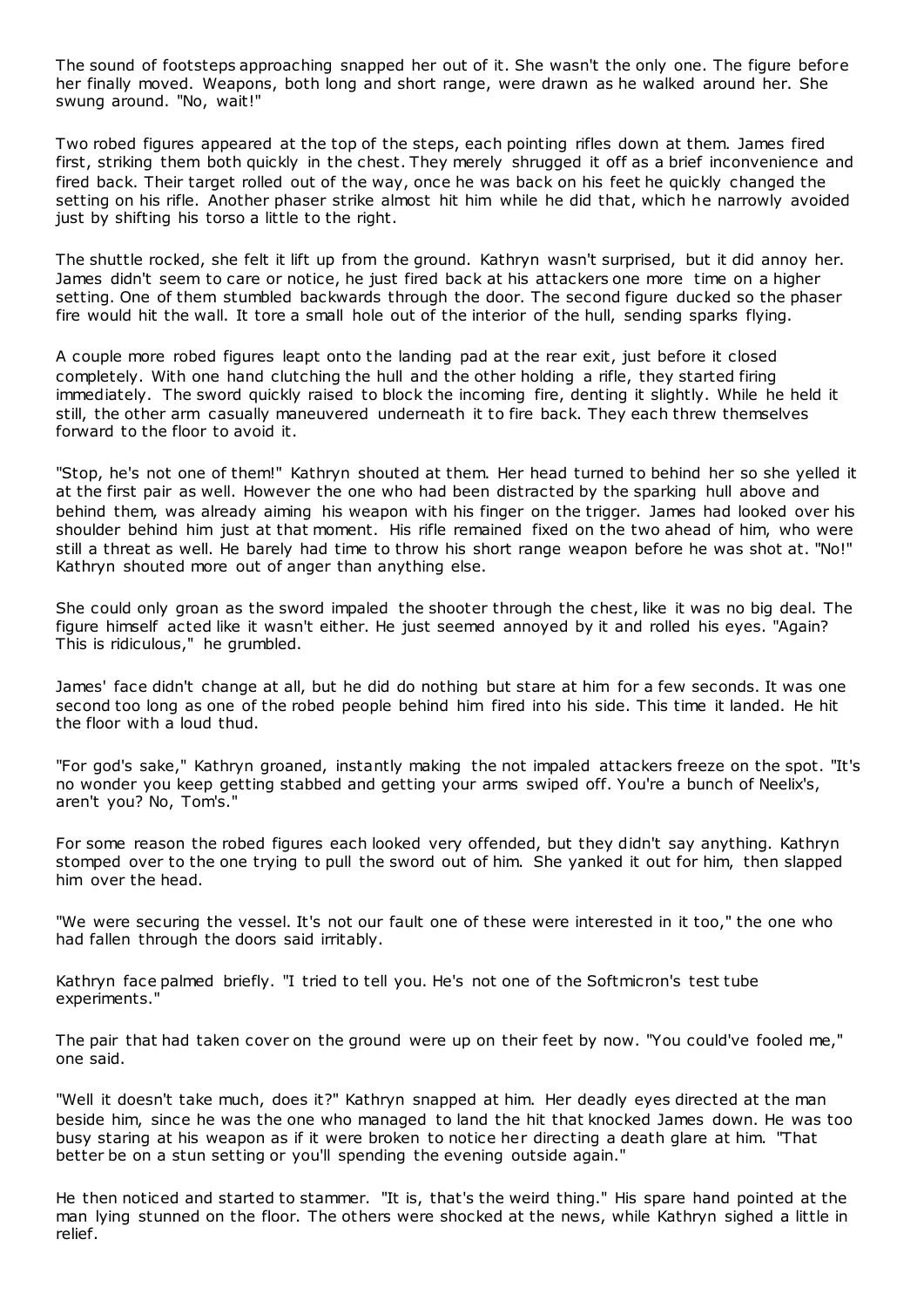"Lucky you," she hissed at the shooter. Then she walked forward to crouch down beside the body. "I need a scanner, now!"

The rest looked around at each other, for the most part. One of them quickly got distracted again by the hole in his chest. "Wait, if it's not one of them, then..."

Kathryn's head shot up to glare at him. "He, not it! This is James..." She looked back down, her hand brushed the side of his face.

"Oh crap," one of them stuttered, understanding immediately. The shooter shriveled up and hoped the floor would swallow him.

"My son," Kathryn finished, though she didn't have to.

A short while later James' body had been moved into the cage nearby, with the door locked. A few more robed figures had joined them, making Kathryn extremely irritable, at least more than before. The newbies stood next to the cage with her.

"This is him?" one of them said in disbelief.

"Yes," Kathryn answered forcefully.

He lowered his hood, revealing his pale skin and scars. Unlike her a thin sliver of metal covered the side of his face, all the way up to his scalp. "Why is he alone? What's he doing here?"

Kathryn growled as her impatience was taking its toll. "I don't know, I didn't have time to ask."

The shuttle rocked gently, nobody reacted. They seemed to expect it. "That's it. The shuttle is safely in our bay. We should leave," one newbie said. The first one to speak nodded at him, prompting him to rush up the steps, to the Flyer's front area.

Another member of the new arrivals looked inside the cage, "we didn't detect him when we scanned the shuttlecraft. His behaviour, as described by Tomalik and Ruften matched that of the experiments."

"I don't care. As far as he's concerned, we trespassed in his vessel and opened fire. He had a right to defend himself," Kathryn snapped.

The no longer hooded one sighed sadly. "Janeway, this shuttle has been sighted in ten systems so far. That's ten tower networks destroyed."

Kathryn's shoulders slumped, her demeanour changed to a one of worry. "Just give me ten minutes alone with him. I'll explain..."

"He attacked you. That's not happening," one of the original four spoke up.

"She's right. If he's not one of the experiments and is who you say he is..." the un-hooded man said.

Kathryn's anger shot back, "why the hell would I lie?"

Nevertheless he continued like she never said anything, only his voice rose, "then he is still a risk to our ship, this system, the sphere and everyone in it!"

Her fists clenched, so did her jaw. It made her tremble. "I am dead to him. He wouldn't know, or expect me to be here. He probably thought that I was a Softmicron, trying to trick him."

"Maybe so, but we can't let him continue what he's been doing," another new arrival spoke. Her voice distorted, as if she spoke through a computer.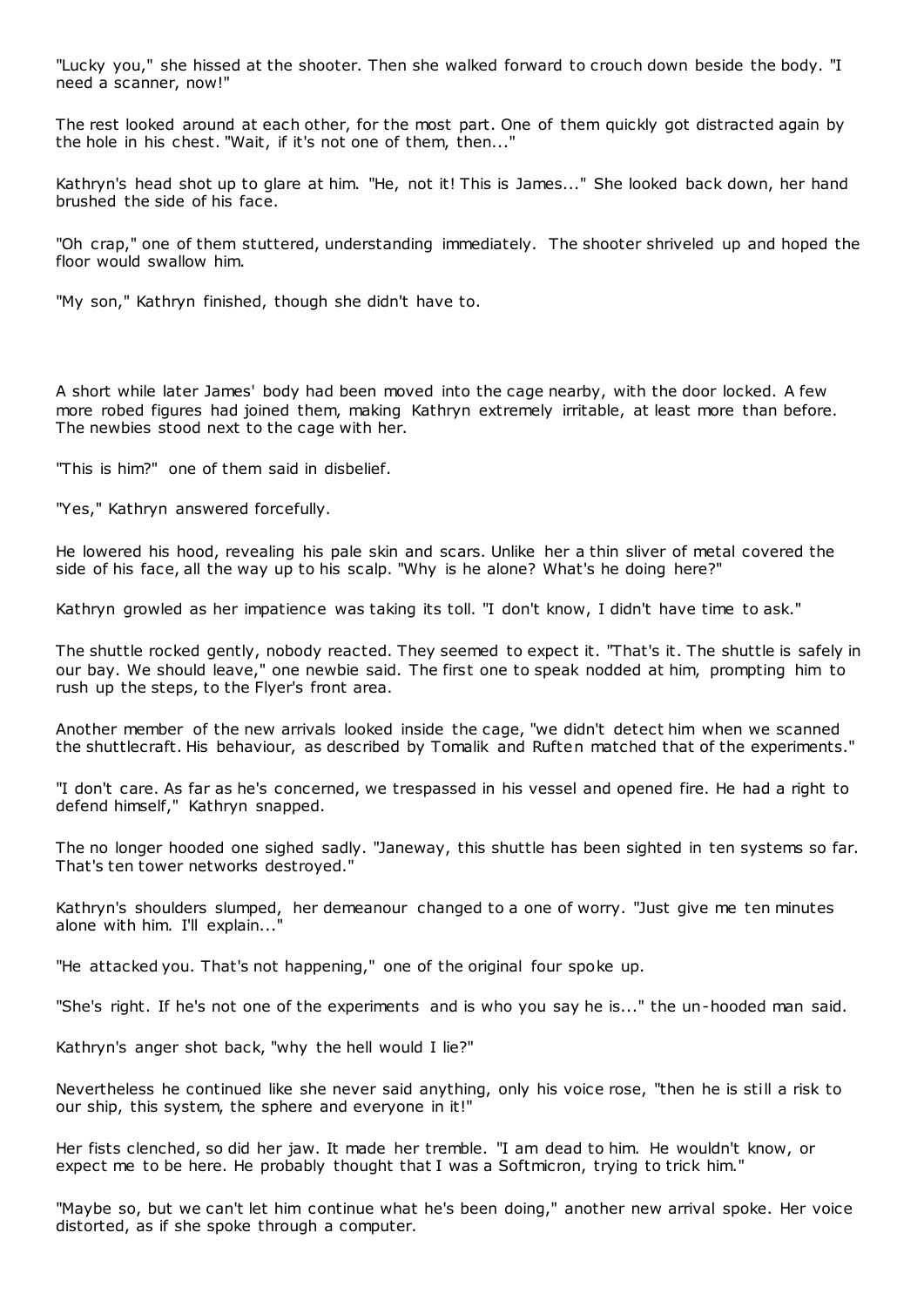"Five minutes," Kathryn said, it was an order not a plea. "The James I know wouldn't risk another anomaly expansion. I'll tell him, he'll stop." The rest of the room didn't look too sure about it, everyone but the one with the hole in his chest shared a look with someone else. "Then we'll find Voyager, and return him and this ship to them."

"That's if it still exists," one person spoke up, making Kathryn visibly flinch.

The woman with the partly robotic voice glanced over her shoulder, "what colour were his eyes?"

The four reacted with a mixture of nervous laughter and head shaking. The hole in chest man winced when he did and continued trying to close the wound with an alien regenerator.

"He was disabled by a phaser on stun. He's not evil," Kathryn said through gritted teeth.

"Really?" the woman said as she turned her head back. "Cold, calculating, no facial expression whatsoever, violent. Is he always this warm and friendly?"

Kathryn resisted the urge to punch her in the face. She knew it wouldn't make any difference if she did. "A woman that probably looked like she was impersonating his dead mother, people hiding in robes. People in robes unaffected by phaser fire, clearly dead already. What did you expect from a Slayer? Did you think he would stop and invite you to stay for dinner?"

One of the original four nodded, "she's got a point there."

"If he's been sneaking into towers and fighting those things, he's bound to be a little on edge," Kathryn said, although she knew there was more to it than that. The lack of life in his eyes alone still unnerved her. "If he's on his own, there'll be a very *good* reason for it too. Let me talk to him and..."

"If he thinks you're a Softmicron then he won't talk to you," the un-hooded man interrupted. He turned to one side to address everyone. "We need to prepare him for transport to our ship. Unless someone...." he said the last word in Kathryn's direction. "Can get a shield around him. I doubt this cage will contain him."

"I did a damage report before he got here. There's very little power remaining, just enough for propulsion and life support. I imagine we only caught him here as he would need to stock up on supplies before he could leave," Kathryn said.

The un-hooded man stared at her blankly, while the other newbies seemed a little surprised. "Do you think he was trying to trade with the townspeople?" the woman asked.

"That seems plausible. The Softmicron found out and sent the army," Kathryn muttered. She shook her head. "We're wasting time arguing about this. He won't talk to you, but if I explain he may talk to me."

"Five minutes," the un-hooded man said. He gestured for everyone to leave the shuttle, which they did immediately. Only he and Kathryn remained outside the cage. "Just remember Kathryn. We're no longer a collective but we're not running under a command hierarchy either. This is a democracy. You're not a Captain anymore."

Kathryn mimicked his earlier gesture while her eyebrow raised stiffly. "So you say."

"I didn't want to waste any further time. Good luck," he said in a much friendlier tone than before. He then gave her a nod and followed the others out.

Inside the cage he was starting to stir. She had to hurry. A quick look at the nearby computer told her what she already knew. There wasn't enough power to put up a forcefield. What was left was barely maintaining the life support systems. Kathryn had no idea how he would react, if he would believe her story and she certainly didn't want to resort to pointing a weapon at him to keep him at bay. There wasn't many options, in fact there was only one, period.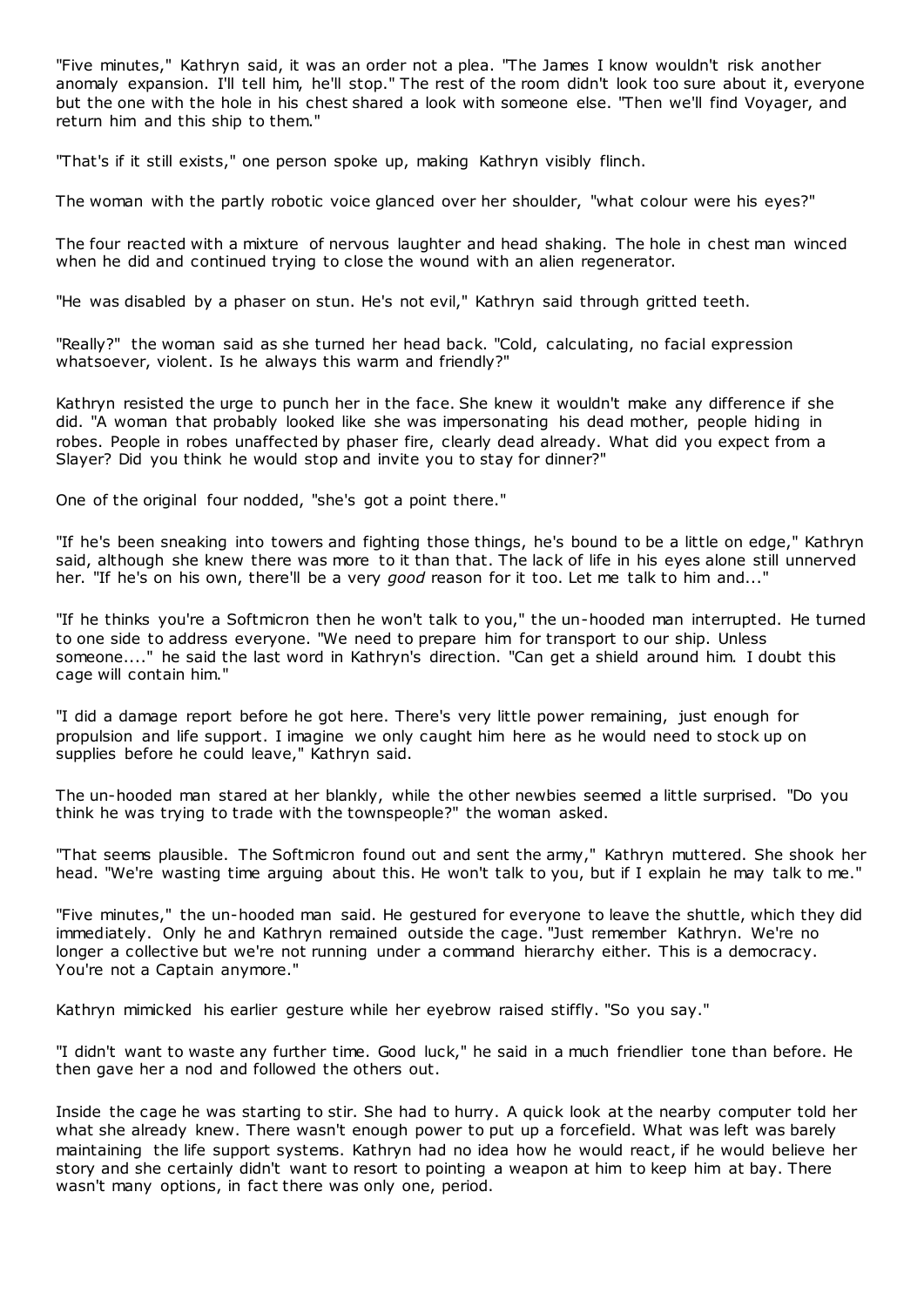He was standing up a little too quickly for someone in his condition, as well as stunned into unconsciousness. It had to be now. What part she told him first was important. The wrong one before he had a chance to escape would be disastrous.

"You've definitely improved from when you were little. I remember catching a certain hyper little boy scooping the last of a large jar of coffee, that I thought was too heavy for him to carry, into his mouth. He thought the best hiding place was under a sofa cushion," Kathryn said, chuckling briefly at the memory. What brought her out of it was the same empty face staring at her. "Life with him was never dull. I loved him more than anything in this universe. Even if he did eat a whole three hundred gram jar of coffee."

She had said the last sentence in a tongue in cheek tone of voice. She didn't expect him to burst into laughter or even a smile, but she at least expected some kind of reaction. Anything, even just a blink. She got nothing. At least he wasn't trying to break through the cage as she feared.

Just in case, Kathryn brought out the bigger guns. "That last week with you, I didn't want to leave, I couldn't accept it. I had plotted various ways to smuggle you home, so your father wouldn't know about it. I'd talk myself out of it, calling it selfish. It's not a good reason, but it's the truth. I wasn't shouting at you that day you were sick. I was angry at myself. Every word was directed at me, you were just there to see and hear it." She allowed herself to sigh. "That's the answer I should have gave you before I died. Maybe if I did, we would have had more time together."

He must have only blinked once through the whole speech. He didn't move other than that. It concerned her, he was still there though. Perhaps it was enough to convince him of who she really was.

"You're probably wondering how I'm here. The story is long so I'll cut it short. For an unknown amount of time I was a member of the Tolg. Dead but still aware, unable to control my actions. When we entered this Game Sphere, the connection was cut off. We were free. The people who fired on you are like me. They misunderstood the situation. They thought you were one of the experiments, which I'm sure you've encountered," Kathryn explained as quickly as she could.

He was still there, eerily still like he was frozen on the spot. "We've been investigating this sphere and there's something you should know before you continue with what you're doing." She noticed the faint sign that his interest was piqued, a subtle eye movement. "You shouldn't be destroying the towers. It's..."

"It's my job," he finally spoke, only his voice was raw like it hadn't been used in a while. Kathryn suspected that was true. He was still staring at her, apart from speaking he looked exactly the same as before. However Kathryn felt like something else had changed. His blank face didn't give her the impression of being lost, damaged. It was more like he was when fighting her comrades, a little dangerous. She tried to sweep that to one side, convince herself it was her imagination.

"The game, it's damaged. What you're doing is exacerbating the situation and not in the way you'd like," she chose her words carefully. "You can't destroy every tower in time to end the game. They're building them far too quickly. Destroying them is only making the glitch I'm sure you've seen spread. You can't keep doing this, you must stop."

Something inside of him must have been triggered, as his shoulders flinched only slightly. There was no time to dwell on it, his hands grabbed the metal in his way. It groaned, even screeched a little as his fingers wrapped around the thin grating, then slid through the cage like it was made out of paper.

"Stop. What happened to you?" Kathryn asked desperately.

One little gesture to his right and the cage door slid open with a painful creak. Kathryn stepped back a little. As he approached she scanned his face, eyes for anything. Hesitation, anger, sadness, regret. There was nothing like that. Nothing she could use, but nothing to convince her there was a genuine danger either. Even if she had a weapon, she wouldn't use it. If she were alive, it would still be a wasted effort to get in his way.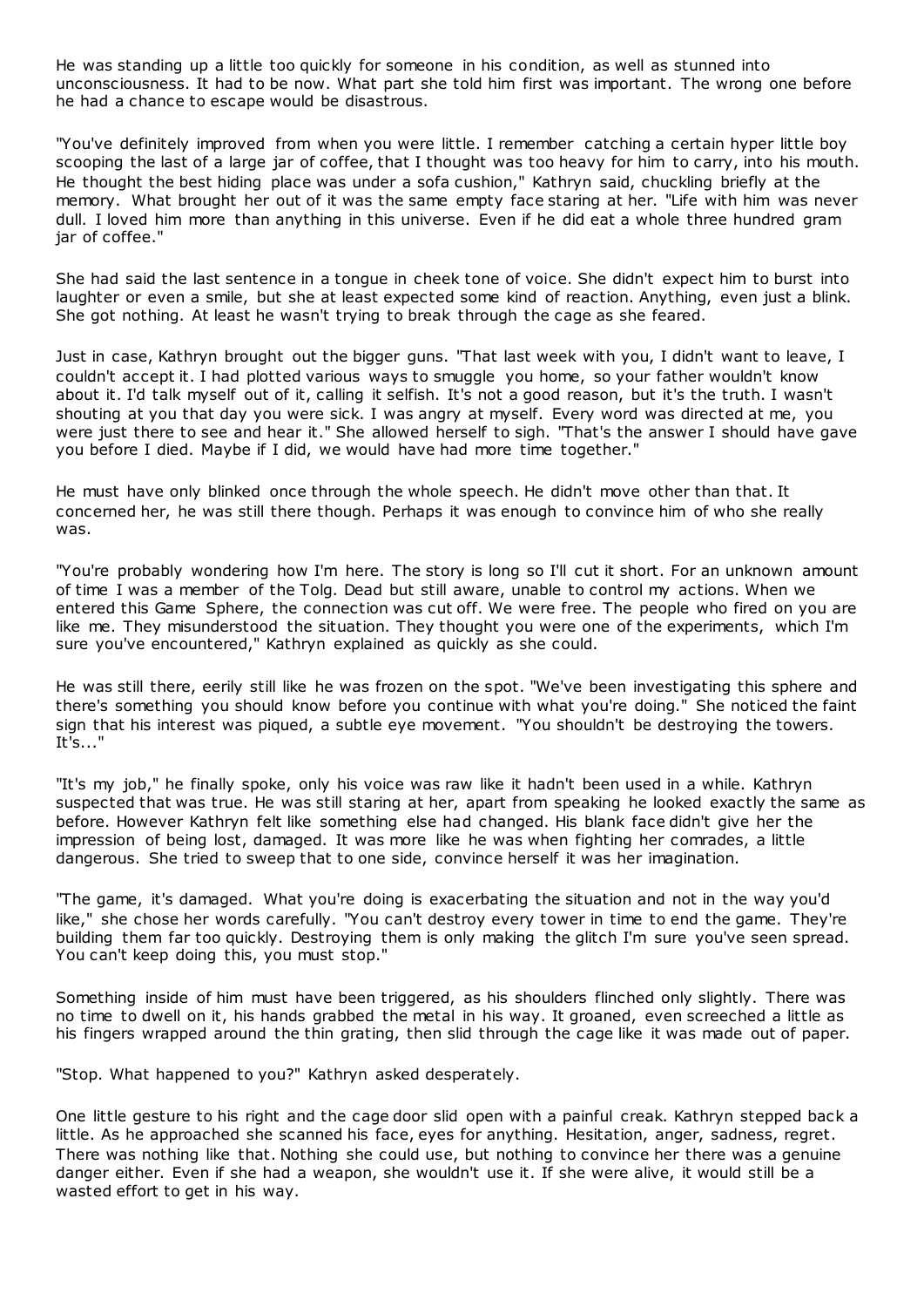"James, this isn't the way. It'll ruin you," Kathryn could only warn him. Before she realised it she had back stepped to the other side of the room, and he had followed every step she made.

His eyes blinked once. She swore his pupils moved slightly in that brief moment. "James is dead," he said.

The words chilled her to the bone. He had changed so much, she needed but didn't want to know how this happened. "Being the Slayer isn't all you are. You know that, or you used to." Those lifeless eyes seemed to be staring straight through her, which was far more unnerving to her.

Kathryn wondered if her words got to him as everything stopped. The silence was painful, but there was hope in it she thought. That was cruelly pushed away as his left hand flung forward to do the same to her. She felt her whole body leave the ground if only for a moment, in that second or two it felt like she was falling. Her surroundings span, there was a loud crunch as she hit the ground.

When her vision stopped spinning she realised she was no longer inside the Delta Flyer. It stood a few metres ahead of her. The alien shuttle bay she had grown accustomed to surrounded her instead. Somebody groaned to her left. Then she realised she wasn't alone. Before she could turn her head to check on them, a similar sound to her landing made her look to her right. One of her companions, colleagues, Kathryn still wasn't sure what to call them, lay a short distance away.

The shuttle's engines powered up, which made her head swing in its direction. If she hurried, she could get back inside and stop this. The hatch shut before she could even get back onto her feet. The familiar roar of the thrusters filled the shuttle bay, pushing the vessel forward.

"The doors aren't..." Kathryn only managed to stutter in time. The Flyer ran out of room to fly in, the exit remained sealed. It didn't slow down, let alone stop. One phaser beam shot out of it, tearing a huge hole in the doors. The noise was deafening, a thundering assault to her ears. Her first instinct was to grab the nearest object that was attached to the ship, so she wouldn't be sucked outside.

There was no time to think it let alone do it. And yet she managed to get half way there when she realised. Her head turned, immediately spotting the signs of a forcefield. Their emergency hull breach fields weren't that fast. She should be outside, as well as her two comrades. The shield wasn't covering the hole in the doors, it seemed to be directly in front of them, in between them and where the Flyer originally stood.

In that moment, Kathryn wondered how long that little push had knocked her down for. It wasn't a few seconds like she thought.

"It's difficult. He acted so robotic, and yet he still didn't hurt us. He just pushed us outside," Kathryn was saying. "I assume he was the one who left the forcefield up, knowing he was going to endanger us if he didn't. No other option made sense. The others say something similar to me. This isn't just him losing his mind and turning evil. This is, something else entirely and I'm not sure what to call it. He cares but he doesn't. I don't get it. He was so desperate to get to that next planet, no matter what."

Jessie looked a few lightyears away when Kathryn finished talking. She only did so as she noticed her expression.

"He tried so hard. He wanted to be better. Things just kept going wrong, it was like everything was being thrown at him," Jessie whispered. She tried to swallow that pesky lump in her throat, with no such luck. "That first planet with the towers. I had a feeling, a nagging feeling that it affected him more than he let on. His team was wiped out in one enemy shot. Kidnapped, experimented on. He told me they were only on that planet so the Soft wouldn't know he knew about them, so they wouldn't come for Voyager or take it out on those people on the planet. He hid it well, but I knew. I knew he blamed himself for it deep down."

"Then there was the incident with Daniel. He messed around with magic , destroyed the Leda accidentally with it, killing three and leaving Ylara badly hurt. One hit was all it took to put him in a coma," Jessie continued. "James did there what he usually did. *He deserved it. I'm not losing sleep*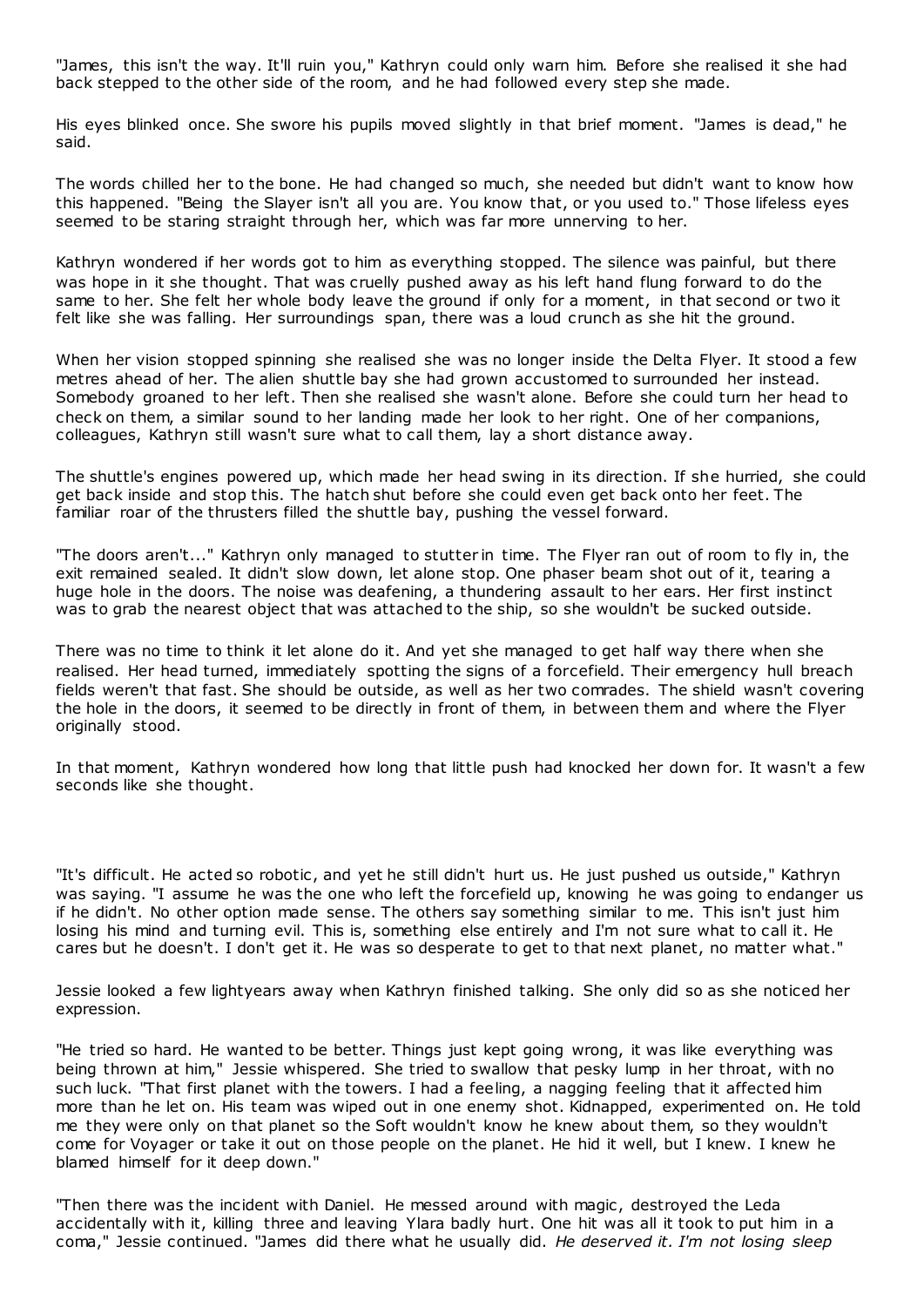*over him.* That smile, the jokes were always so god damn convincing. I dunno why he used them on me. I lay beside him every night as he stared at the ceiling for hours. When he wasn't doing that he was thrashing around in his sleep, saying *sorry* over and over again."

The image of that hurt, a lot. Kathryn had no idea. She had to admit, she always fell for the *I don't care* jokes and smiles too.

"You saw the ship that joined Voyager earlier? It was originally lead by a man named Shoytin. Desperate for revenge, answers, we don't really know, he took every child in the nursery hostage," Jessie said, shocking Kathryn further. "The moment we heard Amy's frightened crying while that *man* tried to grab her, James was determined to do something. He got in, but as a hostage and not on purpose either. Shoytin used Sasha against him, threatened her. In the end it came down to a fight. James was injured from being captured, tortured. It was apparently just self defense, Shoytin was trying to kill him. James grabbed his arm to stop him, breaking it so badly it bled. Someone managed to shoot that sick son of a bitch, saving him. That shot and the bleeding killed him."

Kathryn let out a sigh. *Another one for the list*, she thought to herself. Now she was starting to understand.

Jessie nodded as if she heard her thoughts. "He was forced to choose. Keep Sasha around so Shoytin and his loyal idiots could threaten her some more, possibly kill her. Or keep her around while another child is subjected to it instead. Tom's daughter." She paused for a moment, expecting a response of some kind. Kathryn didn't do anything. "James chose Sasha. I don't think... I ever saw him sleeping again after that. Sometimes if he was in the bedroom at all he was sitting, staring out the window. Sasha kept boasting about her heroic daddy saving the other girl, but he... he struggled to pretend everything was fine with her. She's a smart girl, she noticed. She kept asking me if she did anything wrong to upset him."

"That's... a decision no parent should have to make," Kathryn muttered in anger. She wasn't sorry that this Shoytin was dead. Unknown to her, it wasn't even him that was responsible for that part of the story.

To her horror though Jessie's story wasn't over yet, not even close. She was just warming up. "One morning we were attacked by someone with a sword." Kathryn groaned a little impatiently. Jessie knew she wasn't irritated with her, but the stories themselves. Telling them was making her feel that way as well. "We were later drawn to Deck Thirteen, trapped there behind a shield and a power cut. Turned out this warlock and his similarly minded friends wanted to kill me, as well as James. We still don't know why, not really. The warlock turned himself evil to accomplish it."

"You serious?" Kathryn laughed and not nicely either.

"I wish I wasn't," Jessie sighed. "I was forced to run away, I hat ed that, while James tried to hold him off. You should've seen the state of him afterwards. The warlock got to me, but not without killing innocent people first cos why not? I was so close to being burned alive when James arrived. Witches, warlocks when they're evil know every trick in the book. They will heal, I remember I did too. It's either talk them down or kill them, and kill them quickly. There wasn't time to nicely talk to him. He hated us before he turned, he wouldn't listen to us now. James had no choice, he did what he had to."

"This is ridiculous," Kathryn spat, again Jessie knew not to take it personally. "He didn't stand a chance, did he? To reach that epiphany only to have every thing he does afterwards backfire on him, it's just cruel. At some point he probably wondered if his self realisation was even true."

"Yeah. I know exactly when that point was," Jessie said with regret. "When the warlock fell, he... just crumbled before my eyes. Fell apart, broken. Whatever you want to call it. I tried, but I couldn't console him. Yes he stopped crying but at least when he was, he was dealing with it."

"What do you mean?" Kathryn asked even though she didn't want to know.

The question brought it all back, it took all the strength she had not to turn into a blubbering mess herself. "Some mornings I'd wake up and he wouldn't be there. I'd hear him in the next room. He tried to hide it, pretend he was fine. *I'm just not tired, I didn't want to disturb you or the*..." Jessie had to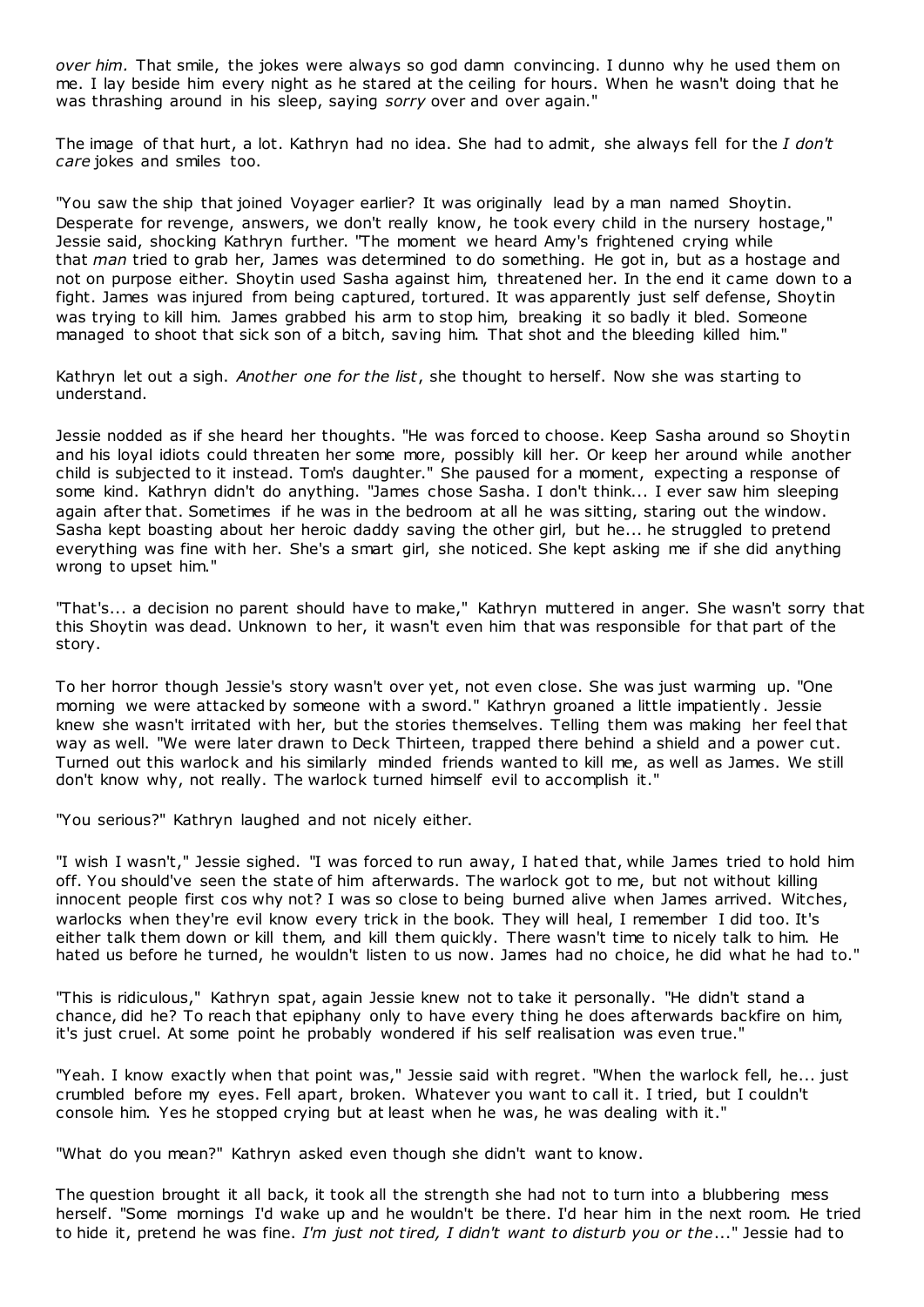stop talking for a moment as her words had left her a shivering wreck. "The idiot thought I wouldn't see him wiping his tears away, or his swollen red eyes. The fact that he'd often not finish his meals, or occasionally stare into space. That the times when he acted normal I could feel that he was faking it. No, he was a ticking time bomb. I failed to stop it."

Kathryn briefly checked the helm was fine before moving her chair closer to her. Her hand reached over to take one of hers, hoping it would comfort her. "Don't ever say that. T his is not your fault. You tried your best. You always have. It's why I'm happy he picked you."

Jessie had to laugh only briefly, it was more out of disbelief than anything else. "You hated me solely because I liked him."

Kathryn smiled genuinely, "at first, I'll admit. I was just being petty. I gave him up, missed most of his life and when he was back in mine, you had *replaced* me."

The face Jessie pulled at her made her smile grow further. "That's disturbing," she said.

"You know what I mean. Don't go there," Kathryn laughed. It didn't last for very long, but the change of subject helped clear the tense air a little. "There was no way for you to diffuse the bomb. The fuse was already lit. You had no chance of seeing this coming."

Jessie shook her head in despair, a bitter smile was on her face. "You're right, I didn't. I was there through it all, I saw the build up. But I missed the end, the trigger. I got the cliffhanger version of this story."

Kathryn stared at her intently, unsure what to make of what she said. She waited for her to explain, but she didn't. "I'm not sure I understand."

"That's just it, neither do I," Jessie said, her voice rising with anger and pain. "He was hurting because everything he did had a price, the kind that he was trying to redeem himself for. Then suddenly something completely different happens, I don't even know that for certain, and bam he's gone fighting Game Sphere towers on his own. There's a whole stinking piece missing, no... there's several. How on earth can I help him when I don't know how he got there?"

A part of her rant got Kathryn's attention, at least it got the majority of it. "Something different happens? What?"

"You thought everything I said was the long story? I'm sorry, that's the cliff notes," Jessie muttered angrily. Kathryn still watched her, waiting patiently for it anyway. "I told you, I don't know it all. I don't even know if James does, that's the problem. He took off before we could talk about it. I ran home and he'd... he'd already gone. The note he left, just said he was sorry for everything. That was it."

"Jessie," Kathryn said softly. "I need to know if we're going to bring him back."

Jessie hesitated while she tried to think of a place to start. It came to her; *keep it simple*. "Do you remember Debbie?"

"Peter and Susy's daughter, yes," Kathryn replied, a frown slowly formed on her face. "James' half sister. Why?"

"It turned out that I have a brother, a one she was best friends with. The horrible irony," Jessie mumbled. Her throat cleared so she'd stop doing that. "You might remember him, maybe... Nathan?"

Kathryn thought about it, a puzzled look was still on her face. Then a face popped into her head, her eyes lit up instantly. "Yes, I do. Sweet boy. He used to go out of his way to talk to me, even when the rest of the Taylors still hated me. I assume because of his age he wasn't from your mother's side, although your father would have been quite young when..."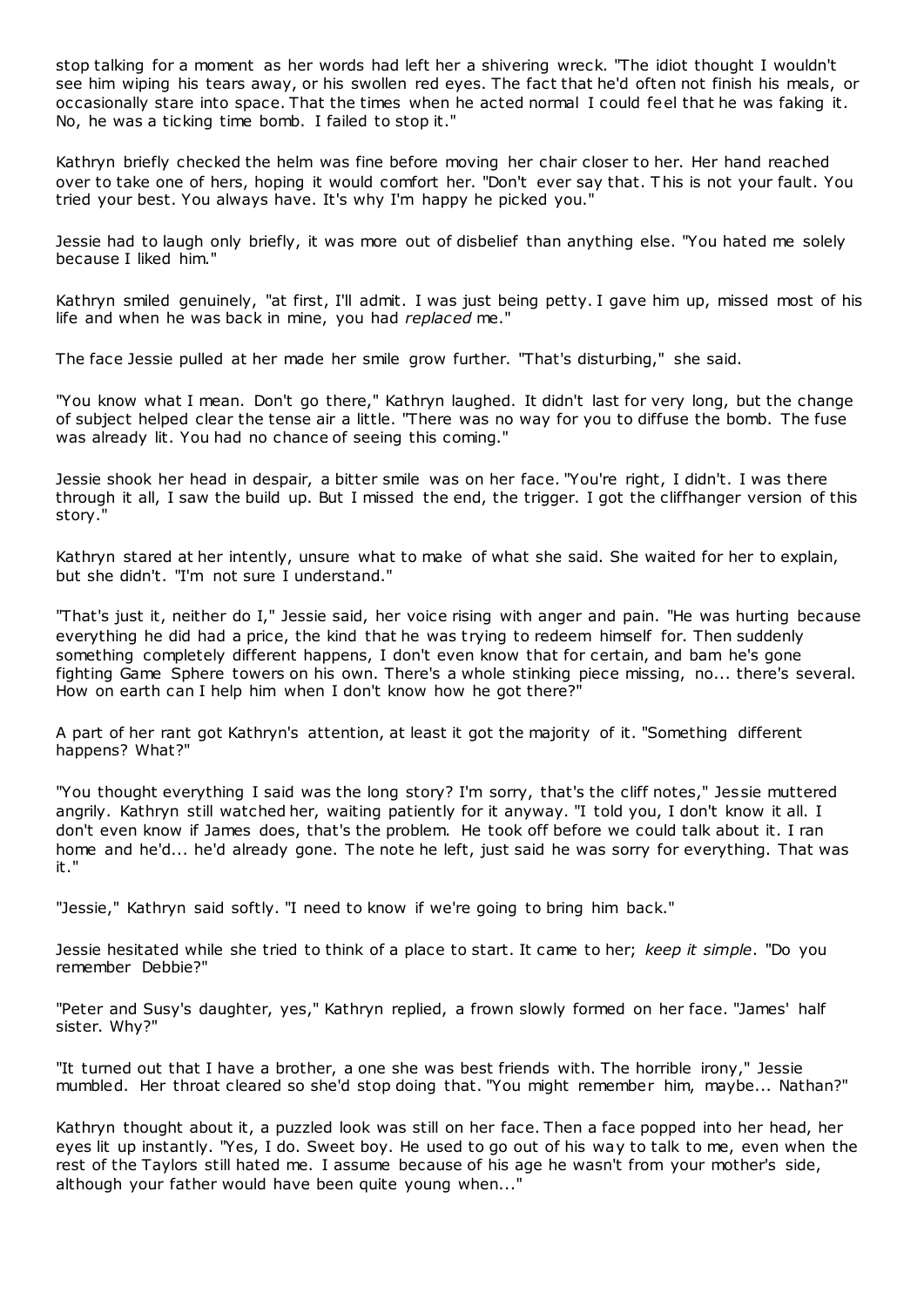Jessie sighed and nodded. "Yeah he was young. Dad doesn't know about him, and I dunno if he ever will." The worried look on Kathryn's face reminded Jessie that she wanted to keep this story simple, and going down this path was definitely anything but. "Nathan has a... demonic alter ego. He didn't know until recently."

"What?" Kathryn could only manage to say.

"It usually just waits for its host to have a baby, then moves on into it. Only it..." Jessie said, the disgust she was feeling broke her voice down. She tried again. "Debbie is dead, because that thing wanted her. My brother killed James' sister."

Kathryn was momentarily speechless. It took her a while to gather her thoughts into a coherent sentence. "Does he know this?"

"I figured it out. The demon didn't like that. It tried to silence me, James stopped it. The last I saw him, he said he'd ask Craig to interrogate my brother instead of him," Jessie said hesitantly. "Because I asked. Later on I thought that maybe he worded it a certain way, so he wouldn't lie to me. Or maybe it was just what he overheard from the Doctor and Tom that set him off. I have no idea really."

"You think the demon or Nathan told him the truth?" Kathryn questioned.

"It doesn't add up if he did. What does the towers have to do with his sister's death? I understand it being a last straw, hell we were in the minus for that, but his resulting actions just doesn't make sense. I'd believe him turning evil despite all his training to avoid it, over this. Something like this, you'd expect more of the behaviour I told you about. Worst case scenario a self harm or suicide attempt... he's done both for much less," Jessie stuttered.

"All he cared about was continuing his mission. To destroy the towers. If he's looking for redemption, he's not going to find it there. Quite the opposite," Kathryn said with pain in her voice.

Jessie bit her lip again, her whole body tensed. "The anomaly. Some of those planets we encountered, they weren't much better off. That's not his fault. He couldn't know."

Kathryn reluctantly nodded. "You know as well as I do that he won't think of it like that."

The hum from the open panel was slowly fading away. His hand flew up to tap the console it belonged to, only for the lights decorating the panel to fizzle out. The hum was gone too. His other hand gently pushed the panel door to a close. Once that was done, he abandoned the hyperspanner on top of the now dead console.

Only the helm and the Tactical station remained alive, with only their basic functions still active. James briefly checked both of them just with a glance in either direction, then he made his way to the door at the back. It hesitated to open, stalling half way there.

His destination, the bio scanners and closed up biobed to the left of him in front of the cage. Sitting on one of the monitors was a regenerator, which he picked up. It was soon directed at an open cut along his forearm. He barely gave it time to do its job, as soon as it was closed he turned it off, leaving a long scar behind.

In arm's reach stood a small silver and metal case. He reached for it, opening it up without looking. Inside a few tiny slivers of rations. He took one no bigger than a cracker, his thumb and finger snapped it in half. One half then dropped back into the case. Still with a ration in hand, he closed it. He lingered for a moment before slipping the half a ration into his mouth.

He barely had time to swallow the measly ration when he heard a clatter, like something hard bumping into metal. His head turned sharply in the direction he heard it come from. Then it happened again, and again. The bangs became louder, more frequent. He quickly stood up to walk towards the landing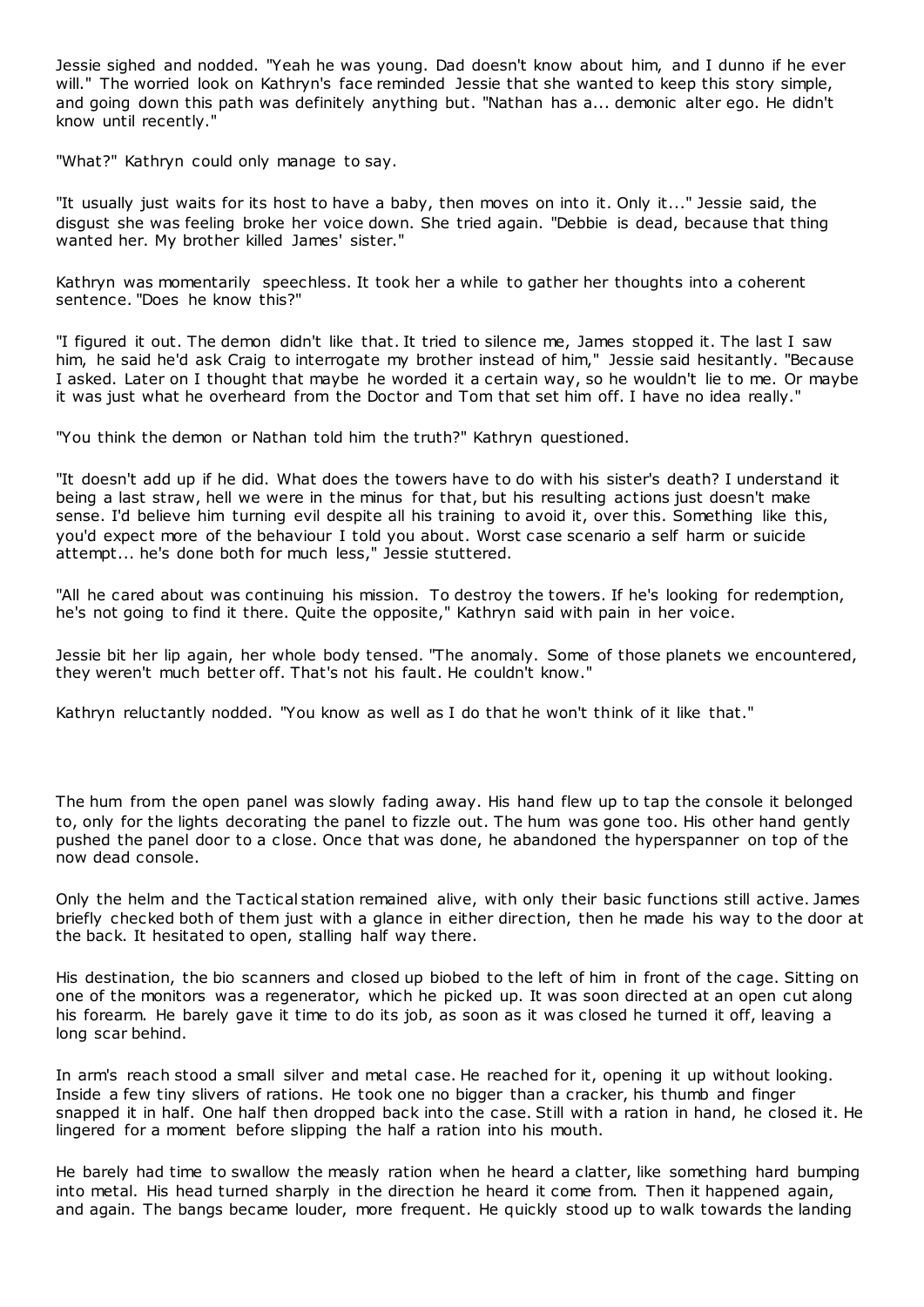grate. Now he could hear voices and lots of them, shouting. Some were close by, while others were distant.

James walked quickly back over to the steps leading to the front. This time the door opened without a complaint. Once in the cockpit he could see outside through the glass, but the only thing there were thick trees filled with reds and orange leaves. The noise was still going on. Whatever or whoever it was, were only behind the Flyer for now. He stopped by the Tactical station, his hand hovered over the shields. Every input he made flashed red and shouted a negative beep at him.

"Insufficient power," the computer reported eventually.

He made his way to the helm. The shuttle then started to rock. He heard heavy footsteps on metal. It was clear to him what was happening now, and it stalled his path to the helm. Instead he reached for the jacket lying on the back of the chair there. Only it wasn't the jacket itself he was after, it was the inside of it. Lined in every orifice was a weapon of some kind. He grabbed two; what looked like just a sword handle with a small button on it, and a phaser.

When he was ready a figure jumped from above onto the glass window in front of him. He merely glanced up at them. No surprise and no annoyance registered in his eyes or face. The sounds on the roof of the shuttle were still going on, so he assumed there was multiple people causing it.

He headed back for the other room, ignoring the figure shouting at him and swinging what looked like a baton at the window on the Flyer's nose.

The noise in the rear side of the Flyer was non stop. Whatever was hitting the shuttle seemed to be hitting it fast or there were multiple different things doing it. Unfazed, James pressed the panel near the landing shaft. It started to open and immediately the sounds tripled in volume. He maneuvered around with his back to the wall, hidden from whoever was outside until the door was finished turning into a ramp.

He didn't need to look to know who were attacking him. The voices were clear enough.

"There's the so called saviour!" a woman screamed.

One man roared over the top of her, "monster!"

"You were supposed to save us, not attack us!" another yelled. Other people shouted very similar things to him.

James' eyes shifted down to the ground, then to the phaser in one of his hands. His chest heaved briefly while his eyes squeezed closed. Slowly he put both weapons to one side. Multiple bangs from above him got his full attention.

Multiple rocks and branches flew into the shuttle through the open hatch. He quickly peeked his head around to see the two dozen or so people merely standing a few yards away, shouting, brandishing all manner of things like rakes, hammers. Things that normal people would have lying around that they picked up. Another rock flew in which smashed into the cage. The footsteps above him though he was more focused on.

Quickly he threw himself outside, immediately jumping up to grab the roof of the shuttle. Several things were thrown at or around him as he climbed the rest of the way. That didn't matter though. Dead ahead of him were a group of five aliens, startled by his sudden appearance. Two of them were frightened enough to leap off the shuttle and land in a roll onto the foliage below.

One of the men was armed with what looked like a shovel, only it was completely square and the handle was curved outward. "How dare you attack..." he growled at him, while swinging it at him. James grabbed it from him with his right hand just as it was about to hit him, then his left delivered a measly looking hit to the face. It still knocked him onto his back.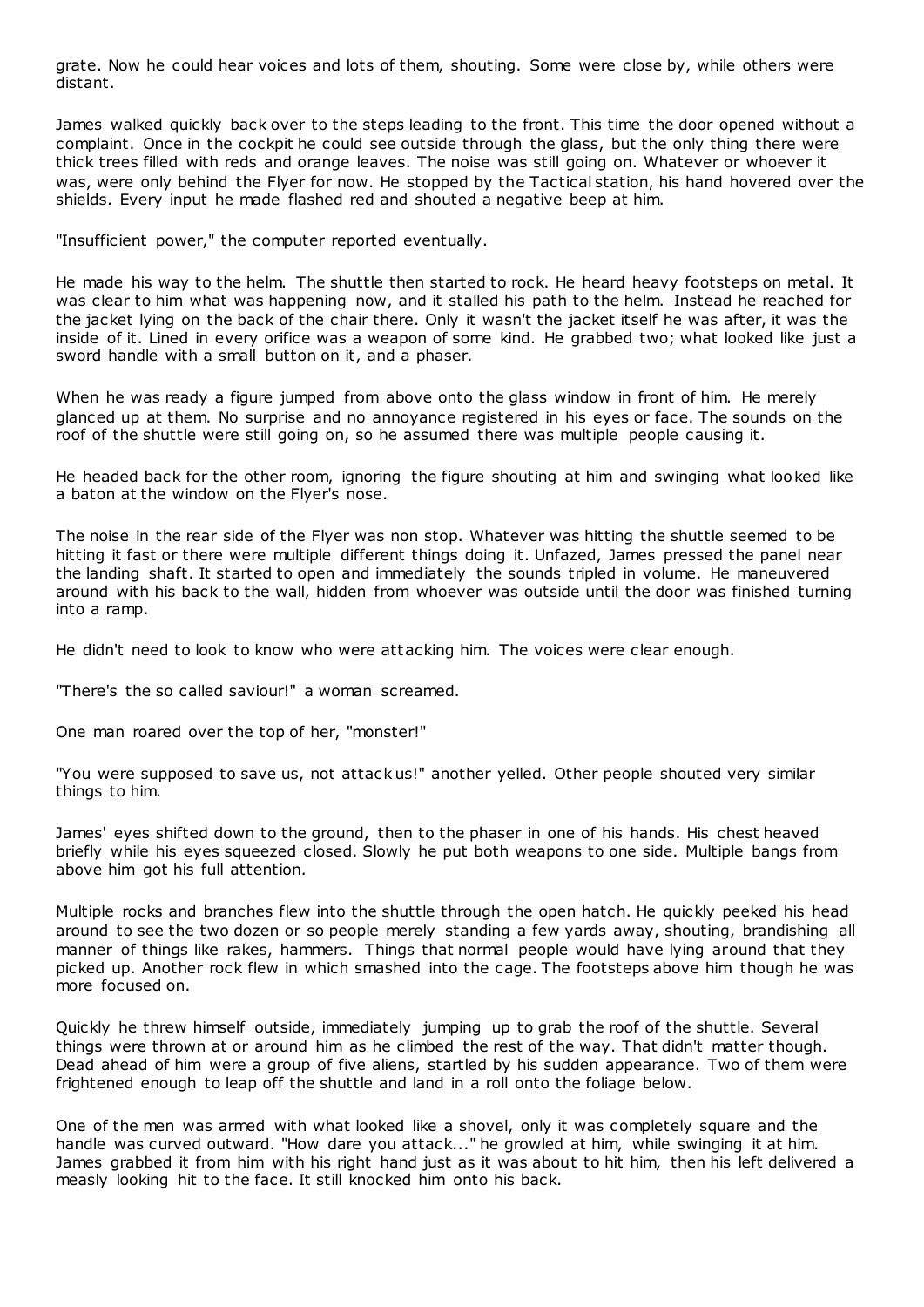The other two in the group attacked from both sides of him so he immediately ducked down. He moved the shovel handle around to his right, barely tapping the right attacker at the back of the legs. Like the half hearted punch, it was enough to make them fall backwards.

He was back up and too quickly for the left one to recover from their first attack. One light shove to the chest pushed them off the shuttle to join the previous two.

The barely a fight had riled up the crowd even further. Some had even started to throw their household items instead of any rocks or branches they could find. James quickly had to duck when a small gardening tool flew at his head. Since he was down, he took that opportunity to gently push the two lying on the roof onto the ground.

Despite the roars and continuos attacks, he headed back inside the shuttle and after checking he was alone closed the landing door. This time he ran up the steps to get to the front. Fortunately he was alone there too, so he went straight for the helm. He was about to sit down when he spotted a large crack in the top left of the window. His hand cautiously approached it so it was within a centimetre of the gap. A slight breeze brushed his hand, he pulled it back.

Still, he entered some commands into the helm and the shuttle rose.

"Warning: hull breach detected," the computer warned him.

He looked up to stare through the window ahead of him. The shuttle was just emerging from the top of the trees. In the far distance, beyond a few hills, stood a tower surrounded with what appeared to be scaffolding. A tiny dot flew around it, towing a large piece of metal twice its size.

One command stopped the Flyer from rising further. Another moved it forward, directly towards the monstrosity in the sky.

The Aeroshuttle slowly approached a m-class planet. It sped up slightly when it was clear there were no other ships in sight.

Inside the crew looked a little anxious.

Jessie focused her attention on the scanner. It didn't make her feel any better. "There's four Krralef vessels over on the opposite side of the planet. They're scanning something on the surface." Kathryn glanced in her direction with interest. "I'm not detecting any Federation signatures or Human lifesigns."

"You won't," Kathryn said plainly. "James has masked his lifesigns and hidden the Flyer. We found it purely from eye witness accounts on Derada."

Jessie mouthed the last word to herself, then she nodded with realisation. "The planet in your story. So we should just look for the towers. Tira said one was on an island near the capital city."

"It's a good thing you've been here before," Kathryn smiled at her.

Jessie didn't look as confident as her. The readings she was getting were conflicting with what she said. "That's where the ships are. They're hovering around the capital's continent. There's no sign of a tower there."

Kathryn sighed irritably. "I hope we're not too late."

"Hang on," Jessie said, calming Kathryn down momentarily. "There was another tower being planned. It may still be under construction. Let me..." Her fingers moved across the console quickly, desperately. A meek smile appeared on her face. "There. I'm detecting a large structure. Power levels minimal, there's a couple small ships hanging around it."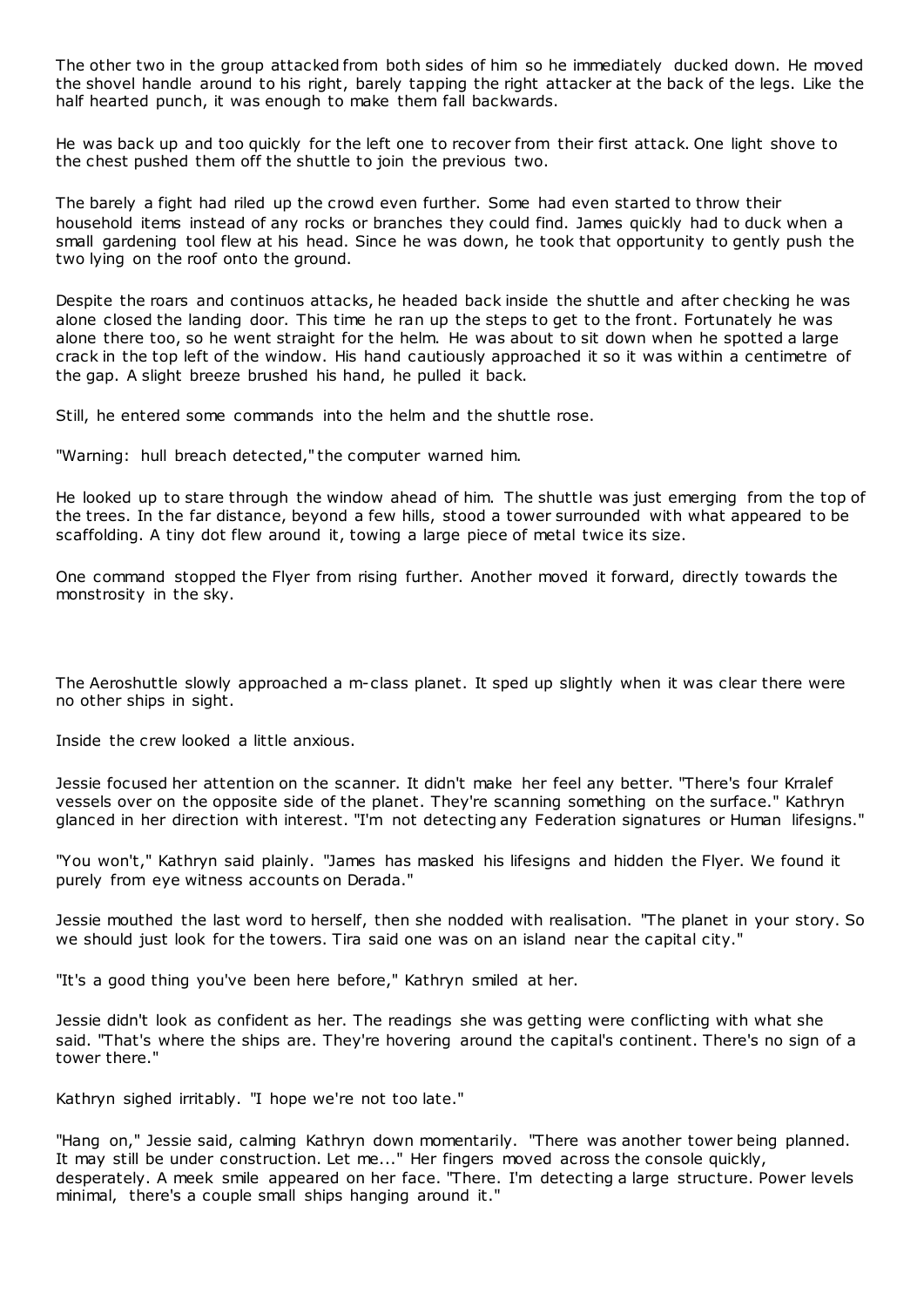"Where?" Kathryn asked. Jessie glanced at her briefly, then her console started to bleep at her, getting her attention. When she looked at it she noticed the answer was right there. "We'll have to be careful. It's close enough to the capital and previous tower that those ships will spot us. I need to figure out a long way, so to speak."

"They like building these things in one part of the planet, instead of spreading them out. I wonder why," Jessie said quietly.

Kathryn's shoulders raised as if to shrug, she didn't lower them. "I imagine it's to keep the damage caused by the drain localised in one spot, instead of two and more. Less suspicion then. "

"Yeah but if they spread it out, the illusion would take longer to spot," Jessie mused. Her head shook in anger. "If we sneak in via the north pole, we may be able to get close discreetly. After that, unless their sensors don't like trees..."

"I'm way ahead of you," Kathryn smiled again, this time playfully. She passed it to Jessie, inspiring her to quickly think of another plan. It had been a while but that smile had gotten them into trouble so many times over the years.

Nothing was coming to mind to her annoyance. Then she realised that the shuttle was already plunging into the planet's atmosphere. The ice caps clearly visible underneath the clouds they were skimming. They were quickly replaced by blue shimmering oceans. Before she knew it they were flying dangerously close to hills covered in trees. The shuttle twisted to the left a few times, they were almost completely sideways on one turn.

"Um. I just want to remind you that I'm not dead like you, and I'd like to keep it that way," Jessie stuttered.

"It's okay, we're almost there. I've already slowed down. I'd do another scan," Kathryn said.

Jessie nodded and did so, trying her best to ignore the ship trying to drag her into the wall. "Do you want me to keep an eye on those ships?"

"Scan for residual thruster or impulse readings. You can't hide them so easily," Kathryn said. She didn't hear any beeps that usually came with entering commands, so she turned her head to check on Jessie. Sure enough she wasn't doing anything, just staring out of the window. "Jessie?"

"There," Jessie stuttered while pointing ahead and to the right. Kathryn looked to where she was pointing. First the tower caught her eye, surrounded by building equipment, scaffolding. Unlike the others she'd seen, it wasn't covered in blinding interior lights yet. Another few weeks and it would be done though. Then movement caught her eye to the left of it. Silver, with a sloped nose like shape, heading directly for it. At their distance it looked like it was going slowly, it was obvious to Kat hryn that wasn't the case. Panic started to set in.

"What the hell is he doing!" her voice raised, her anger taking over just as quickly.

Jessie trembled as she worked at her station in a hurry. "It's registering as one of those maintenance vessels sitting at the tower's base. It's running on thrusters only. Low power signature. It's likely the ships won't have spotted it yet." The trembling intensified. "Confirmed. The ship's on a... collision course," she could barely get the words out, they got stuck in the lump in her throat.

"We're just going to have to be detected," Kathryn said bluntly, her fingers told the console to increase their speed.

"The erm... tower's, lifesigns inside it is depleting. There's nothing wrong with it that I can see," Jessie mumbled while staring directly at her station. She couldn't bare to look at the window. "They must have seen him."

That just angered Kathryn further, her head shook rapidly. "He better not be in it. When we're in range, open a channel. I'll get a tractor beam ready."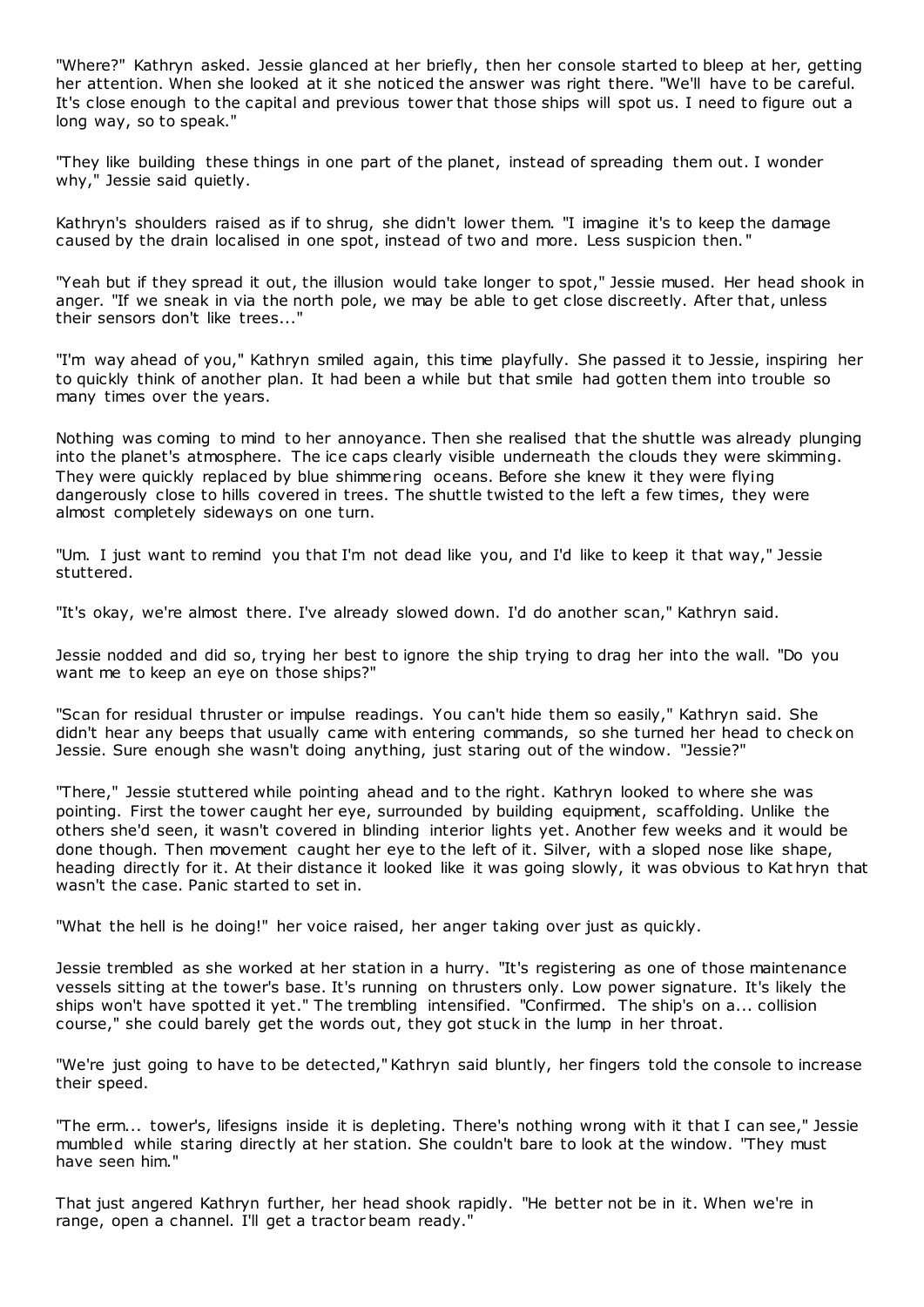Jessie glanced at her briefly. "I'm way ahead of you." Kathryn glanced back, nodding at her.

The wait to get closer was excruciating for the both of them. Jessie still didn't dare look up out of the window, while Kathryn couldn't keep her eyes off of it. The object clearly was the Flyer, it was unmistakable to her now. Its course, directly for the centre of the still unfinished Game Sphere tower. She worried that they wouldn't get there in time, then she worried that the Krralef ships would notice and get there before them. The worry that neither would make any difference here was nagging at her, she struggled to hold back shouting at him.

Jessie meanwhile took in a deep breath, her nerves were frayed and her shakes had tired her out. Nevertheless she pressed the important command. "Aeroshuttle to Delta Flyer. James? If you're there, listen to me. You know I'd never lie to you, manipulate you. I'd never do anything that would add to your grief. Please understand. Destroying that tower is a mistake. This isn't a regular Game Sphere where you destroy the tower and it ends. No, all it does is create anomalies like we've seen take over Erayas."

The course of the shuttle didn't change, it didn't slow down. Kathryn glanced down at her console, hoping for it to tell her they're in tractor range.

"James, you've saved so many people. Millions, perhaps billions with your efforts over the weeks. Some of these planets you helped wouldn't have survived long enough for the game to end, that much is certain," Jessie continued, her voice trembled with fear and worry. "I know, you're not doing it to cancel out things you've done. It won't even tip the scales for you. But I promise you, if you go through with this and something like Erayas happens again, you'll never be able to live with yourself."

Kathryn turned her attention briefly to the window. Still no change. The anger she felt before was slowly turning into fear the closer it got to the tower.

"It's not your fault. I know you did this because you're a good man who wanted to help people. None of this... is because of you, understand?" Jessie started to stammer, but she soldiered through it. "The Softmicron are the villains here. They created this gigantic sphere. They set the rules, they built the towers. They probably even programmed the anomaly I talked about. If they didn't, it's a flaw in *their* design. They're the people who chose to harm and kill innocents. All you've done is try to save them, which you can keep doing if you turn around and come home with us. There's always another way. Change your course please."

The silence that followed was even more painful than the wait earlier. When nothing changed, Jessie spoke up again out of desperation. "James. I love you, don't do this to me. Please, I'm beg...

Kathryn's eyes were just starting to well up, or at least it felt like it, when the Flyer's course veered sharply to one side so all they could see was the rear of the shuttle. She quickly looked down at her station, Jessie did the same with hers.

"The sudden course change wiped its power reserves, he's going down," Jessie stuttered.

"Looked like the Flyer was riding on inertia during the last hurdle. I wonder what the hell he was saving that final bit of power for," Kathryn said now that her anger and panic was back. "I doubt it was to scare the hell out of us."

"If there's no power," Jessie said, some hope started to brew. She turned to another part of her station. "He won't be able to hide his lifesigns. Just get us in transporter range."

Kathryn stared at her with a bemused expression despite it all. "Yes ma'am."

"Well this is definitely crunch time, I'll let you off this time," Jessie mumbled in an attempt to cover over the fear she was feeling still.

Neither of them were looking out of the window now. If they were they would have seen the numerous shades of green directly ahead of them, with a dense forest in the background. The Flyer was directly in the centre, gradually going into a nose dive. Despite that it was getting bigger, they were closing in on it.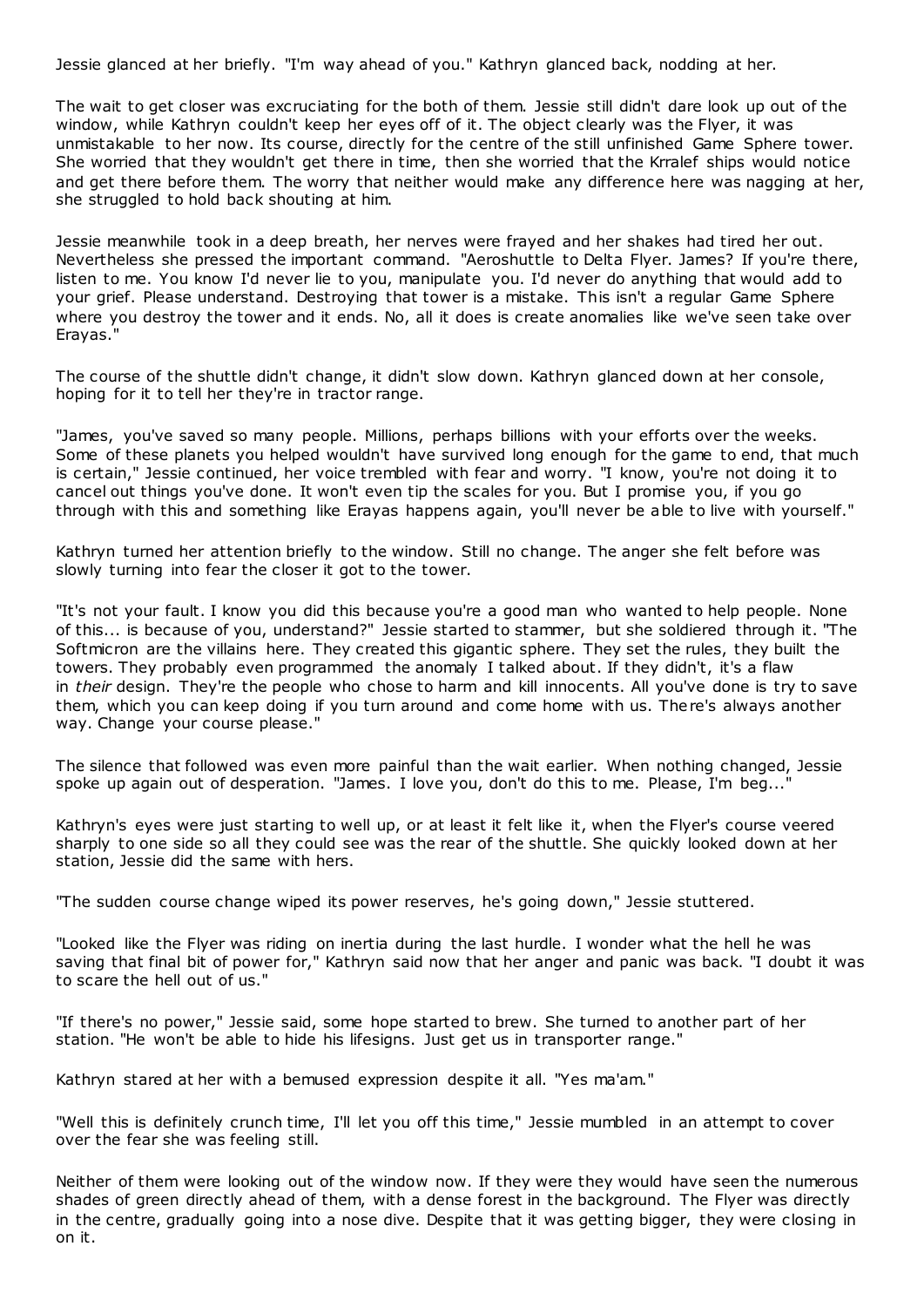"God damn it, hurry! Maybe we should let gravity speed us up too," Kathryn grunted in frustration.

Jessie tensed at the same time as the Flyer skimmed the fields, slicing everything in its path. "Janeway!" she shouted at her as its nose slammed into the ground, its speed flung it over onto its back. Smoke immediately billowed out of it. "Okay, land instead..."

"No time. Those ships in orbit are scanning us. You transport, then tractor the Flyer. We're leaving in a hurry," Kathryn said defiantly.

Jessie was too busy tapping on her station to acknowledge right away. She looked behind her at the door leading out of the cockpit, just overhearing the faint sound of a transporter hum, then back again. "You want to take the Flyer?"

"Yes, now!" Kathryn snapped. Jessie ignored the tone and did as she was told. Then she was almost tossed out of her seat again by Kathryn's harsh piloting. This time instead of being flung to the side, it felt she was melting backwards into her chair. "I don't fancy listening to Tom's whining if we don't," Kathryn said, strangely not bothered by it.

It wasn't long until the blue skies they watched faded into piercing black and stars. It wasn't all the pair were greeted with when they re-entered orbit. Four alien vessels, all big and menacing compared to their old shuttle and wrecked one they were towing.

"Here's where we find out how much the Soft have infiltrated this species," Kathryn mumbled. She caught Jessie looking behind her again with a worried look on her face. "Sorry, but you need to standby on weapons just in case. Are shields up?"

Jessie nodded, "yeah. I did it during your uphill kamikaze."

The ships in the window started to disperse, gradually moving out of their field of view. It was a relief to the pair in the shuttle. Kathryn prepared to go into warp when one of the ships that had gone completely, flew overhead, then turned rapidly so it was facing them.

"So that's one..." Kathryn said as the hail sound rang out.

*"Unknown vessel. Hand over the renegade ship and you will not be harmed."*

"Maybe we should bite the bullet and get ear plugs," Jessie suggested tiredly, again she looked behind her. "James is with us, it's no harm."

Kathryn glared towards the ship in front of them. "The Flyer is little more than junk now. Do they think he's still on it? The nerve..."

"Um. I'd prefer for us to leave and quickly. That was a nasty crash..." Jessie argued, her own patience started to wear out.

"I won't be intimidated by some little shapeshifters on an ego boost. Bullies, the lot of them," Kathryn hissed.

Jessie sighed and rolled her eyes. "Can you be offended later?"

Kathryn waved her off, annoying her further. Before she could do anything further she'd regret later, a phaser blast slammed into the opposing ship. Jessie groaned, thinking it was Kathryn overriding her commands and was about to complain, when it happened again from a different direction. She quickly checked to make sure.

"The other ships, they're attacking it," Jessie said in surprise.

Kathryn opened her mouth, about to talk as the hail sound rang out again. *"USS Voyager shuttle, we are eternally grateful for your assistance. We'll cover you. It's the least we can do. Please, give our regards to our saviours."*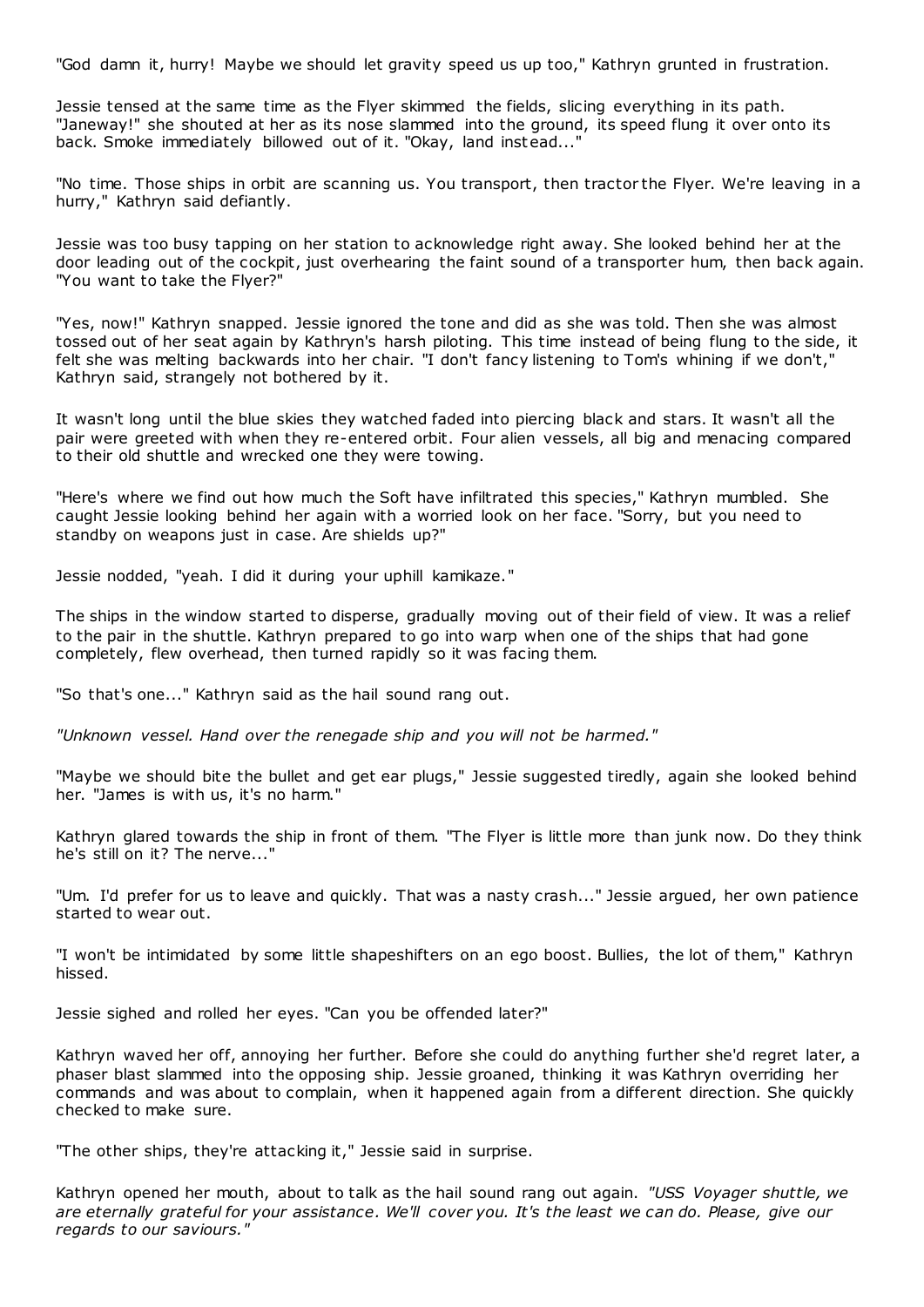Jessie mouthed the word *saviours* in confusion, then she remembered which species this was and she cringed awkwardly. "Oh, I thought they stopped doing that." Her face started to turn red with embarrassment as well.

Kathryn smiled warmly, her finger pressed on one panel. "Acknowledged Krralef vessel. Thank you and good luck."

The Aeroshuttle pushed forward, avoiding the ship in front of them as it moved to counter the att acks. It leapt to warp as soon as it was clear.

"I didn't even do anything this time. Not that I did anything last time, just slep..." Jessie rambled, until she remembered Kathryn was with her. She coughed nervously as Kathryn looked at her. "Are we clear?"

"Yes," Kathryn said, confused at Jessie's sudden nervousness. Her smile grew back, "of course you did something. If it wasn't for you, the Flyer would have hit that tower."

Jessie sighed. The nervous, awkward and embarrassed feelings vanished quickly. "I doubt the Krralef would be thanking me for that if they were firing on a possible Soft controlled ship." She shook that off, there was more important things to worry about now they were at warp. "One of us should check on him."

Kathryn nodded at her. "Go. But..." Jessie was already hurrying away on the word go, but stopped her suddenly. "But remember, I did warn you."

"I know. I have to see him," Jessie said quietly. Kathryn nodded again, showing her understanding.

The doors opened to let her through into the centre of the shuttlecraft. Jessie looked around desperately, only for her shoulders and heart to sink when she spotted a figure lying on one of two of the makeshift biobeds the shuttle had. The stories Kathryn told didn't prepare her for the state he was in. His severely reduced weight, the paleness of his skin, all of the scars along with the new injuries from the crash.

This wasn't the James she knew. It was a harsh reminder of an incident fifteen years ago she had tried to forget. Only this time she arrived too late to save him.

Voyager reduced its approach speed and entered orbit around the world coated in thick black clouds. It joined the Enterprise and the Aeroshuttle right behind them. The latter pulled back to fly directly under Voyager, slowly it merged back into its hull.

"Transport complete," Craig said from the viewscreen. From what everyone could see of the Enterprise Bridge, it seemed almost dead again. Apart from Craig, there were only two others on the Bridge. Triah at Opps and Bryan at the helm, both at the forefront of the viewscreen image.

Tom meanwhile was busy pacing back and forth with his arms folded behind his back. Craig speaking made him stop but didn't kill his nerves. "Thanks, that should give you some breathing room. When will you be ready to go?"

"We're just bringing up the last of them now. It shouldn't be long," Craig answered.

Triah groaned in frustration as her console made a lot of noise. She hammered her finger onto one panel. "No Neelix, for the last time. Use the god damn replicators. These people have been through enough."

Tom laughed nervously. "Scary thought. I imagine these people would be desperate for any kind of food."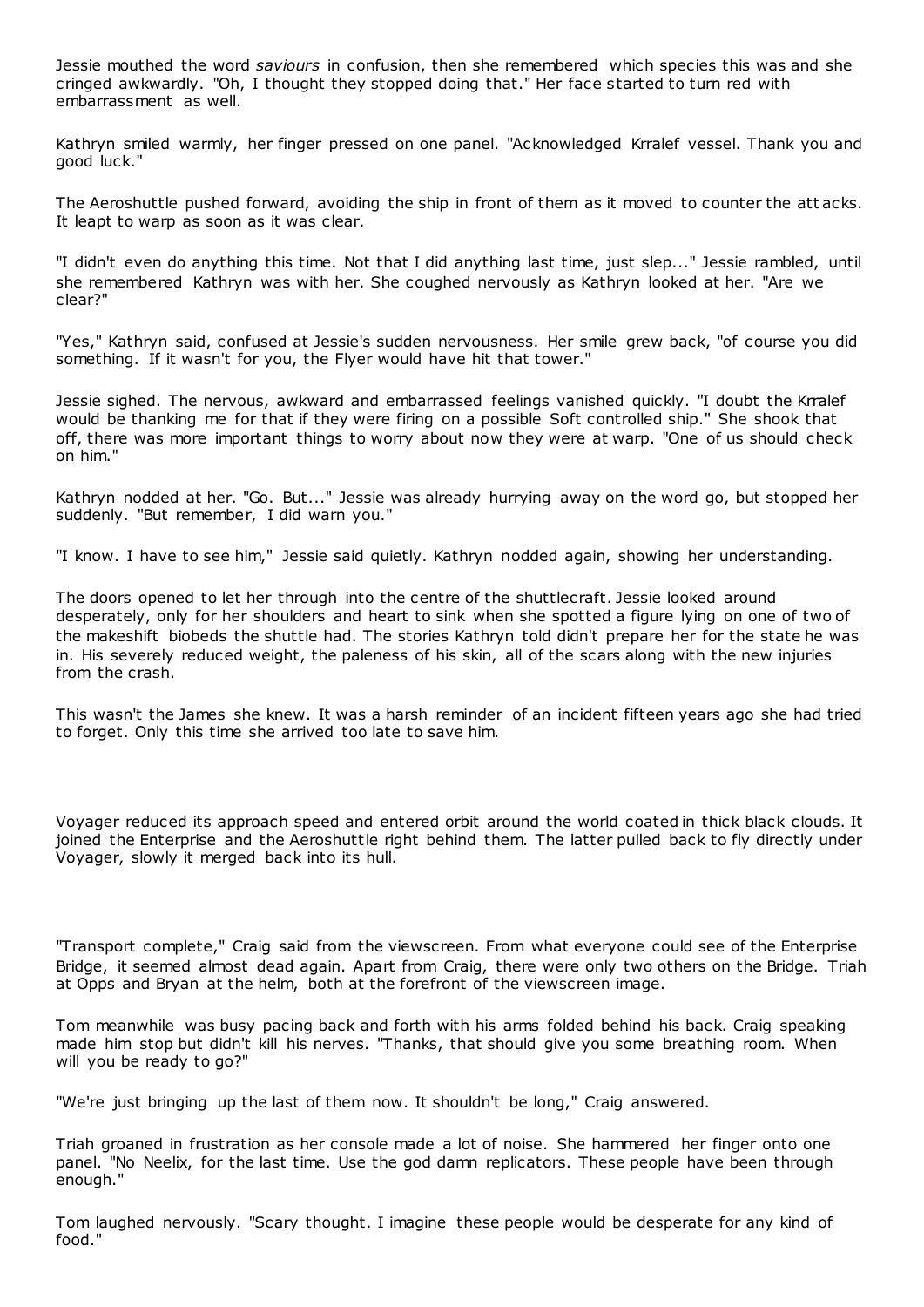"Good thing Neelix doesn't make food," Craig commented with a smile. He tried to get back to looking serious immediately afterwards. "On the way back here we bumped into another ship carrying refugees as well. Something you want to tell us?"

"No," Tom quickly lied. "Just another concerned somebody in the neighbourhood."

Craig could tell he was lying, his eyes narrowed. "The only lifesigns on it were the refugees. That sounds like a something."

"They're helping us. That's all you need to know. You've got your own issues to worry about," Tom said quickly. "All four thousand of them."

"Four thousand and one, you mean. Neelix wants to make them his Leola Pasta Bake," Triah groaned.

"Dear god, does he have that much Leola Root?" Faye stuttered in a blind panic .

Craig hurried away from his Tactical station to approach Opps. "Sorry Neelix, oven's broken." He pressed something on her station. "Delete any references to Leola from the replicator database."

"What if he has some onboard? Those poor people might find it," Bryan asked. Craig's face turned a deathly shade of white.

"Well you look very busy there. We've got a lot of beaming to do," Tom said, then he signalled to Faye to cut them off. She did so with an eye roll. "Phew."

"You're evil," Danny commented.

Tom casually shrugged, "hey, we have plenty things going on here. Speaking of which, I'll be in Sickbay. Start the transporters, let me know when the Katane's back so we can get going." He started to make his way towards the turbolift.

Faye cleared her throat to stop him. "While Craig was on, Harry was requesting transport as well, and an update."

"An update?" Tom scowled. "He's on the surface. If anyone should update it's him."

"Yeah, there's only a hundred left so he has no reason to stay there," Faye said almost robotically. "His words. He wants to be here when you talk to James."

Tom groaned into both of his hands for a few seconds. They then dropped to his sides. "Craig told him, didn't he? Does Lena know?" Faye only shrugged, making him sigh. "They had to return on the Enterprise's watch. Fine, do it. Just tell him to meet me in the Shuttle Bay."

"Shuttle Bay? I thought you were going to Sickbay," Danny said.

"I think it's best to stay out of the way for the first opening minutes," Tom smiled before leaving.

Once the turbolift closed behind him, Faye couldn't help but groan. "He's checking on the Flyer, isn't he?"

Danny smirked first, then it turned into a giggle. "Oh, I want to be a fly on that wall."

It was so good to be back on solid ground again. Not only that but well lit, warm and breathable ground. Harry took his time to walk to his destination, taking it all in. He knew that as soon as he talked to someone, he'd be reminded of the multiple awful situations they were in.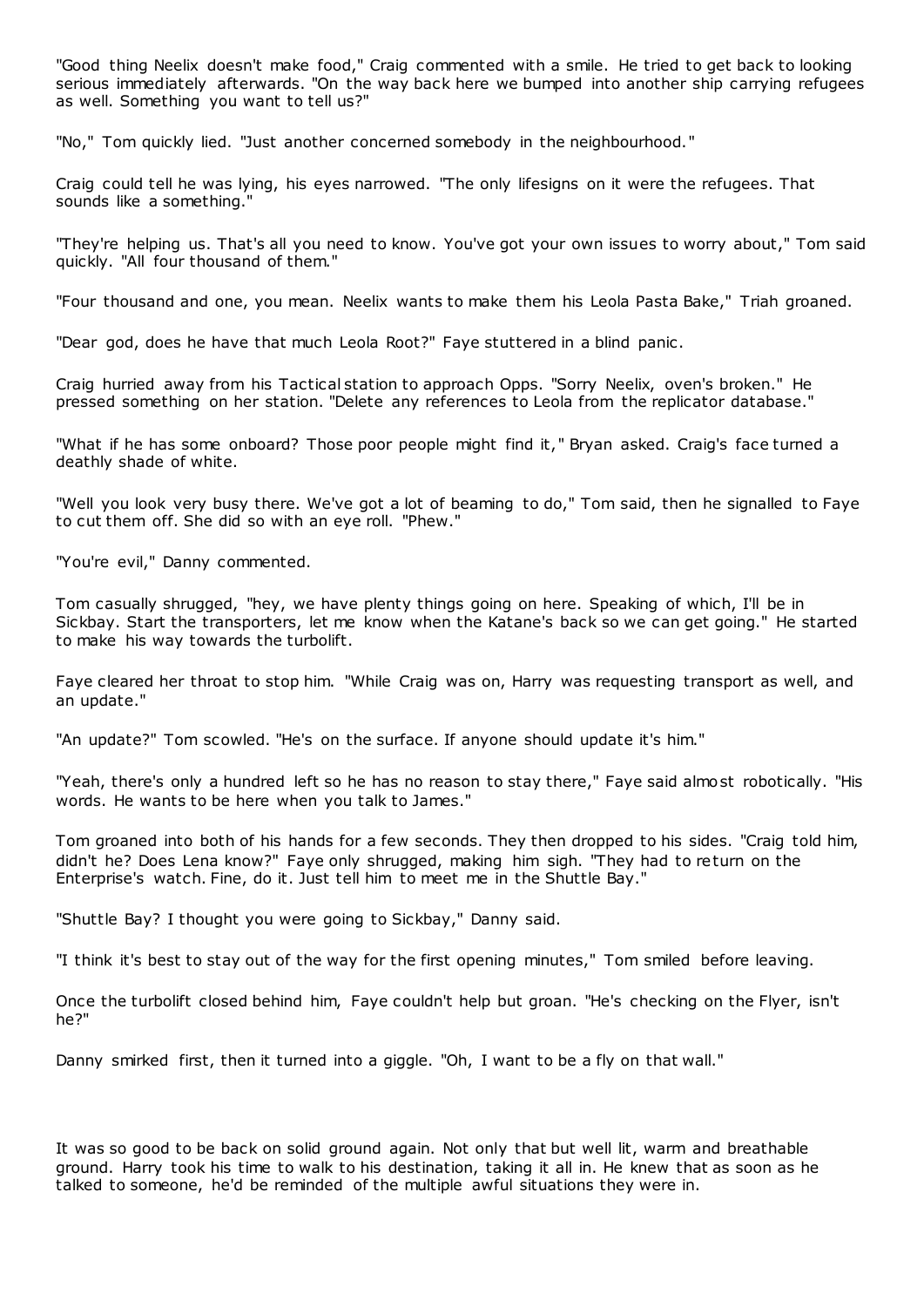Just as he was thinking that he should probably slow down further, he reached the Shuttle Bay entrance. Even with the doors shut he could hear a muffled sobbing from the other side.

"It's that bad," he said to himself.

The doors sprung open. Tom ventured through them, trying badly to wipe away tears all the while muttering to himself. When he spotted Harry, he quickly tried to put on a brave face.

"What's the prognosis?" Harry dared to ask.

"Oh, just a few scratches," Tom tried to laugh through his pain. It didn't work. "Dents, scorches, broken window, botch jobs, fried systems, still lying upside down on its nose. Nothing a day in the lab won't fix."

"It could be worse," Harry could only offer.

It however set Tom off instead, "oh yeah. Short of crashing into a building, it really couldn't."

Harry winced through his gritted teeth. "We'll have time while the crew help setup the refugee camp properly. I'll help."

"No," Tom groaned. He began to walk back the way Harry came, he quickly followed. "It's not a priority. We were just going to use her to test Damien's cloak. We can use any shuttle for that. So... Craig blabbed everything to you?"

"I don't know about everything. He mentioned the Aeroshuttle arriving, towing the Flyer. Two lifesigns aboard," Harry replied. "The Flyer was transported into the only empty spot left in the shuttle bay."

Tom passed him a judgmental look, while making a hmm sound.

"I left Craig in charge. Wouldn't you check in every five minutes?" Harry said defensively. He was more than offended when he got further silence. "Why didn't you tell anyone what was happening? After the Flyer got half hinched, I figured you'd mention that the thief's missus stole another shuttle."

"Oh dear," Tom had to laugh, but nervously. "It's a tad more complicated than that. Firstly, I ordered her to. Secondly, she wasn't alone."

"So..." Harry was confused. "They found the Flyer but no James?"

Tom started to sweat a little. "No, they did."

"Oh," Harry sighed as if he figured it out and it was bad. "Well, at least that saves us the trouble of figuring out what to do with him. One less argument the better."

"Huh?" Tom only mimed, his brain tried to figure out how Harry got there. Then he managed. "He's not dead. No. What argument?"

Harry smiled and nodded. "Fine. I want to be there when you talk to him. Just as long as he isn't going through that walk through forcefield phase."

"I don't think that'll be a problem, just yet," Tom said honestly.

### **Sickbay:**

Jessie and Kathryn hung back in the centre of the room, while the Doctor hovered around his latest patient. Said patient just sat there on the primary biobed with his back to everybody, perfectly still.

"Maybe you can lie back down, so I can continue my treatment," the Doctor said patiently. He waited but didn't get any response at all. He forced a smile onto his face, "okay, then I'll come back to that one later."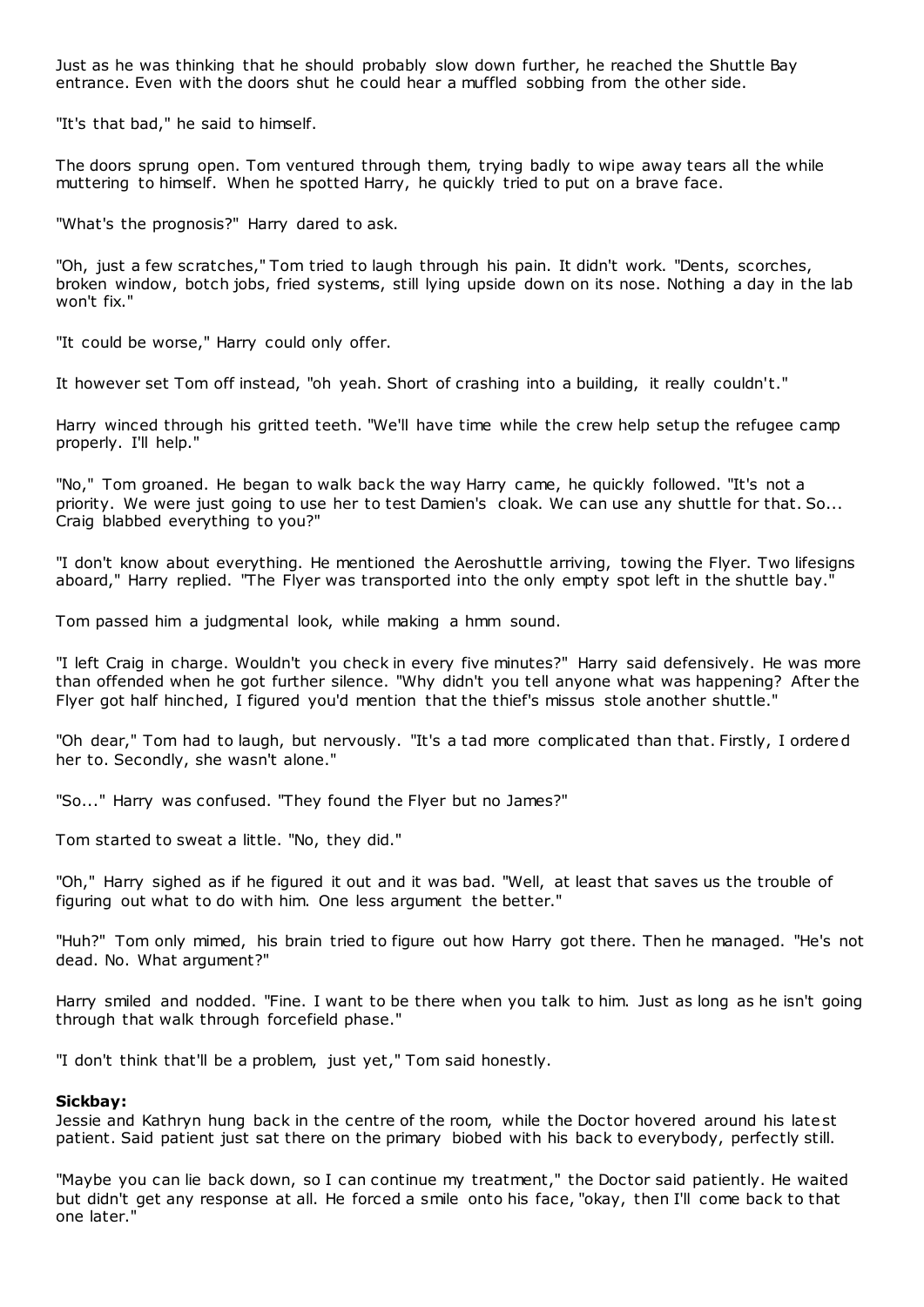Kathryn overheard a sigh come from Jessie, so she looked over to find her staring at them both.

"He was like this before when I first talked to him. An almost catatonic state. That was until I mentioned the towers and the sphere," Kathryn whispered.

"A subject we should stay clear of," Jessie whispered back.

"Why? It proves he's listening, or at least aware of us. It may be the only way to talk to him right now and that's what we need; a way to get him to engage," Kathryn said. She could tell that didn't convince her, as she shook her head stubbornly. "You said it yourself he's not at fault. That he did help more people than the anomaly could theoretically harm..."

"He won't care about that. James could save billions of people, but all he'll think about is the warlock death. Or Shoytin, the two Cardassians, the man who nearly killed Duncan and I. Or the alien possessed by the gun toting demon," Jessie whispered back angrily. "Trust me. You try to start a conversation like this and he won't be thinking about the planets he's saved. He'll be thinking about the anomaly spreading, or any Softmicron attacks on civilians he may have seen."

Kathryn sighed. "You make it sound like I don't understand his mindset. He's unfortunately got it from me." Jessie didn't look convinced, she would have scoffed if she were in a less worried mood. "I know exactly what it's like to make important decisions and have them backfire on you. I understand the weight of the world he carries."

"Do you?" Jessie said with a quizzical look in her eye. "Twenty eight years and I still wonder if I've done enough for him. Imagine a four year old boy finding out that he can't hold his new best friend's hand, because just brushing the skin causes her pain. Who else but other Slayers can understand that?"

"Jessie," Kathryn tried to intervene.

"All I could do was hold his hand until he learned how to hold it back. To him, it was a defining moment in our friendship. Meant the world to him, he said," Jessie continued. "But... to me, I'll always remember the look of horror on his face when I first recoiled. The sadness, the guilt. I wanted to make all of that go away. Today, nothing's changed. I don't want to merely hold his hand and hope he figures it out. I want to help him to never feel that way again."

The Doctor finished a treatment around his patient's face. He moved around the biobed so he could walk towards the two waiting women. A forcefield fluttered around him as he walked through it.

"I've done all I can that he'll allow," the Doctor said. "I was in the middle of treating the damage to his ribs when he sat up, pushed my arm away. Not one word or a look. He hasn't budged an inch since," the Doctor explained.

"I hoped that since he wasn't on his mission anymore, that he would allow treatment," Kathryn mumbled

Jessie seemed puzzled by that remark, her head briefly turned in her direction. "Why? He's punishing himself. This is exactly what I expected," she said sadly.

"I managed to treat the external injuries; burns, cuts, bruises. It's everything else I'm more concerned about, I'll need him to lie down for them or even be sedated," the Doctor said.

Jessie side stepped away so the Doctor wasn't mostly in her sight, and James was instead. Kathryn and the Doctor watched after her for a moment.

"What kind of injuries?" Kathryn whispered.

The Doctor looked toward Jessie again and back. "Internal bruising, bleeding. Broken ribs, one of which almost pierced his lung. Multiple fractures that have tried to heal, but I imagine continuos strenuous activity has prolonged and aggravated the breaks."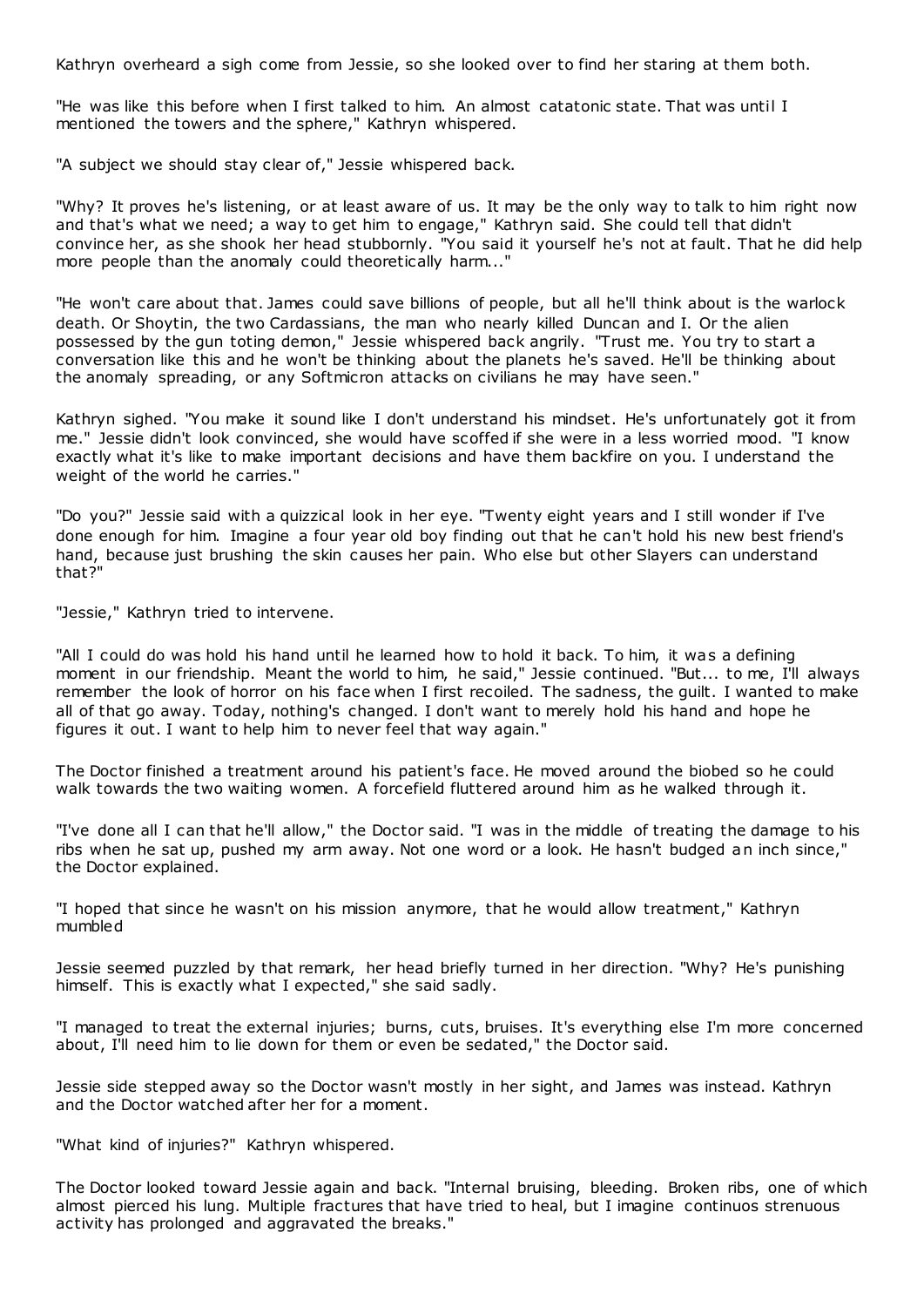Jessie turned her attention back on them, which the Doctor noticed in the corner of his eye. He focused on her for the moment. "My biggest concern is the drastic body weight loss, low blood sugar and iron count."

"Malnutrition," Kathryn said for him.

The Doctor nodded, then he noticed Jessie shaking a little as if she was trying to hold back somet hing worse. "Add sleep deprivation and of course the effects of the chip, we have a problem."

"Did you turn it off?" Jessie asked firmly.

"Not yet," the Doctor reluctantly answered. As he expected, she stared at him with such anger it made him nervous. "It's been active for quite a while, constantly overwhelming his neural pathways. The drug I gave him when he was here would have slowed the damage, but..."

"How long is quite a while?" Kathryn asked.

Jessie harshly scoffed and rolled her eyes, "who knows? Probably months. It was still dormant until the whole Nathan thing triggered him."

The guilt started to seep back into his programming. Jessie's tone didn't help either, not that he could blame her. She accepted his apology long before she knew what state James was in. "We're talking about a neural chip that's been imbedded in his brain for ten years."

"It can be online, but dormant until a similar memory of an event activates it. I remember," Kathryn said. "So I'm assuming that turning it off now would be a shock to the system?"

The Doctor nodded. "Yes. You saw the damage it did to him in only a day. Two weeks..."

"Investigating an attack that reminded him of his sister, and the abuse his father gave him because of it, triggered the memories and visions. But he's been away from all that, fighting this whole time," Jessie thought aloud and fast, it was almost rambling. "Surely that means the chip had no trigger while he was away."

"It's possible," the Doctor said, only to make her feel better.

Kathryn wasn't convinced though. "The last time it was returning to the scene of an attack, medical treatment, coming into contact with a representation of something that hurt him."

"So?" Jessie asked.

"So... are you really telling me it's not possible that fighting and isolating himself, didn't trigger anything?" Kathryn said begrudgingly.

Jessie only answered with a painful sigh. She then turned her head away from everyone. They weren't sure if she was doing it to hide tears or to avoid resorting to violence.

Tom and Harry entered Sickbay, they both felt a bit wary with the silence and strange stares from the women and the Doctor. Tom focused on James himself, all he could see was his back but the sight still made him shudder. "Why do I have this image of him suddenly lunging and choking the nearest person?" he quietly asked his friend.

Harry quietly pondered the easy question to himself. Experience, seen too many movies, experience, the usual Tom paranoia. Instead he looked at his friend and calmly said, "do you really want me to answer that?"

Tom replied with a head shake. He carefully joined the others, with Harry close behind. "I get the feeling he's not going to talk just yet."

"You'll be waiting a long time," Jessie muttered.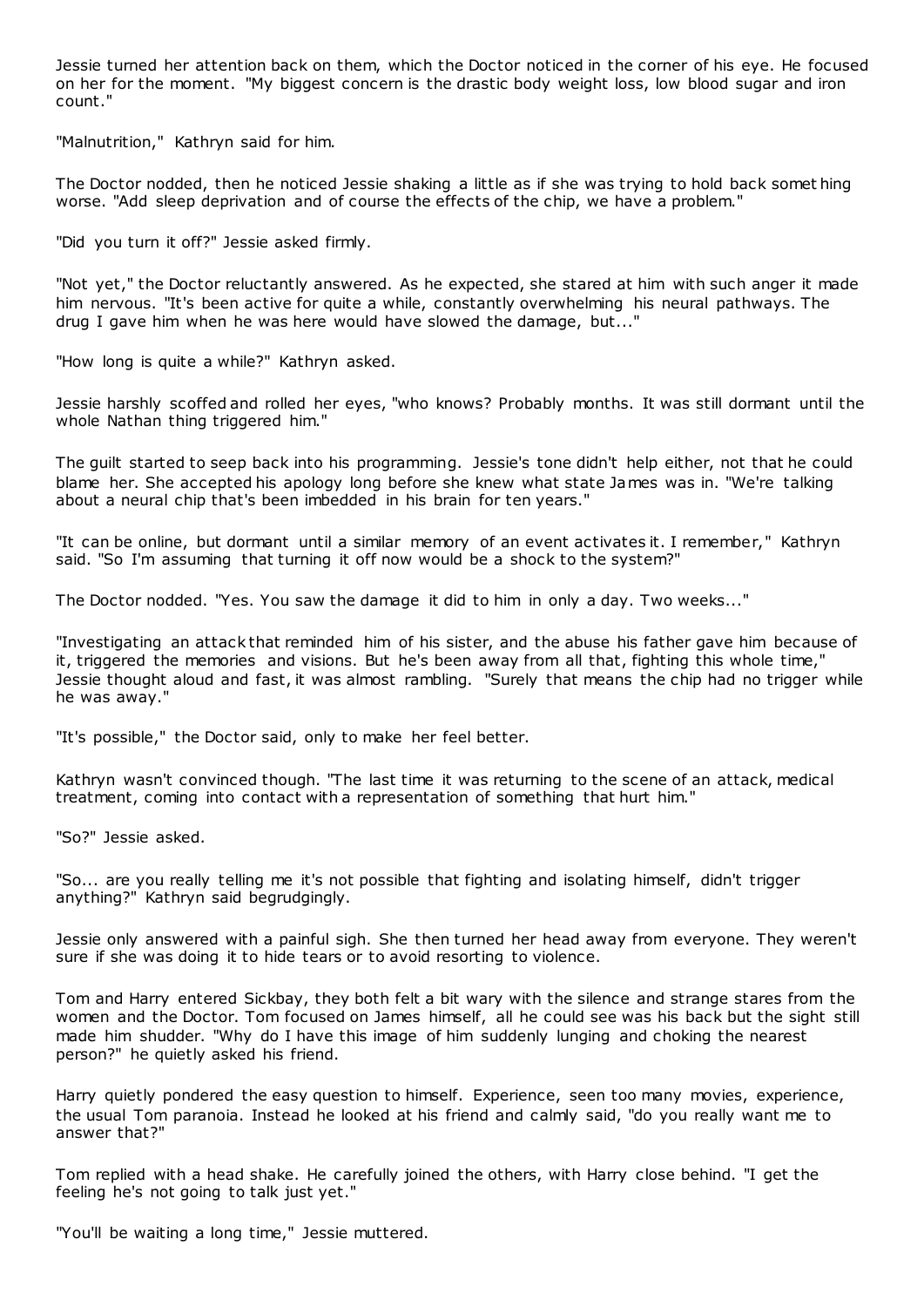"We were just discussing the crux of the problem. The behavioural modifying and memory enhancer chip," the Doctor said.

"Perhaps we can call it BMMEC for short," Tom suggested not entirely seriously. Harry and Jessie stared at him blankly, Kathryn rolled her eyes. "Chip's fine."

The Doctor sighed before continuing, "yes. To refresh your memory, the last two times it was active..."

"Oh I remember," Tom butted in, his hand instinctively flew to his throat to check on it.

Harry felt a little uneasy, his shoulders tensed. "So we don't just have a rogue Slayer who may be Evil, he's hallucinating too?"

"It's not as simple as that," Kathryn said irritably.

Harry quickly tried to avoid her stare, and had resorted to looking at his feet. T om immediately sprung to his defence, "since when are Evil Slayers simple?"

"It's a label for a condition he does not have. This is unknown, it's different. We need to deal with it differently," Kathryn said.

The Doctor decided to quickly change the subject back. "The purpose of the chip was to theoretically make him an unpredictable threat, without us knowing the cause."

"We assumed Seska wanted us to turn around so we'd be ambushed, like we were, or just to give us a bad day," Kathryn said.

"That first time did turn him evil. So why am I being shut down for going there?" Harry asked.

"He had no interest in killing or even hurting anybody. Evil Slayers don't usually become job oriented either," Kathryn replied, a little more patiently this time. "Destroying towers was all he cared about."

Tom nodded, "he seemed tame from what she told me. Well except for that sword in the chest guy."

"I like the way you name that as an exception, like it's something minor you should exclude," Harry smirked. "Oh little Timmy tried to shave my cat once, but he's a nice boy really."

Jessie pulled a face while Kathryn stared blankly toward him. "Yushan has been dead for ten years. James would have noticed that when the phaser fire didn't work. It wasn't his first stabbing and it won't be his last."

"Are we still talking about Yushan here?" Tom tried to joke and laughed, but nobody laughed with him. Jessie definitely wasn't amused, quite the opposite which turned his laughter into a nervous cough.

"How long will it be until he's stable enough for a Brig transfer?" Harry asked. His arm was tugged backward roughly, it was enough to make him stumble back a step. Instinctively he turned his head to the left to see who did it, regretting it immediately.

"He's traumatised, badly injured and you want to chuck him in the brig!?" Jessie spat at him. Her eyes were ferocious, he almost expected them to change colour at any moment. "You should be ashamed of yourself!"

She had a harsh grip on his arm, one of her fingernails was starting to dig a little too deep. He winced and tried to pull back. "I'm sorry, but all Doc's done is convince me he's definitely a security risk, unpredictable. If we move around our current prisoners on the Enterprise, we won't have him being provoked by any of them."

Tom turned to him warily. "Harry, have a heart. We can't just lock him in the brig."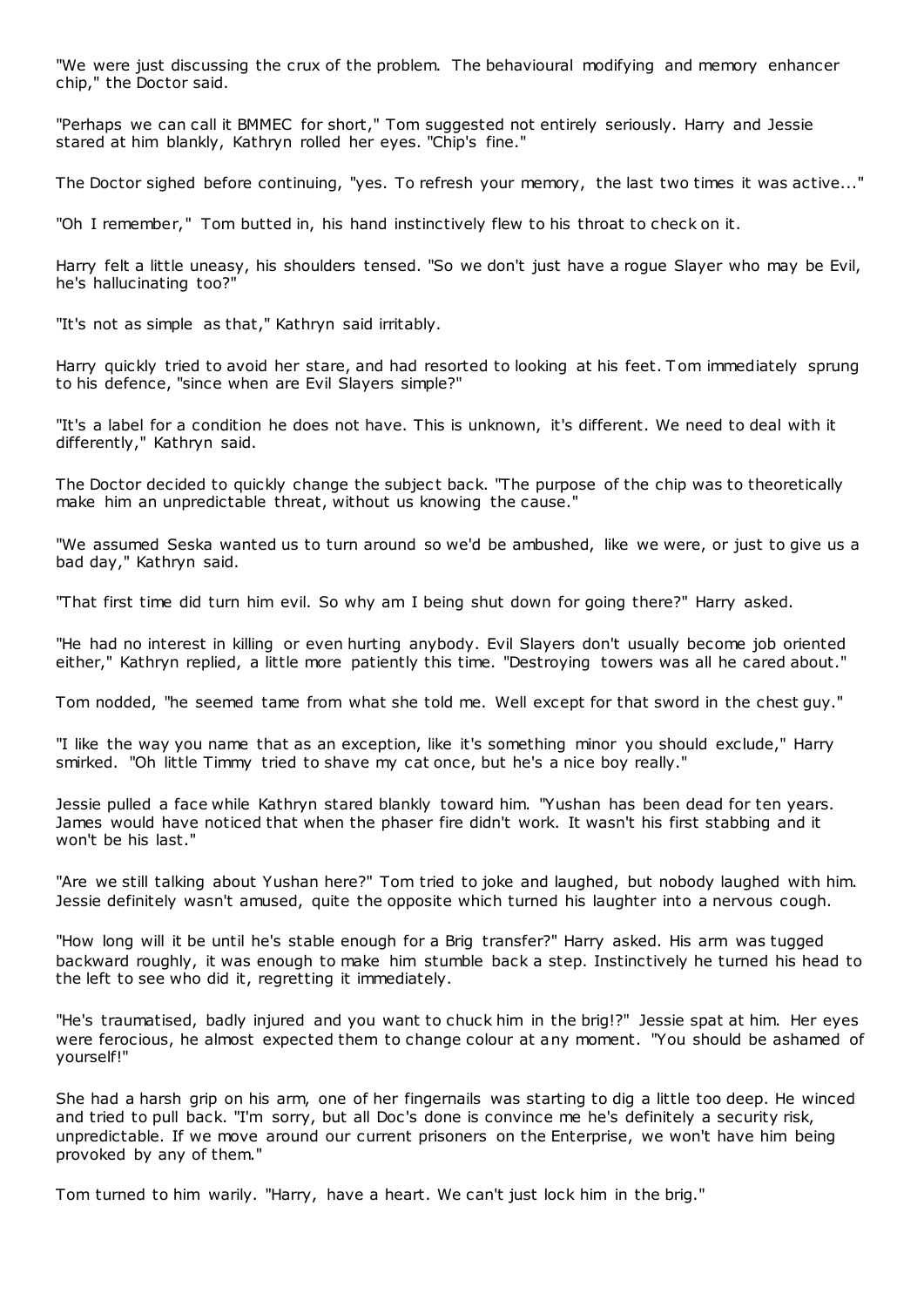"He stole the Delta Flyer, deserted the ship without us noticing at first. Something he ridiculed Chakotay for," Harry stuttered in a panic. "We have no idea what he'll do. He still managed to cause all kinds of trouble for the Softmicron, even in this state, so..."

"I understand your concerns," Kathryn said with disgust in her voice. She ignored Jessie's sudden stare for the time being. "However he didn't commit those crimes with a sound mind. We know there's a few things wrong with him."

"Exactly. Starfleet didn't lock him up for the Evil Slayer stuff, so why should we lock him up for this?" Tom agreed, nodding.

Kathryn's shoulders flinched for a second, her eyes for the same amount of time were distant. She put the thoughts in her mind to the back burner for now. "Isolating him in the brig will do more harm than good. We shouldn't treat him as a criminal, it's what he'll expect."

"Please don't make me out to be the bad guy. There's nothing wrong with putting the safety of the entire crew first over one man. There will be people on the ship that will be nervous about what may happen if he suffers further hallucinations. They're right to be afraid. Hell I'm afraid," Harry stammered. "I'm sorry for what happened to him, I truly am but we must contain the threat first."

"I don't think he should be walking freely around the ship. When did any of us suggest that?" Tom argued.

Jessie glanced around at everyone warily, she finally let go of Harry so he could settle his arm by his side. "He's not going to hurt anyone," she said with a hint of defeat in her voice. Her face told a different picture.

"Might I remind everyone here that he is a patient until I say otherwise. I need to continue his physical treatment while he is still calm. Any discussion on after care can wait," the Doctor interrupted.

Tom had to smile weakly in his direction. "Is that just a polite way of telling us to go away?"

"If you interpret my comments as that, I'm not going to argue with you," the Doctor replied back lightly.

Tom nodded while gesturing his hand to the nearby office. Harry followed first, Kathryn a bit hesitantly. Once they were gone the Doctor picked up a device from the nearby medical tray, all the while giving Jessie a passing glance.

"You want to keep him here after he's treated," she stated.

"Until I can safely diffuse or remove the chip, I do," the Doctor replied in a friendly manner. "Psychological conditions are far more trickier to heal than physical."

Jessie nodded, then looked over to the office and back to the biobed, silently debating something. Quickly she joined everybody else in the office, immediately noticing they had continued the conversation without her.

"That's not what I was saying. If he were Evil Slayer, I wouldn't suggest the brig. We know that doesn't work," Harry said while meekly shaking his head.

"So you'd put somebody who has psychological issues into the brig and wash your hands of it? Good to know," Kathryn muttered.

"Temporarily, if and only if he had proved to be a threat to public safety. We're wasting time here. We all know that we're only talking about this because James has always been a special case with y ou," Harry said a little too quickly. He winced as the last part he meant to keep to himself.

Tom cringed and then shuddered. "Look, as the piggy in the middle and the Captain of this ship..."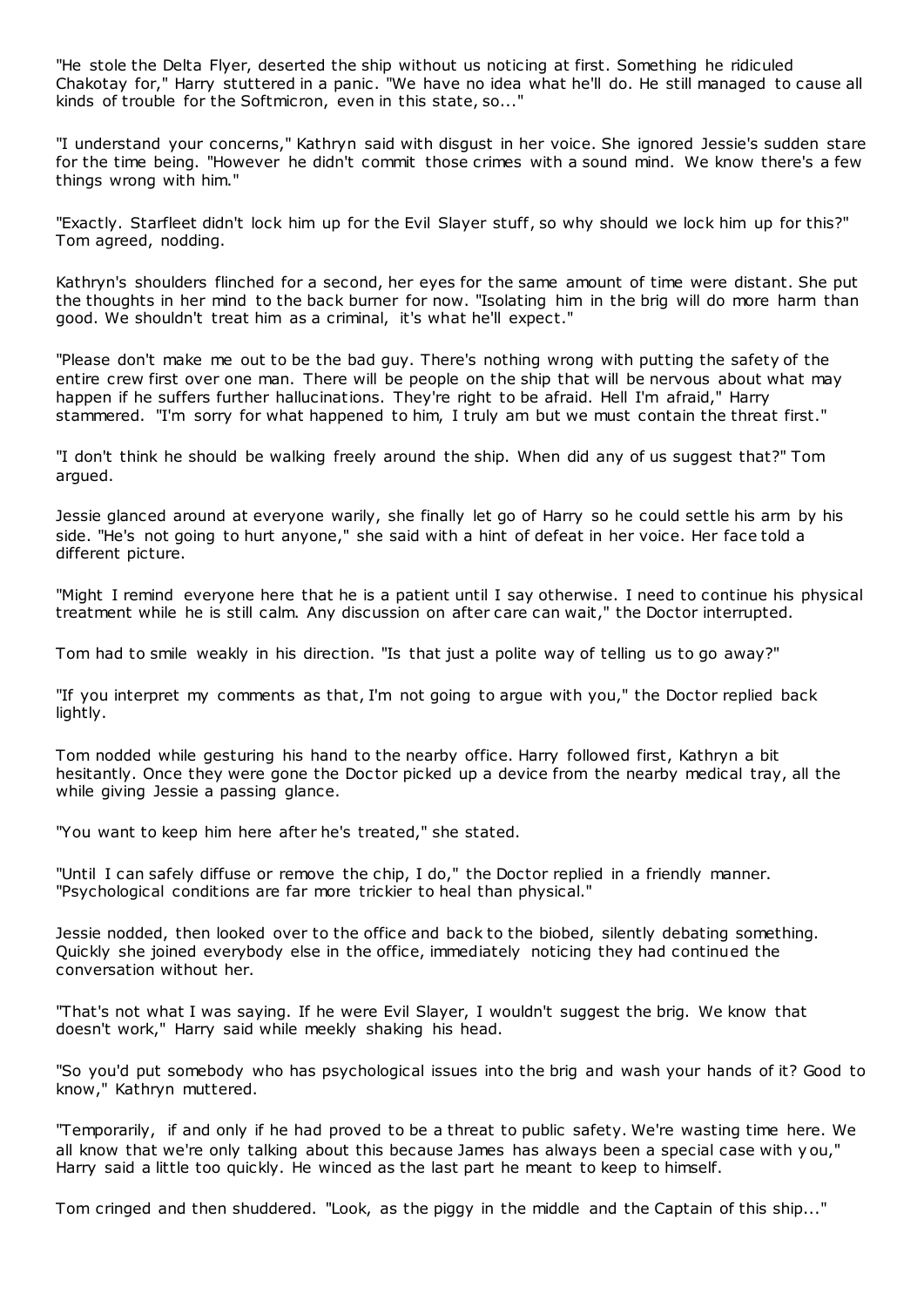Kathryn rolled her eyes, "oh god. I knew I should have written a will." Despite the situation Jessie found herself smirking at her words and insulting tone.

Tom was offended but nevertheless he continued on, "I say that both sides have good points I agree with. James shouldn't just be let off on his unmerry way once he's treated, but locking him in the brig is inhumane. Until the Doctor declares that..."

"It's simple. James comes home with me," Jessie butted in to his annoyance, then startled as he didn't notice her until then. Kathryn and Harry turned to her in surprise as well. "The Doctor hinted he can't do anything with the chip until his neural paths or whatever have settled down. The best place to do that is somewhere he'll be more at ease. The Doc can easily pop by to administer the drug that helps him."

Kathryn sighed, while Harry widened his eyes in shock and disbelief. Tom cringed and shook his head a little. Every reaction irritated Jessie further. "I don't hear any better suggestions," she snapped.

"He's already behind a forcefield, in Sickbay. That's a reasonable compromise," Harry said.

"You don't know if he'll even go home willingly. He ran out on you and your kids. I know he's ill, but that's not something you sweep under the rug," Tom added on. "Plus, seeing him like that will freak your kids out."

"They think he's sick. That's not really a lie, now is it?" Jessie said. "I wouldn't expose them to him right away anyway, I'm not stupid. He could stay in our room."

Harry shook off his earlier shock, at least on the surface anyway. "So, house arrest is what you're suggesting? We don't know if he even wanted to come back to Voyager. He might see another opportunity and run off again."

"No, he won't. He knows the truth now," Kathryn said in a steely voice.

Tom sighed melancholically, "doesn't mean he'll co-operate. It's not exactly a nice environment for you Jess. Maybe, help him out here in Sickbay. After some improvement *then* bring him home. Your suggestion's a Step Three or Four at best. You're going too fast."

"I agree," Harry said.

Guilt began to fill up inside her as everything he said made sense to her, and worse she agreed with him. Jessie couldn't look anyone in the eye so she turned her head away from them. Kathryn placed a gentle hand on her shoulder.

"If it means anything, I don't think he was intending to die with the Delta Flyer," Tom said. Jessie partly turned her head back, he was in the corner of her eye. "From what I could tell, two systems were online until near the end. He had enough power for one, he was saving it."

"What?" she asked quietly.

"Transporter control," Tom answered.

Jessie swung back around and stared towards the group, her eyes were hopeful. "He was going to evacuate?"

"Seems like it," Tom said with a smile.

Jessie didn't say anything further. Her gaze went to the glass dividing the rooms. Kathryn waited for her to leave the office before she said what was on her mind. "He was on a mission to end the Game Sphere. Unfortunately it doesn't mean anything."

"I know, but I thought..." Tom stuttered.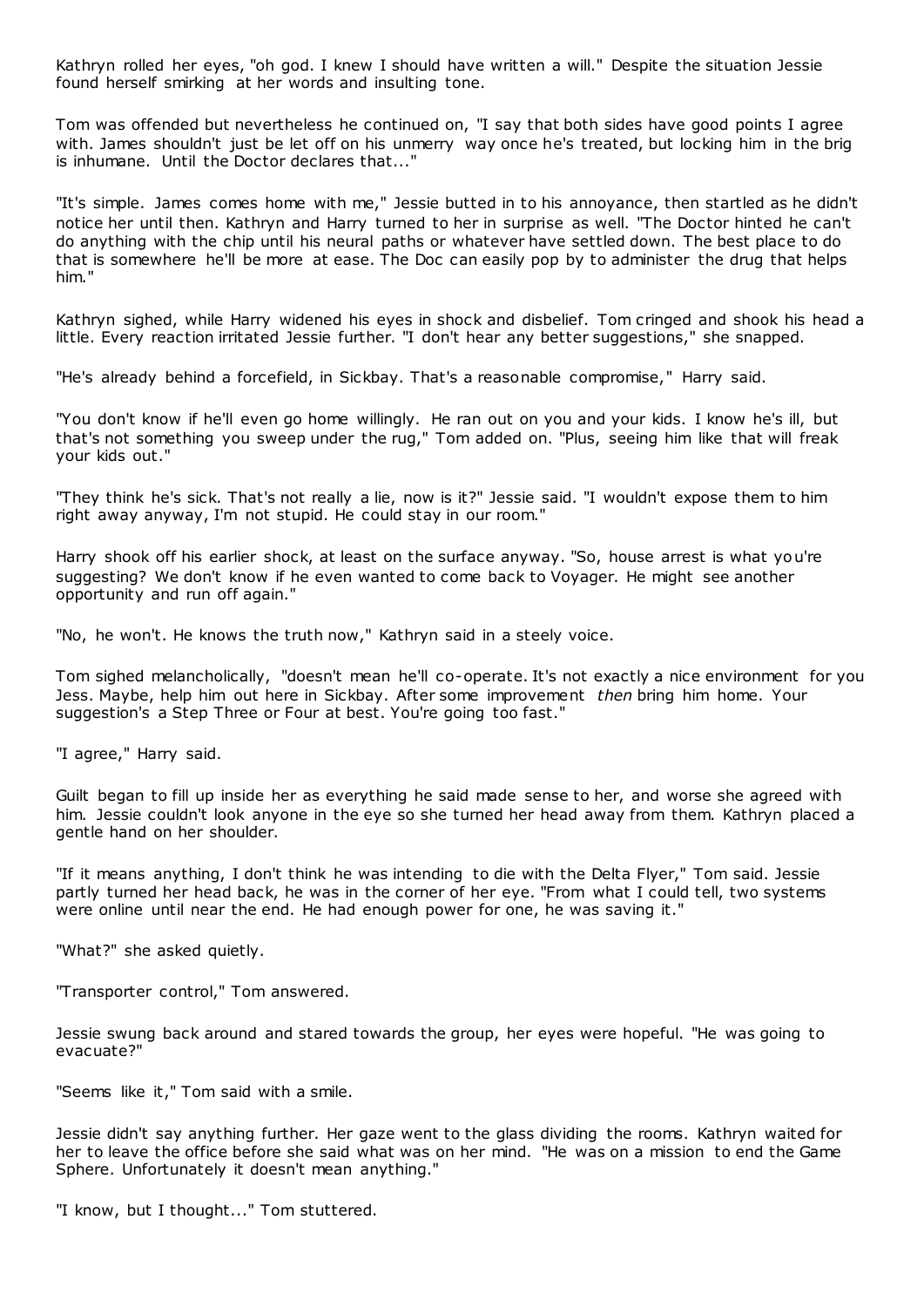Kathryn smiled at him, "it meant something to her. I appreciate it."

Tom smiled back again and nodded. "I wonder what the answer is," he mused aloud.

Harry glanced between the pair. "If we could do it quickly, destroying the towers would solve this. There's got to be another weakness."

"No, not that. I've been wondering for a while; did the Softmicron really want us here? If so, why?" Tom said. "Revenge, to get us out of the way, both? It's definitely brought out the worst in us. If that was their intention, it's working."

Kathryn watched him intently, her brow furrowed.

"That's assuming that they really were the ones who stole the Enterprise, captured its crew and flew it into Death Corridor," he finished saying.

Harry gave him his trademark chirpy smirk. "Are you suggesting the crew hijacked themselves?"

"No," Tom warily laughed in return. "I just find it a bit odd that the Softmicron would intentionally lure three Chosens into their brand new Game Sphere. There's being overconfident and then there's inviting your nemesis into your evil lair, with the shut down button in full view, just to gloat."

"They didn't. Starfleet could have sent any ship and crew after the Enterprise," Harry said. Kathryn seemed a little puzzled as she stared in his direction, her eyes then drifted away. "They did, remember? We weren't their first choice."

"Exactly. If they were behind it, it's a huge gamble that isn't guaranteed to pay off. I mean, did they plan James' breakdown?" Tom said, briefly glancing at Kathryn. "Zare and Sandi's cause of death were never confirmed. The Leda was destroyed by one of our own. The only real thing that the Softmicron can claim is Kevin. You could argue that their trying to keep us away from the first towers was so we couldn't interfere, but we've seen now that it doesn't matter one bit and actually causes more damage than it's worth."

Harry quickly tried to organise his thoughts so he could reply. It took him longer than he expected. "So... you think somebody else dragged the Enterprise in here? Perhaps somebody who knew and wanted us to help. Is that what you're saying?"

"No, but it does prove my point. We need to keep an open mind. Good theory though buddy," Tom said with a bemused smile.

Kathryn rolled her eyes and sighed loud enough to get their attention. "You guys don't really need me here, do you?"

"Was that sarcasm? It's been a while," Tom whispered to Harry.

"No, I was just asking if you need the room," Kathryn said sharply.

Tom and Harry glanced at each other, both with a frown on their faces. Their faces flushed red when they figured out what she meant, or thought she meant.

"The Enterprise crew never saw their captors. Sandi rescued them. That much we know," Harry stammered. "Whether or not the Softmicron wanted us in here, I'm doubting it. We're a bigger threat in here than we are outside the sphere. If I were the Soft, I'd want to keep a well known plan spoiler out of my evil lair."

"That's assuming that the *do not press* button is on the inside," Tom thought he kept in his head, but said aloud. Harry's stunned reaction told him otherwise. They both winced almost in sync . Kathryn remained oddly indifferent to it though. The pair assumed she wasn't taking them seriously still, so ignored it. They failed to notice her eyes fall to the floor and her face tighten with worry.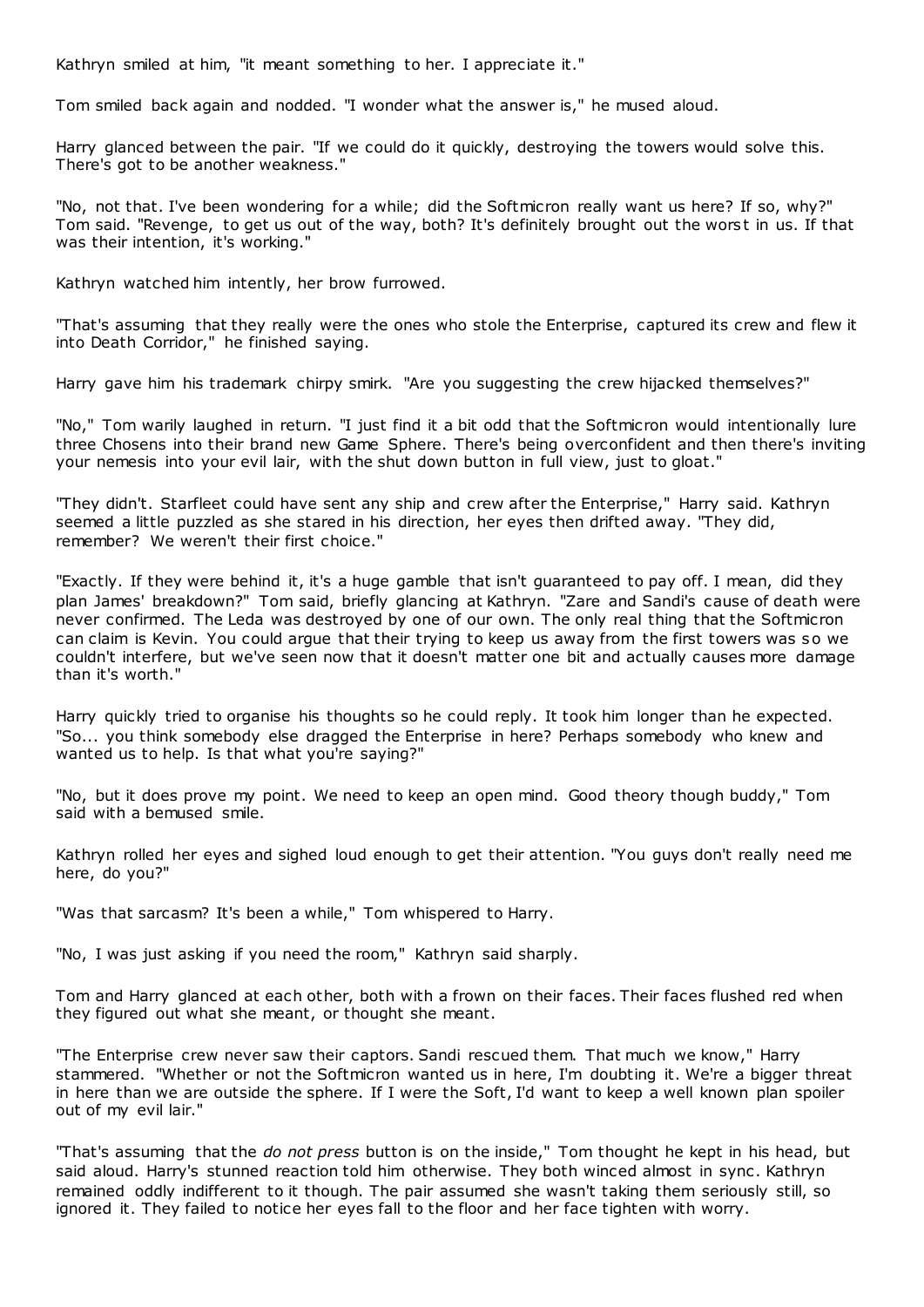Rachel watched her daughter circle the living room of her quarters, all the while talking and holding her new baby. The baby didn't seem to mind her frantic tone or the constant movement, she was more interested in playing with her mother's hair dangling over her shoulder. Rachel was feeling a little unhinged herself as she reached the third lap.

"Look, I just want to know when she'll be back, that's all," Jessie said impatiently.

Danny's voice replied over her commbadge, *"Lena is with the last transport group. Don't worry Jess."*

"Right, and no one's told her anything yet, right?" Jessie asked as she passed Rachel again. This time though her arm was held out to put her off, which it did. The look she received for it was a one of shock.

"Jessica, what's this..." Rachel quickly said.

*"No,"* Danny's voice cut in. *"Stop stressing over it Jessie. I'll tell her to go straight there."*

Jessie shook her head, "no no. Not yet."

*"Oh, you know who is still there? Yeah that's not a good idea. Is that why you're panicking?"*

"Kind of. Can you just tell her to meet me in the Mess Hall, in about ten minutes?" Jessie asked.

*"Ah, tell her first. Good plan. Sure, I'll do that. Gotta go, we'll be leaving orbit shortly,"* Danny's voice said.

Once the comm was cut off, Rachel tried to intervene again. "Are you ever going to tell me what's happening?"

Jessie was far too worried and tired to give her a scowl. She settled for a half eye roll. "You got to spend an hour with your grandkids, then put them to bed. I didn't inconvenience you."

"That's not the point," Rachel said, briefly chuckling at the accusation. "You got a call, left the ship, and now this. If it was just you, why did you call me?"

"I told you. James is sick," Jessie groaned. It didn't help her mood when Rachel responded with a curt eye roll herself. "While his sister was away there were a few changes. I just need to see her, get her up to date. No big deal."

"Uh huh," Rachel mumbled in disbelief. "You had to leave the ship for that?"

"Mum, I'm a big girl, I'm allowed to leave the ship. I didn't realise I was grounded," Jessie said a little irritably.

Rachel couldn't help but laugh at her. "You don't need to lie to me, sweetheart. I've heard people talking." Jessie flinched slightly. "So, you dragged him home by the ear. If I were you, I'd do more than put him in the doghouse."

"I wasn't lying. He is sick, that's why he left," Jessie said.

"Oh..." Rachel sighed, her eyes glazed over with worry and a little pity. Jessie didn't like it one bit, it pushed her further to the edge. "My poor little girl. Don't let him walk all over you, right back into your life. Please be careful."

"As usual, you're not listening to me," Jessie sighed angrily. She looked down at the girl in her arms, staring at her with her eyes wide. "I'll get her to sleep, then I'll have to go again. I don't know when I'll be back. You can use my bed if it gets late."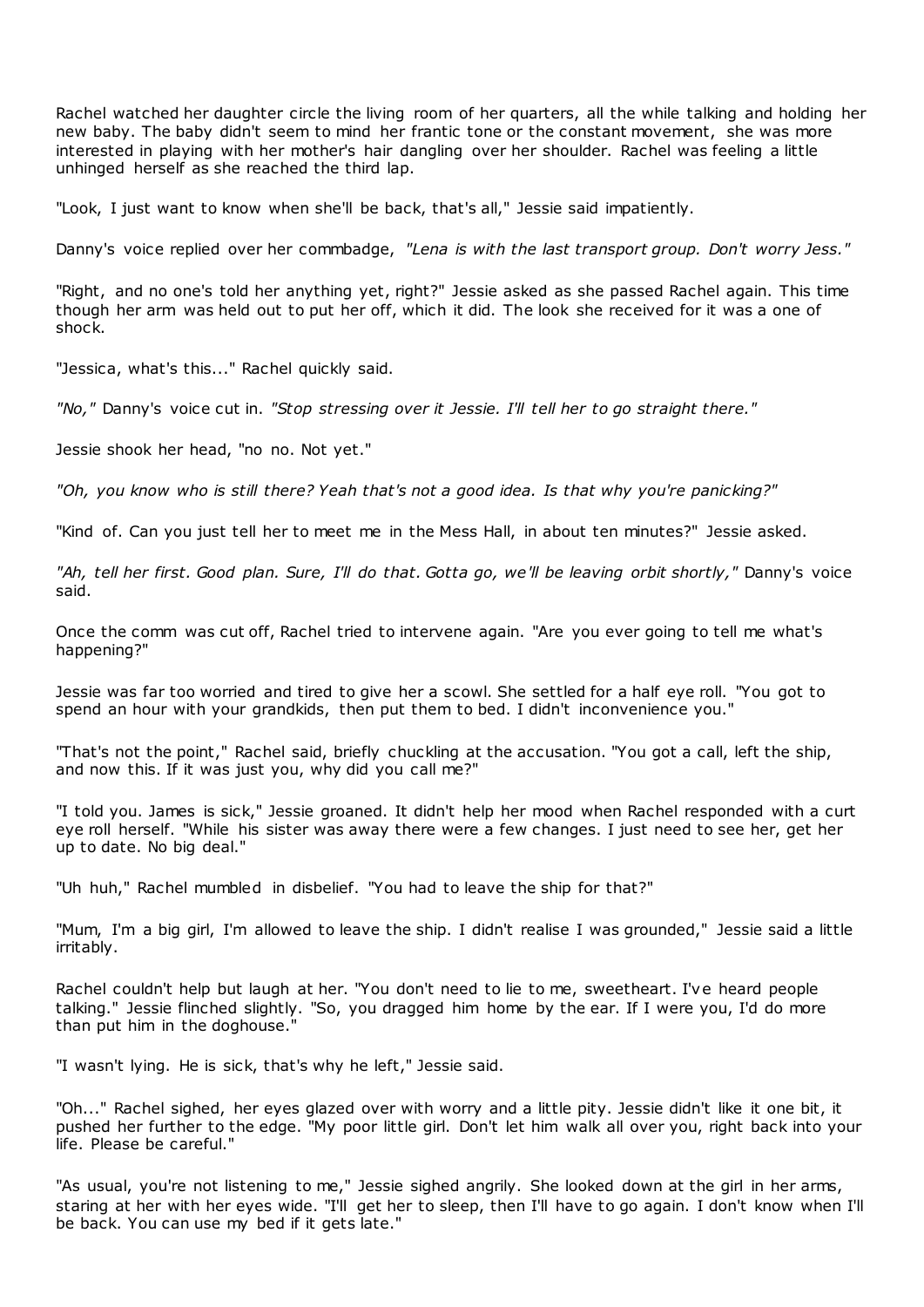Jessie didn't notice as she was still looking down, Rachel grimaced at the thought, even shuddered a little. When she finally looked back up Rachel had recovered from it. "Ohno, I couldn't. I'll use the sofa. Just don't stay up too long. You need all the rest you can get with this little one. She seems like a night owl."

"You have no idea," Jessie weakly laughed.

"I hear that you have a new daughter in the family," Kathryn said. She waited, but no response. "No wonder you're having difficulty deciding on a name, hmm?" she said with an amused smile.

Still he didn't move. The wall couldn't be that interesting. Kathryn wondered briefly what could possibly keep him in his head for so long.

"Kathryn's a nice name," she said, only half jokingly. "Jessie tells me little Amy is an artist in the making; drawing, building things. You used to love doing that too, must be where she got it. A daddy's girl as well, that's cute. I hope Sasha handled the younger sibling better than Duncan did. Sibling rivalry's well..."

Kathryn quickly realised that was probably a subject she should avoid, and desperately tried to change it around. "Is Duncan still a handful? I always had a soft spot for him, even when he was making fun of me." She laughed briefly. "Reminds me of someone all too well, I suppose. Sasha, such a sweet little thing but still she has that Janeway fire in her, you can tell. I imagine they all do."

There was still no sign of any movement. Kathryn felt her jaw clench at the sight, anything left of her good mood was slipping away, even if it was put on to talk to him.

"What was Amy's first word? When did she learn to walk?" the questions started to fly frantically out of her. The desperation was starting to get to her. "What does your new girl look like? When was she born? Is Duncan doing okay at school? Has he made any new friends? Does Sasha still love dolls? Has any of your kids grown interested in fashion like their mother?" She could have gone on, it's not like she needed to breathe but there was only one question she truly wanted to ask right now. It wasn't an easy one to ask.

Instead she waited again to see if James responded to any of them, in any kind of way. The only hint of movement she saw was his eyes blinking, they remained closed a second longer than usual. If it were the hint she was looking for, it was tiny at best.

"Have you thought about them at all?" Kathryn asked. Her head shook a few times. "They don't know, they probably don't even understand what you're going through. All they'll think is that their daddy has abandoned them, and they won't know why. You know all too well what that feeling is like. If you really don't want to hurt anybody, then snap out of it."

Once again, nothing happened. Kathryn dipped her head and closed her eyes.

"I hope you're wrong. I hope that my son, the one who'd do anything for his children, is still alive in there somewhere. He must be, because he's the only idiot I know that would take on the Softmicron on their own. Other than me of course," Kathryn said, the last sentence calmed her down a little. "You know I've followed you since Derada? I talked to the people of the town that was raised. All but one of the towers you destroyed, you activated the evacuation alarm. You avoided fights, unless you probably saw it as absolutely necessary. When you did, it looked to witnesses that you weren't even trying."

She waited for that to sink in before continuing. "We both know it wasn't because you were weakening because of hunger, lack of sleep, injuries. You still managed to win anyway. The worst injury I could find out about, was a broken nose and not your usual smashed to bits kind. You had a few chances to use physical force on my crew, but you opted for a phaser on stun. Until it was obvious they were dead, and conclusions were likely jumped I suppose.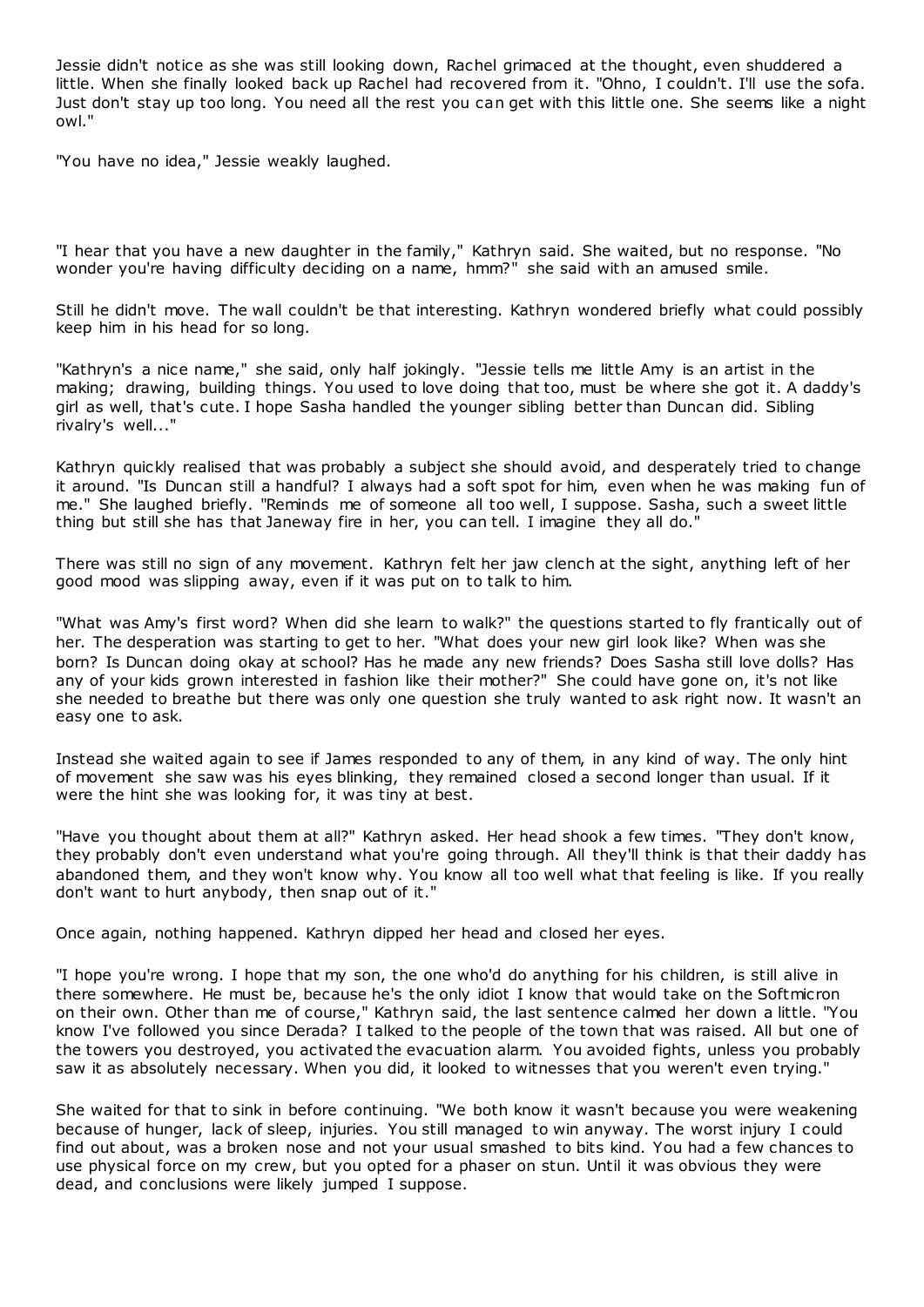"The best argument I have, I left for last. Krralef. There was another planet closer in your path than that. It was quite a detour, you almost lost us. Since your little escape stunt disabled us for a while, I doubt that was the intention," Kathryn said. "The only thing that mattered were the Game Sphere towers. Yet, Krralef was your choice, why?"

There was no chance she'd get an answer. It didn't matter, Kathryn thought she already knew it. "I didn't know why until I arrived and talked to a few people there. This was the same planet we encountered ten years ago. The ones who believed you, or rather your child, would save them from a far greater disaster than the annihilation of two colonies. According to some the prophecy was fulfilled a few months ago. While others think those towers were the disaster in the prophecy. Regardless, you knew these people and have helped them more than once. Their towers were new, no damage to be seen. The people, they only knew of the threat because of rumours.

"A regular old Slayer would have arrived much later, possibly weeks or months later. If that said Slayer was famous there, it would probably be too risky for him. At least another planet he could trade for and or fix the Delta Flyer before moving on. But no, once it was in suitable range and was on its final leg, you set a course. The other planet was likely your first choice afterwards, once you acquired a new means of transport. There was enough time," Kathryn said. "I'm not saying this because it was a good choice, or a terrible one. My point is it was a very personal choice. Risky, impulsive, not logical, very James like."

The doors to Sickbay opening sliced a knife through the silence. She looked behind her to see further blue shirt crewmen helping two aliens inside and to the last biobed. Before the doors shut again, the two Security guarding the door outside couldn't resist glancing inside. The crewmen inside talked in hushed voices, one of them she just spotted catching a quick peek. Kathryn couldn't blame them, it still annoyed her though. The last thing he needed was to feel like a freakshow on display.

Then again, she thought, he probably didn't even notice. Nothing she said seemed to have gotten through to him.

The Doctor hurried through the doors next, his first port of call was the biobeds closer to her. "They're malnourished, can one of you..." He didn't need to finish his sentence. Two of the blue shirts began to hurry out of Sickbay. "Or two. That's fine. Where's the frost bite patient?" Another pointed him t owards the new arrivals, he ran over to get straight to work there.

Kathryn grimaced at the sight of the terrified alien clutching her arm. One of the officers was only there to comfort her, but she was inconsolable. Her mumbled cries, all Kathryn could make out was that she was expecting the *bald man to cut her arm off*. She couldn't have been more than ten years old. Kathryn wondered where her parents were, if she even had any anymore. Wasn't anybody looking after her that could've told her to wrap up warm on that dying planet? Obviously not.

She had to turn away to avoid losing her temper at the situation. It just furthered her opinion on the Softmicron. They were monsters. What had this little girl done to them to deserve it? Nothing. Turning back to her own parental issues, she expected more of the same. Kathryn was surprised to see that James wasn't facing the wall anymore. Instead he was staring in the direction of the patients. She tried to follow his exact gaze, it lead her back to the little girl with frostbite.

"It's okay, I can make it all better," the Doctor said in a soothing voice. The little girl still sobbed, his words weren't getting through.

"I did it," Kathryn heard James mumble while her head was turned. It shot back to look at him. His far away stare seemed to have vanished. In its place was much worse, a one of horror and disgust. She noticed he was even trembling a little. "The whole planet. Cos of me."

"No, no, no!" Kathryn quickly protested as she approached the forcefield. "You gave them a chance. It's not your..."

He interrupted her by slowly lowering himself to the floor, onto his knees. By the time he was down, the look of horror had changed to anger. The trembling had increased, as soon as his hands reached the ground they clenched into fists. "Why, can't I do anything right? All I do." His eyes closed, his body slouched back, the biobed stopped him. "Is hurt people."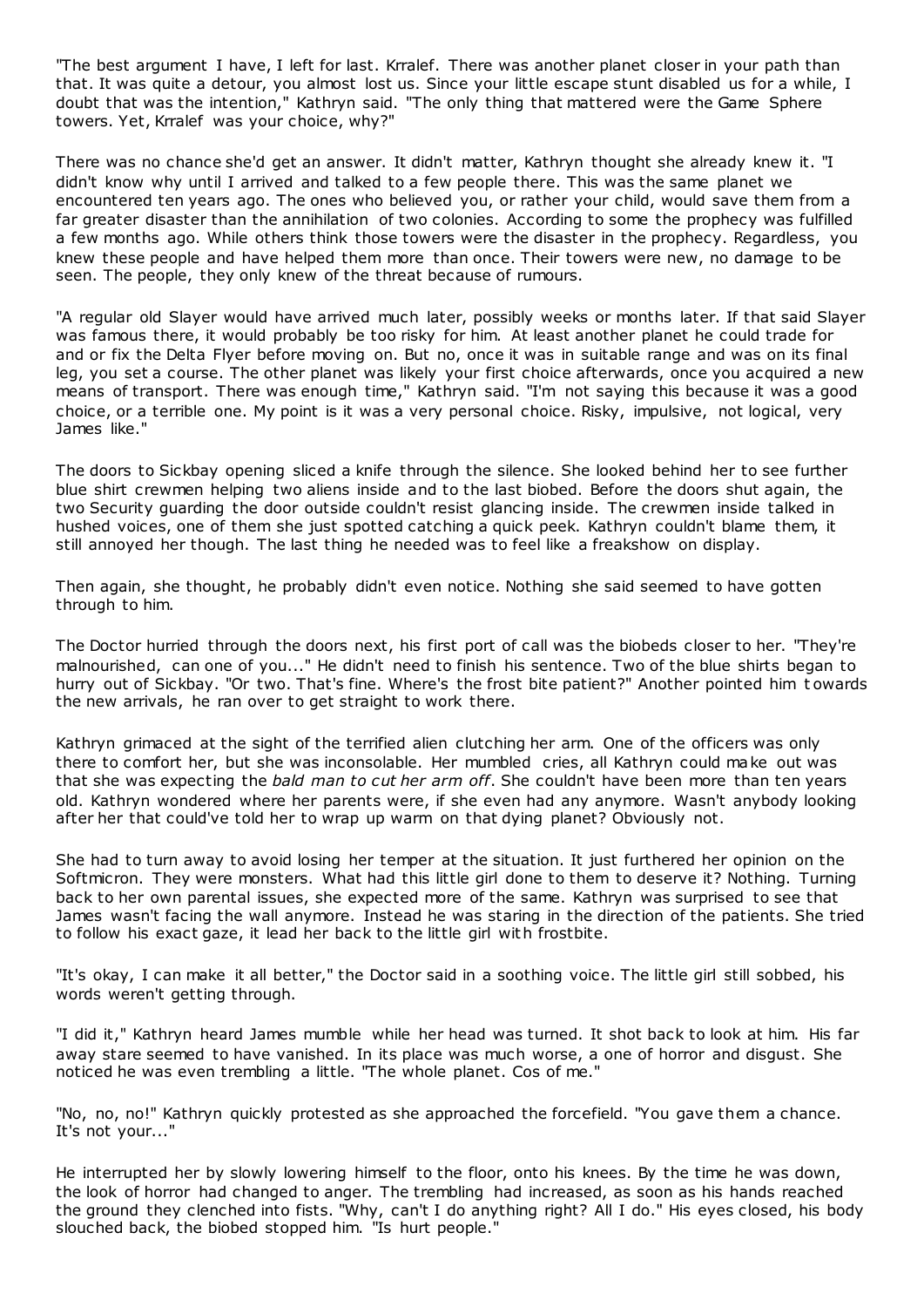His behaviour had briefly gotten the Doctor's attention. The little girl needed him first, he hoped Kathryn would deal with it until he got there. She meanwhile crouched down so she was more level with him.

"Without you, that planet would have been in pieces while they were still on it," she said softly. "Captured, turned into killing machines or killed by them. You saved them. How can you think it was you that hurt them?"

He was silent again but not as distant as he was earlier. It was a step in the right direction. At least that's what she thought when he seemed to lift his leg up to kick the air in front of him. He then buried his face in his hands. The first action seemed a little odd to her, then he spoke again, muffled by his hands. "Only I would start a ritual I wanted to stop. Idiot, idiot..." he continued muttering the last word, however it wasn't the one that got her attention.

"Ritual?" she murmured. This definitely wasn't right. She climbed back to her feet to hurry over to the station nearby. Just as she suspected, neural activity had spiked, as had a lot of things. This ritual he mentioned was likely a memory resurfacing. Of what though? Kathryn wasn't sure. "A whole planet, a ritual, the bad kind." All that came to mind was Abatua, and that was a particularly harsh memory for him. It didn't fit though. Jessie was the casualty then, not a whole planet. In fact, he had never been linked to a planet's destruction. What was he talking about?

She was too busy thinking to notice the Doctor stepping over to use the station as well. "I'll have to up the dosage slightly, it's not working," he said.

Kathryn remembered something Jessie told her, the possibility of it being the correct memory hit her hard. "Is it Earth he's talking about? He saved it, but Lena..."

The Doctor briefly glanced at her. "No it's not." Kathryn stared back in surprise. "From what he said, I imagine this was Tendaran Three." While he was saying that, James' mumbling had faded to nothing. His hands moved down to his side, he stared straight ahead of him. The anger in his face was draining away as well. "The ritual to block its star, so the vampires c ould have free reign. He beamed down to stop it..."

Kathryn remembered now. "A Chosen's blood set it off. He didn't know, or think he was one. Jessie saved him, stopping the ritual." It fit, she thought. It hurt to know this was how he dealt with the aftermath. He seemed fine after he physically recovered, normal. She wondered if Jessie had seen this. "Not likely," she muttered unintentionally out loud.

The Doctor was naturally confused, "unless I missed a similar incident..."

"Sorry Doctor, I was just wondering about something else," Kathryn sighed. "I'm grateful for the intervention, but you have other patients."

"The little girl is fine, she's sleeping it off," the Doctor said proudly, his smile beaming. "I'm just awaiting the room service." The doors opened again, getting his attention. Only it was Jessie, not the crewmembers he was expecting. She hurried over when she noticed James' change of position.

"What happened?"

Kathryn and the Doctor shared a concerned look. The Doctor decided to answer her first, "I've had to increase the dosage of the neural sedative. The original one wasn't enough. The particular memory was tame though, don't worry."

Jessie wasn't sure whether to believe him, what with Kathryn's still worried expression. "So he still reacts like they're happening?" Kathryn nodded. "Even though he's like this... god."

Kathryn tried to smile at her reassuringly. "That means he's still in there somewhere." Now that she had said it, it sounded convincing. "The chip wouldn't affect him if he was gone, right?"

The Doctor nodded, "that's correct. The chip relies on abusing his senses, to provoke a reaction. As long as we're still getting one."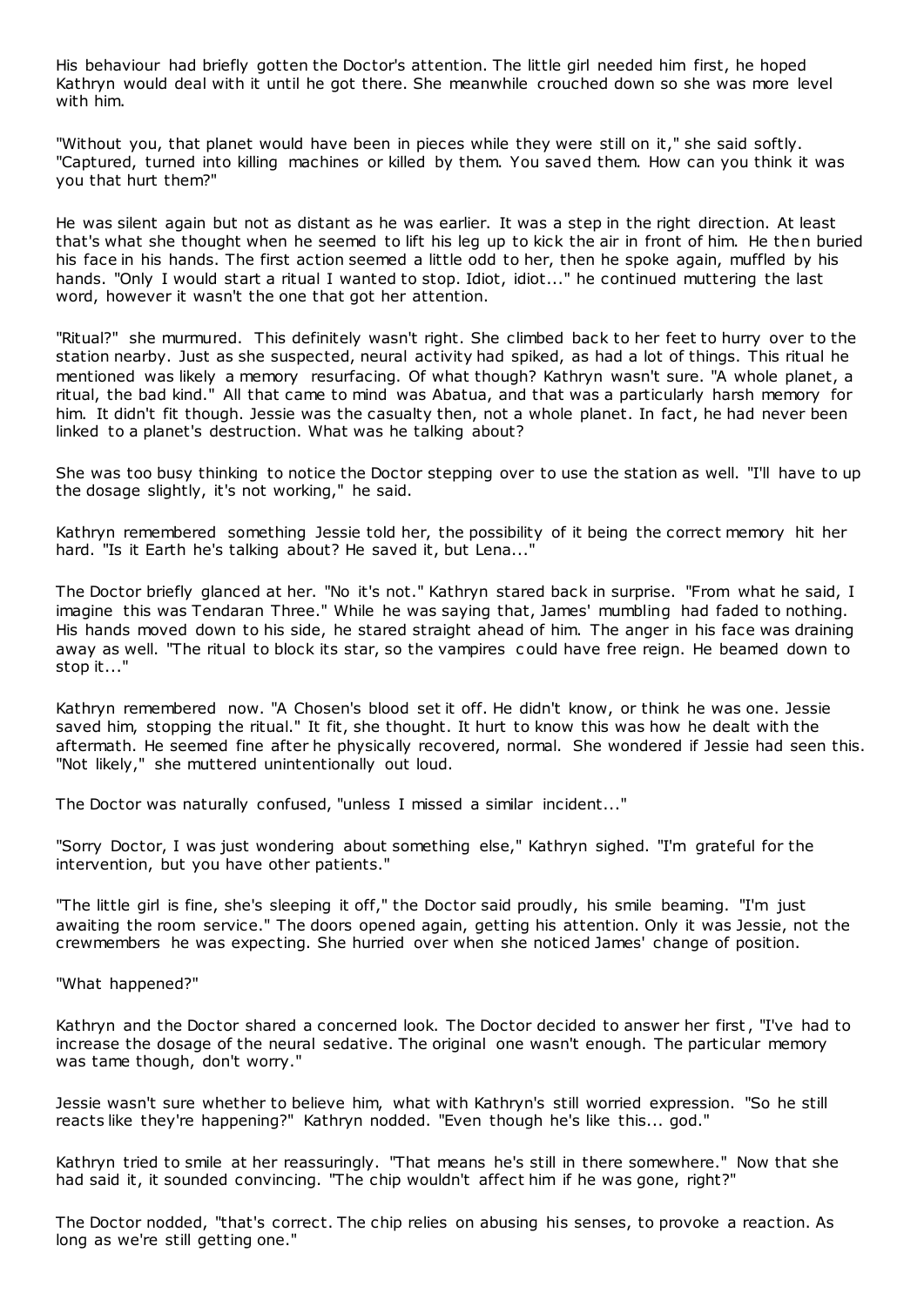"What was it, his dad again?" Jessie asked.

Kathryn wasn't sure if she should answer or not. The Doctor gave her a nod before walking over to his other patients. Perhaps if she avoided the details, she could tell her without worrying her further. "No. I think something else triggered this memory. He was muttering about something being his fault."

"Oh, that narrows it down," Jessie said in a low voice. "Look, I can take over for a bit. I've got something for you, for helping out so far, you know for bringing him back."

"I don't think coffee will go down well right now, but thank you," Kathryn said with a lighthearted smile.

Jessie laughed nervously, she looked guilty afterwards. "No, not coffee. Better."

Kathryn was more than intrigued.

# **The Mess Hall:**

Since Neelix was currently on the Enterprise helping with the refugees, all of the tables were filled up by people taking advantage of it. A few had to stand around and wait for a table. Lena was one of them, but she wasn't waiting for a table. She kept glancing between the two doors in anticipation. Her eyes were still squinting from being subjected to light after being in the dark for so long.

Typically as she was looking at one door, the one behind her opened, so she turned to check who it was. It definitely wasn't Jessie, the robes were a big give away. She almost turned her attention back to the other door, the strangeness of the outfit kept it on the new arrival. Their hood was up, so their whole head was hidden. Lena wasn't the only one a little on guard, the room had mostly fallen silent at the sight of her.

She stepped forward, the subtle head movement told Lena she was looking around the room. Once she focused on her, it stopped. Their hands moved up to lower the hood, revealing her familiar face. The colour in her face drained, a strange airy feeling took over her chest. Her eyes still burned a little from the light, so she quickly reached up to gently rub one of them. Her vision blurred for a short time but when it returned what she was seeing was still the same. Her throat began to throb, she had to say something before she couldn't at all.

"Mum?" her voice broke.

The woman standing ahead of her's face softened and smiled. "Lena." She began to walk forward, then she hesitated. Her face briefly showed it, she tried to keep the smile though. "You're alive. I'm... Don't worry, I won't..."

Lena ran over to her. There was no hesitation on her end, and to her surprise no fear as she wrapped her arms around her, pulling her close. It was a tight hug, a one that probably would have hurt her long ago. Kathryn didn't care at all. She squeezed her back.

"So that's how. I don't know whether I should thank Daniel or give him a slap," Kathryn said.

Without really noticing the pair had inched over to the nearest table and sat in the chairs there. The crewmembers originally budged over or gave up their chairs for them, all the while staring flummoxed at the ex Captain. They had since left them alone. The majority of the room were struggling to keep their eyes off their table, some's conversation had changed to the topic of Kathryn's return. Lena and Kathryn had no idea, they may as well have been completely alone for all that it mattered.

"I'm still in the slap him camp," Lena answered honestly. "I mean, I'm okay with being back now. I just wish it didn't kill four people and the Leda."

"I understand. Consider him slapped," Kathryn smiled.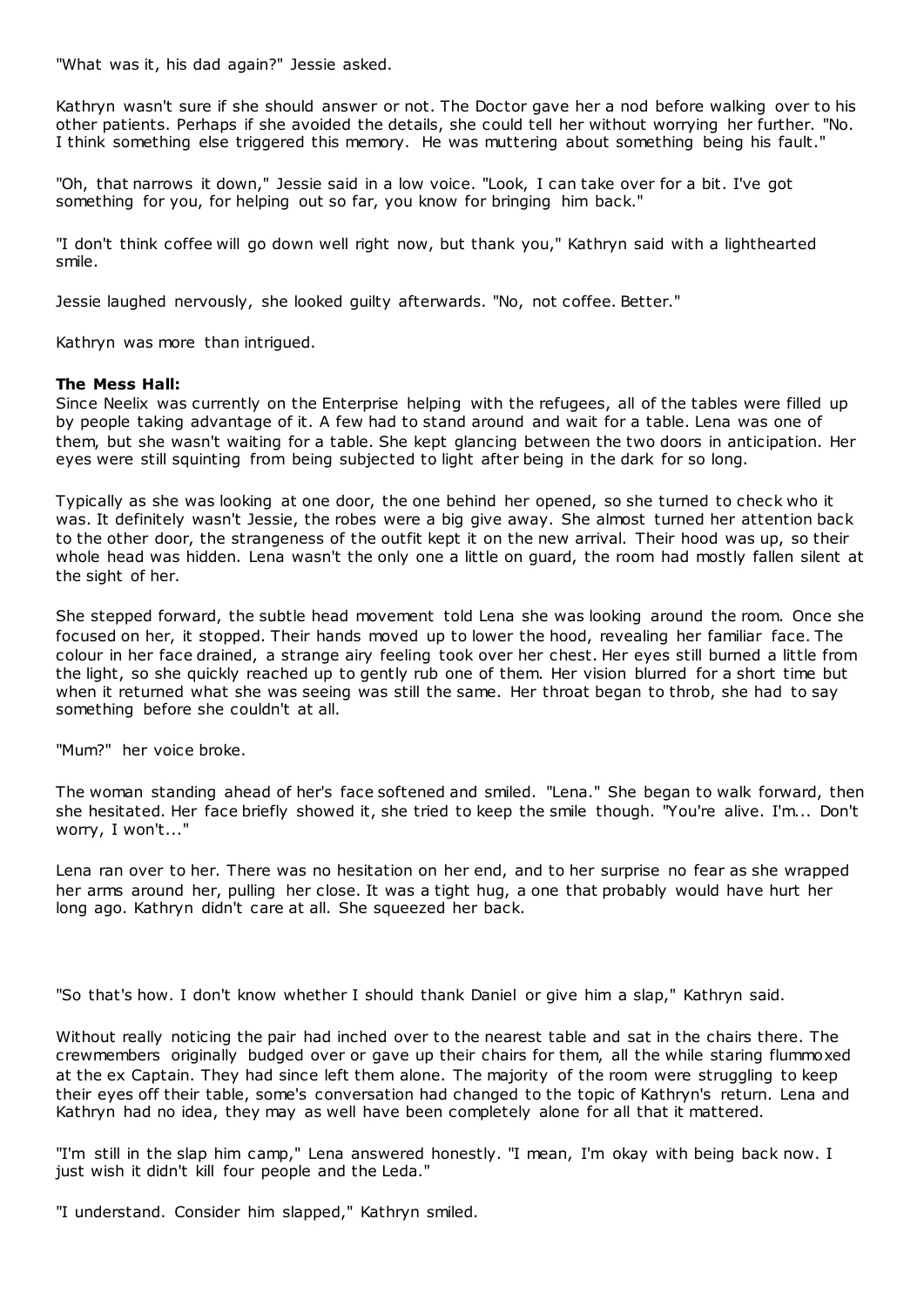Lena did too and laughed briefly. "Please, I think he's gotten his already."

"Hmm," Kathryn's face turned serious. "So I heard."

"Yeah," Lena's followed suit. "James hid it well, but he regretted it. Because it worked, it put him in a coma, or both. I'm not sure. That's another subject we should come back to."

"I know. It's why I'm here," Kathryn admitted.

"Oh." Lena stared down at the table, hoping it would hide her sadness.

Kathryn spotted it though. "Well, I did plan to return to Voyager at some point so that's not entirely true. If I knew you were alive and you both were struggling, I'd have been here months ago."

"*If* I were alive," Lena mumbled, a little worried as it was the second time she said it.

"I already knew about the incident with Ylara, the initial possession part anyway. The details were fuzzy, so yes I didn't expect you to be here," Kathryn said hesitantly.

"Yeah about that. It's your turn to tell your story," Lena said.

Kathryn cringed even though she knew the topic was coming. The look on her daughter's face told her she wouldn't be backing down anytime soon.

"I imagine I was connected to the Tolg hive for about a year, maybe more, just watching," Kathryn said, clearly noticing Lena's impatient head shaking. "I saw so much, learned interesting things. Definitely information we all need to discuss."

"Mum," Lena interrupted as a warning to get to the *good* part, but it came out sounding more sympathetic .

Kathryn was just as stubborn as her though. The story for now was off limits to her. "Sweetheart, it's complicated and messy. Perhaps we shouldn't spoil our reunion with it. What I can tell you is the Tolg Collective doesn't penetrate the Game Sphere. I'll definitely need to be severed completely before it ends."

"The Doc's saved Tolgs before," Lena reminded her.

"Nikki yes, I know," Kathryn said. "As you may remember, it's a lot more complicated than Borg separation. You can't just take the technology out or we're as good as dead, and you can't just revive them first either."

"Yeah, yeah, I remember. If they've been gone a while, they may need donors," Lena said.

Kathryn smiled sheepishly at her, "that wasn't what I meant, but yes. The technology they put into us keeps our cells active, so they don't degrade as quickly. It can't all go at once. Also unlike the Borg the drones are brain dead, so once all the technology is eventually removed, there goes all the Tolg knowledge that I haven't learned from observing."

"Yeah I figured that with Nikki," Lena said, she burst into light laughter afterwards. "I meant the knowledge fading, but the brain dead part fits too."

Kathryn's smile turned into a smirk, "she still would've had the neural amplifier in the early days. It's delicate as its main function is to help mobility, otherwise your new drone's just lying there, useless. Lucky for me it has a secondary function. In an emergency disconnect situation like ours, it taps into the brain to get it functioning on its own. I imagine the Tolg would still be able to track them down and re-assimilate them later, but that's not applicable here. It doesn't work on everyone. Drones that have been there longer just do not respond."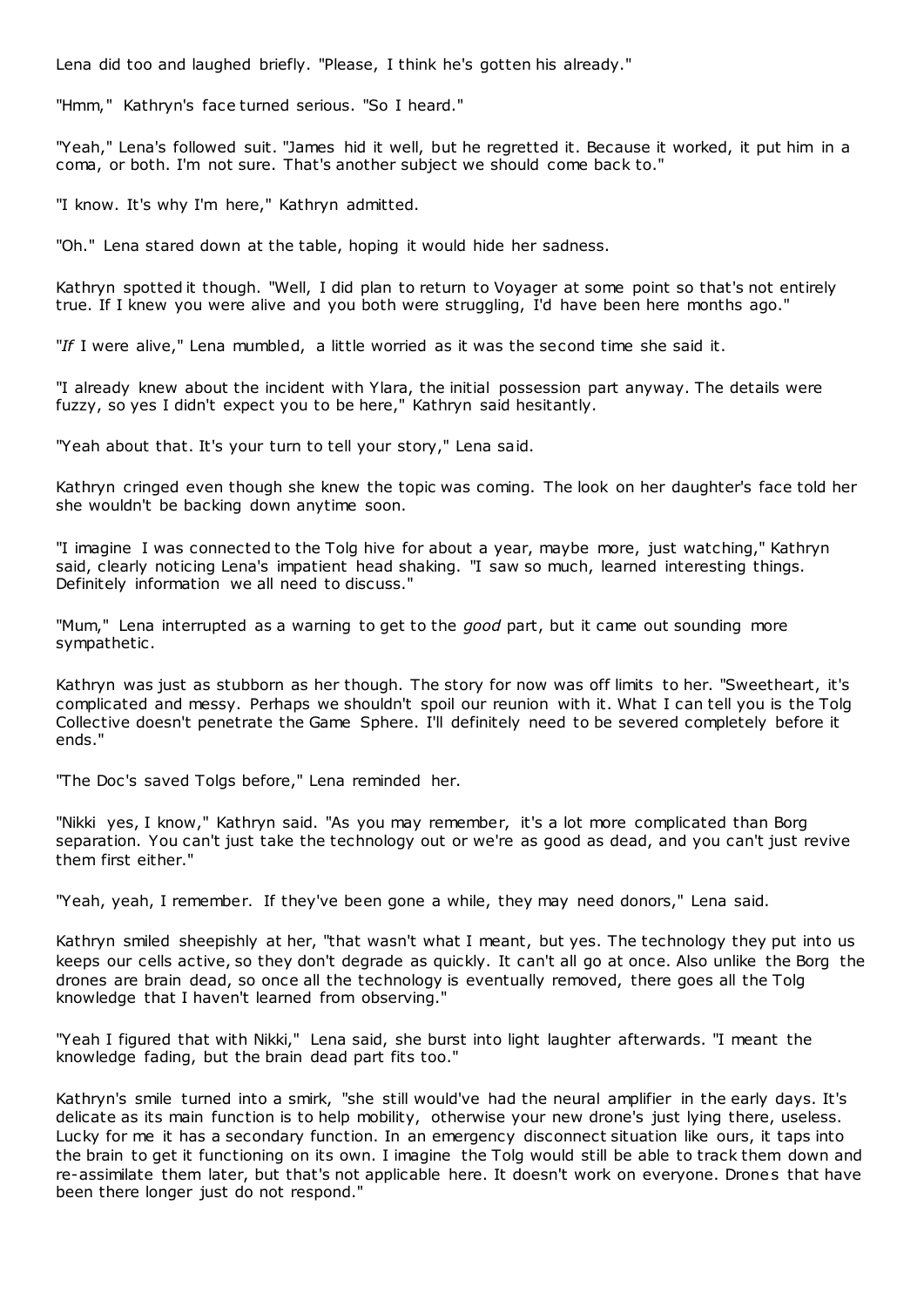"So, I'm assuming you want to stay Tolgy as long as possible, cos of all the stuff you've learned. You'll not want to start the procedure for a while either, right?" Lena asked.

"Yes, it's a risky procedure. I'd rather not jump right in," Kathryn said, mid frown. "Now while we're on the subject of the reanimated dead I've got to ask. Don't think I'm not happy about it, but er..."

Lena's face stiffened slightly, "how could I hug you if you've been dead so long?" Kathryn's shocked silence confirmed that was the right question. "I wondered about that too a while back. I tried to remember what it was that made me so afraid of the dead, and all I can remember is reacting to it. The first Iinan and Unu meeting, my first awaymission with all the corpses lying around. I was already scared of them.

"I've come to the conclusion that whatever gave me the fear, happened in my fake memory. So it's gone," Lena answered.

"On the Borg sphere then, I see," Kathryn said.

"Yeah," Lena said with a little venom in her voice. "Next time I see Q, I'll ask him why it was necessary to make a Slayer scared of vampires."

Kathryn had to laugh, all the while passing a sympathetic glance to her annoyed daughter. "I'm assuming you've fought vampires recently, hence the wondering. I've seen some interesting types in this sphere, what about you?"

Lena's face scrunched up slightly as she was confused. "Types? All I know is originals and bred from Masters kind." Kathryn remembered one particular kind and found herself regretting she said anything. "I dunno what type Frenit falls into. Yeah I was scared of him, in the normal way though."

Lena noticed the name had unnerved Kathryn, her head turned away as well. "What?"

"It's nothing," Kathryn's first instinct was to lie. Lena knew she did, so Kathryn quickly tried to change the subject. "Did Jessie tell you we found James?"

The question froze her for a moment, then as if it had been literal she started to shake a little. "No... she just asked for me to meet her here. Where, is he okay?"

The warm smile grew back on Kathryn's face. "She told me she wanted to say thank you for *bringing him back*. It was her, not me. I suppose it was still very thoughtful of her, or maybe she just wanted to be alone with him."

"Do we know, I mean, has he said why he left?" Lena stuttered.

"Not exactly, he hasn't said much at all," Kathryn sighed reluctantly. "He's in a lot of pain. It probably seemed simpler for him to do nothing but fight, to distract himself."

That sounded very familiar to Lena, but still she couldn't believe it. Her head shook frantically. "No, that's not it." Kathryn's face asked *why* without her having to open her mouth. "There's more to it. The chip for one. Who activated it, why, what did they do to it exactly? How long was it even working? Maybe he didn't know what he was doing..."

"Lena," Kathryn butted in softly. "Nobody's forgotten about it, but in this case it was trauma after trauma that broke him down. Depression is tricky, it can manifest in different ways. Some can lash out, some will succumb to despair, others will retreat into a kind of catatonia... which he, has sort of done since he came back."

"Nope. No matter how bad things get, James always had some sense of self left over. He still cared, just not about himself. He's probably the only Evil Slayer case I've heard about where the Slayer's fought it off, struggled with it off and on. Remember he was red eyed, then for a time before the big secret came out he was just a slightly grumpier version of himself. I can't imagine him dropping everything to go tower hunting. It just doesn't fit with what I know of him," Lena protested.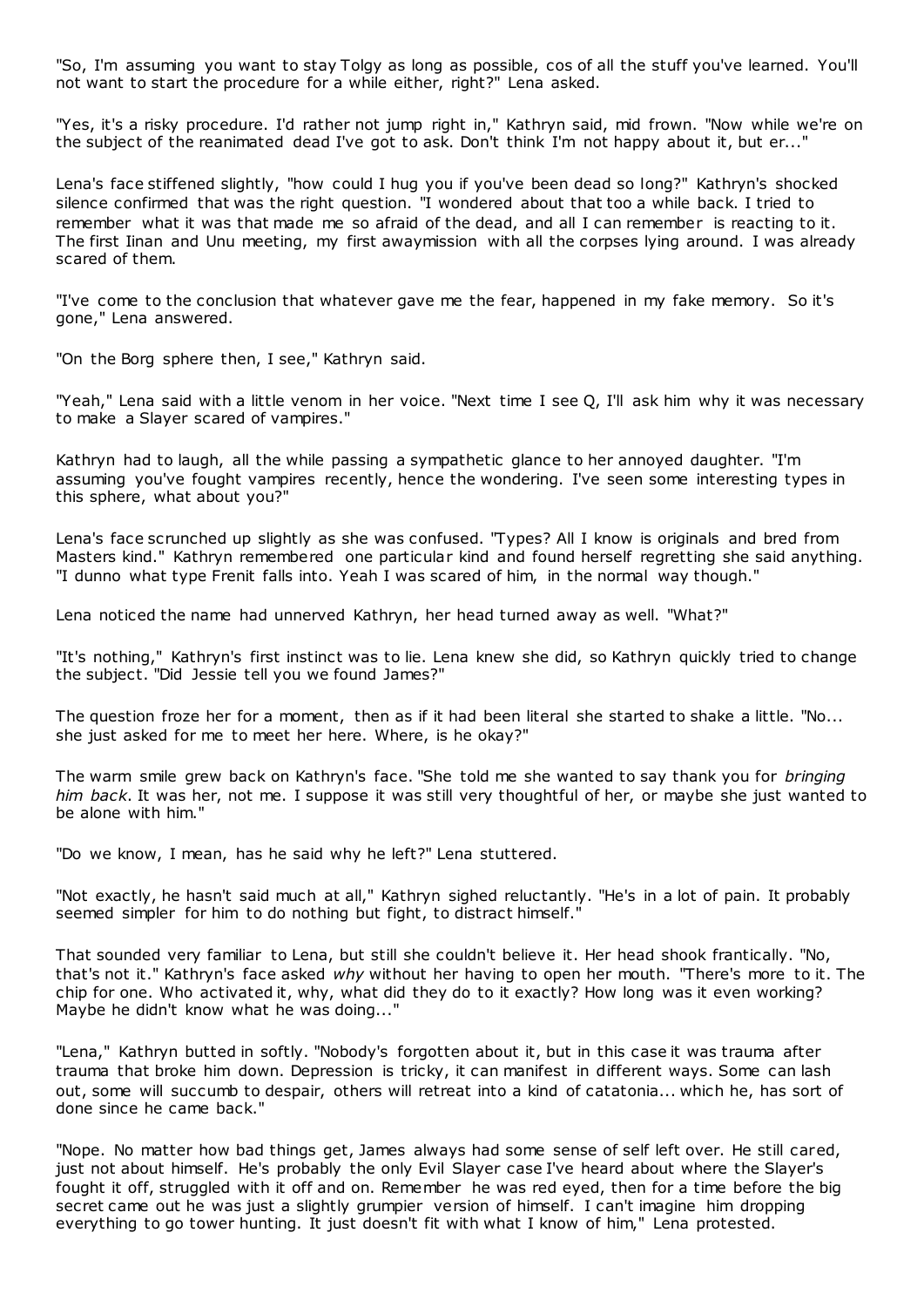Kathryn gently took her hand, it tensed from the lack of heat in it. She couldn't help it, so Kathryn pushed any thoughts about that aside. "It's a difficult situation I know. That time was grief and anger. This is about guilt that kept building until it got too heavy for him."

Lena scoffed, her eyes rolled, "that makes even less sense, mum." Kathryn's sad smile made her feel like she was being coddled, even patronised, it made her angrier. "Think about it. All of those things he was feeling guilty for, were Slayer related in some way. Evil warlock chopped in half, only a Slayer could do it and him being one was why the warlock was peed off anyway. Your death, vampire related. Me, Slayer thing. Tower incidents I missed, guess what? The only one I can think of that could be argued against is the Shoytin incident. But hey, if James wasn't a Slayer he wouldn't have broken his arm that badly, so yeah..."

"I don't think..." Kathryn tried to argue against her.

Lena wasn't finished though, "this isn't James feeling so guilty he's atoning for his sins, or some rubbish like that. It doesn't matter how much good you do, the bad is always there. That's how he thinks. To do something like this, it would have to be something huge. Something that makes you doubt everything you are. A crisis of self, his Humanity. This has nothing to do with the Slayer side of him. It just gave him a way to escape the Human."

Kathryn's eyes had drifted to the table, her face stiffened further as she got lost in her thoughts. The last few words struck her sharply, forcing her to try and make eye contact with her daughter but she seemed far away as well. "You say that like you know from experience."

"I do," Lena mumbled. "It was him that brought me out of it."

"What was it?" Kathryn asked. Before Lena could answer a reasonable guess popped into her head, "the memories of the other dimension?"

"That, my involvement in the paradox. It was hard not to see myself as a tool. So yeah, I tried to be just the Slayer," Lena said in tired anger. "Trust me, if James managed to end up the same way, something happened to make him doubt everything and it wasn't a crazy dead warlock. I'd bet anything the chip has something to do with it, its function revolves around memories after all."

"The last thing to happen was the Nathan case," Kathryn said thoughtfully. Doubts soon took over, making her a little frustrated. "We don't know what happened. The worst case scenario is Nathan or the demon telling him about his sister. Horrible and upsetting yes, but not soul destroying. It makes no sense."

Lena bit her lip lightly until she thought of something. It gave her a cold shudder. "He always blamed himself for it. Just a reminder would be enough."

### **Sickbay:**

The alien patients had the Doctor's full attention again. The little girl had woken up, a lot brighter than she was before now that she could move her arm. To prove it she wrapped it and the other around the Doctor's middle to give him a cuddle. He couldn't help but smile proudly for a moment, however the food he asked for had arrived, so he tried to convince her to let go. The other aliens in the room smiled, while the Voyager crewmembers laughed at him.

Jessie watched them, her mind though was on Lena and Kathryn's reunion. She hoped it went okay. Another thought hit her like a tonne of bricks. It made her want to slap herself a few times. "Lena is afraid of dead people," she muttered quietly out loud.

"You're welcome, really. You really should eat something though," the Doctor meanwhile protested. "I promise you, Mr Neelix didn't cook it." The Voyager crewmember's laughter increased.

Internally she slapped herself for the mistake and tried to focus. The last thing she needed to be now was self pitying, full of regret herself. She checked to see what the Doctor was doing, and as she hoped he was still locked in the girl's hug. Jessie turned her attention to the console, she quickly and yet lightly tapped in a few commands. The light sound of the forcefield deactivating made her wince,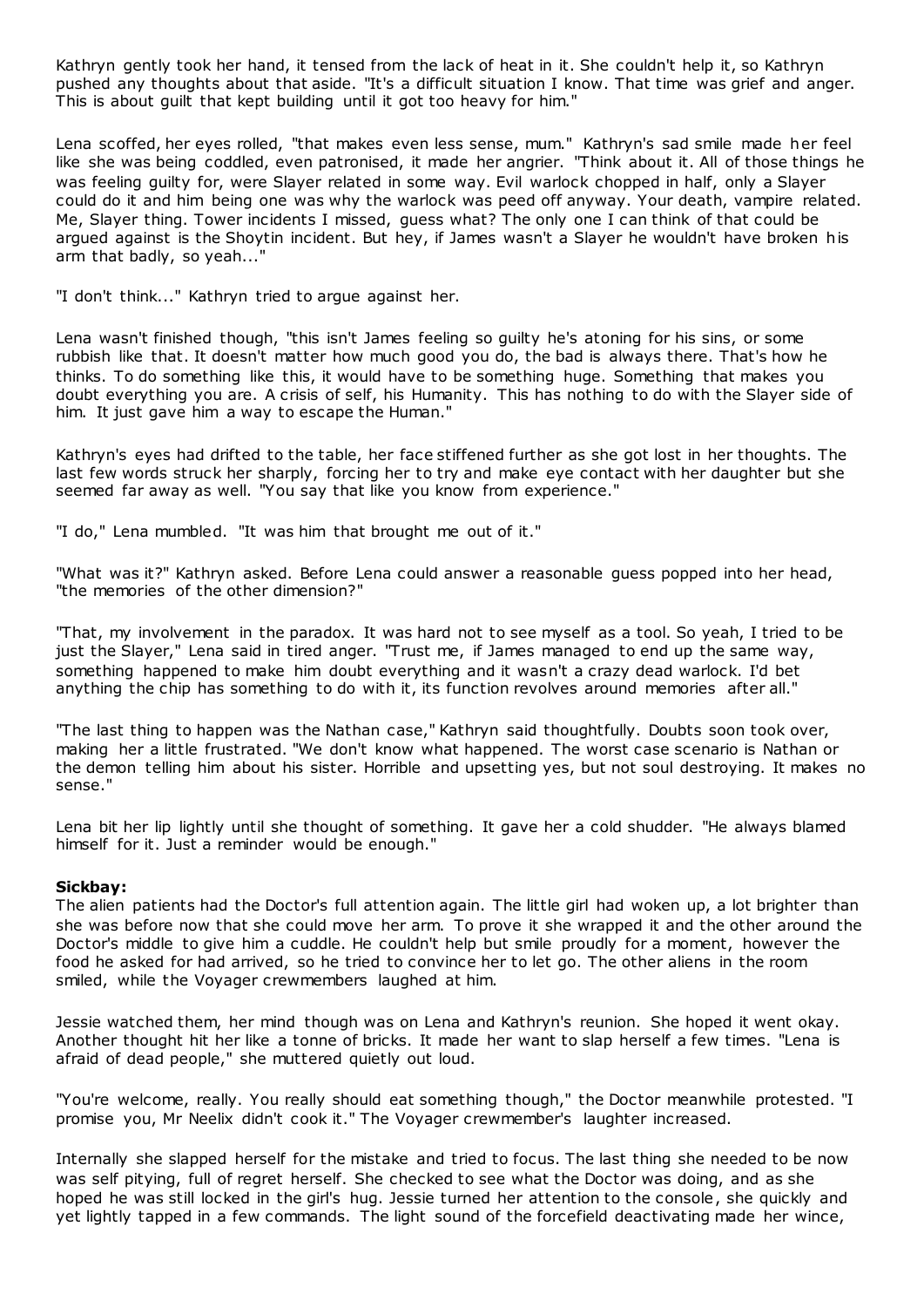fortunately the laughter must have drowned it out for everyone else. While they were still distracted, she walked quickly over to the other side. Seconds later the forcefield reactivated behind her.

James was still sitting on his knees with his back against the biobed, just as he was when she walked in. Jessie carefully sat down in front of him, only then noticing his stare wasn't being directed straight ahead. It was toward the floor directly in front of him, in between them.

There wasn't much time before the Doctor or anyone would notice she was there, Jessie had to be quick.

"You know, I've had a few weeks to think about what to say if I found you. You know, I still don't know because... god I don't know," she stammered out. "I don't know what happened that day. I can only assume, and if I talk to you now as if I'm right and I'm not, I could make things worse."

So many different things to say kept rushing to the surface. Each one didn't pan out that well in the rehearsal in her mind, so she nipped them in the bud before she spoke them. She didn't notice, but the stress of it had made the blood rush to the surface of her cheeks and neck, making her sweat. It was only when her mind ran out of speech ideas that she noticed and tried to wipe it away.

"You know, you're such an idiot," she ended up blabbing aloud because of it. It only made it worse and made her feel guilty herself. "You've always been so damn hard on yourself. From the start of your life you were dealt a bad hand. Nobody can or should blame you for having a few issues from that. Who wouldn't? I know you hated having a temper. I remember you once compared it to *him*. I said how silly that was. He was a man child having a temper tantrum, while you, your anger was directed more at bullies. Bullies like your father, making others feel helpless.

"You didn't want others to feel as you did. That's why you always looked out for me, until I could do it myself. Even after that," she smiled meekly. "You were in your element, you always appeared so confident, fearless to me, when standing up to these cowards. Anyone in school was being picked on, you were there, picking the bullies right back. It didn't matter what they did to you. The important thing was the victims weren't helpless anymore. I guess, you wished somebody had done that for you."

Jessie took in a deep breath while closing her eyes. Reopening them she continued, "you didn't want any kind of thanks, admiration. It embarrassed you. Sometimes you'd claim you only did it to have an excuse to lash out. When your attempts to help don't work though, it's a whole different story. That's where you and I do start to disagree on things. You think you've screwed up, it's the end of the world, oh my god you're a monster. Meanwhile I'm thinking you did your best, your intentions were good. In some examples you did help but there was a cost. Which is..." She had to sigh as the examples of that pounded at her head.

"Isn't the only thing making you feel like this, I know," she eventually said reluctantly. "T his isn't the tired *you're not evil because you care* speech. You were abused, violently and mentally by someone who was supposed to protect you, raise you. Your mother left one day without saying anything. Your sister was murdered..." Jessie flinched, she decided to keep that as minimal as possible. "You were blamed for so many things, but you were innocent. An innocent child already burdened with the weight of the universe. This is all before you're five years old. You got no counselling, no justice, no answers. Of course you'd grow up with anger inside of you.

"Then you were forced to grow up *different* to everyone, with no reason why. Because the people who should have taught you about it, decided that you should be the pawn in their little experiment. They wanted you to finally snap, kill someone. They still did nothing to help you after this. They kept poking, prodding. No attempt to clean up their mess."

Jessie quickly checked if the Doctor would spot where she was. Noticing he was still absorbed in his other patients she turned back to James. Something was different about him. It was subtle, enough for her to notice and no one else. As usual it was all in his eyes, they seemed hazier than before. He was also no longer staring at the floor, but to the left of him.

"Haven't you been punished enough?" Jessie asked, her voice cracking. Her head shook away the tears before they even came. "I know what you'd probably say. That's no excuse for what you've done. You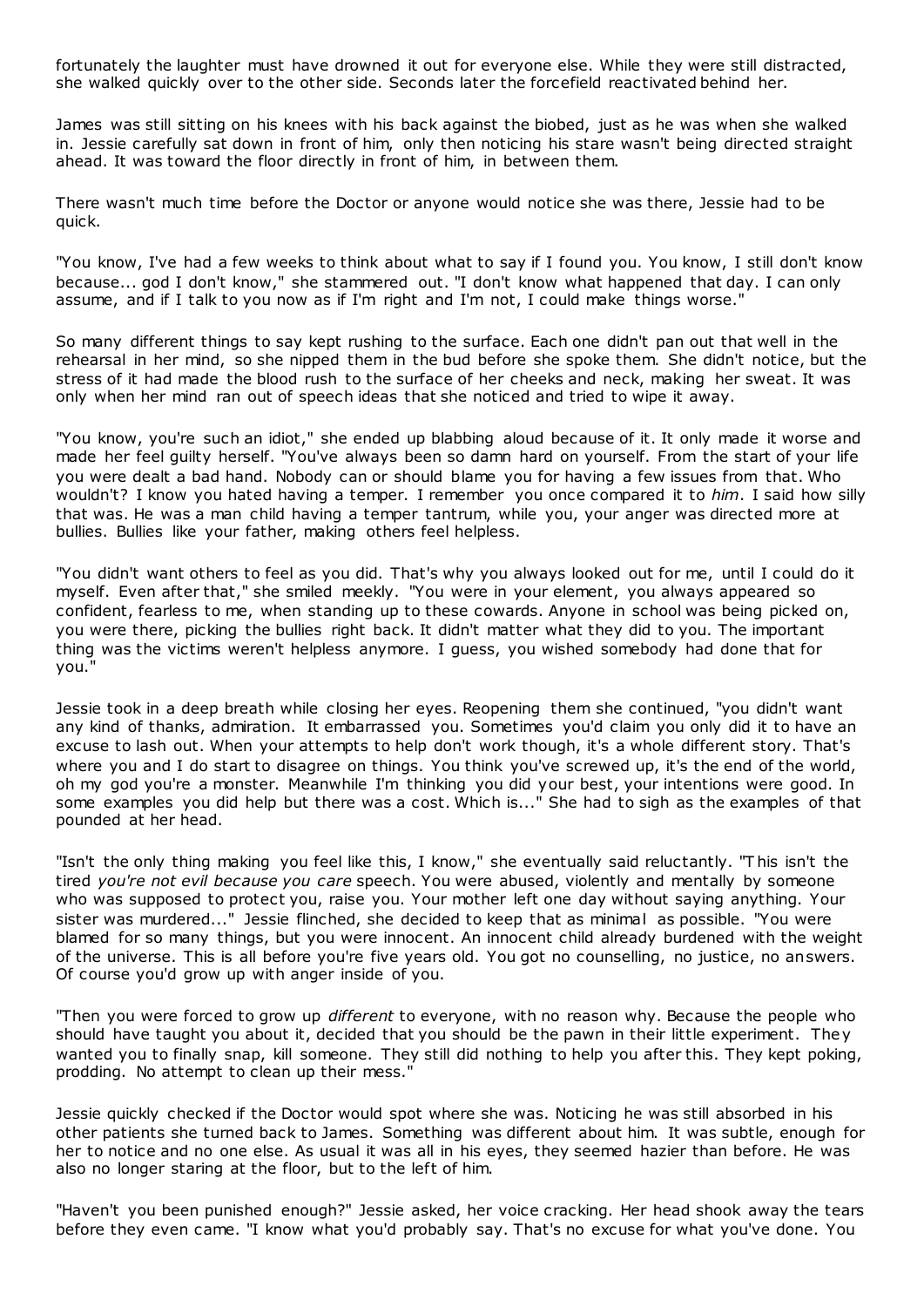may be right, but at the same time dead wrong. They're the reasons. You think you would have killed the two Cardassians, your father, the Engineering crewman, if the watchers had trained you to resist turning? Would you have killed the man who attacked me while pregnant with Duncan, if you had not have been subjected to violence and death as a child? That temper of yours, how much of it would exist if you had been raised by your mother away from it? I could go on...

"When it comes down to it, you think you failed. That's what this is about. You wanted t o help people, not hurt them. Is that why you left?" Jessie stuttered near the end. Her question wasn't answered, of course. It just raised further ones she needed answering. He wasn't in any state to answer them, she needed them to help him though. As before, she was lost for words. "Or were you running from something? Was what I was saying for nothing? For all I know what I fear happened, did happen and that's what triggered you to leave. Did you even see Nathan before you left? Do you know the truth at all, any of it? How the hell can I talk to you about that subject, when I don't know if it's even a problem? I don't want to make it one."

She stared into his eyes, hoping he'd finally speak and answer her. It was no surprise that nothing happened. Jessie wondered if he was aware and listening all the time, or did he just tune in when the subject of the Game Sphere came up? It was difficult to know without mentioning it and she didn't want to do that. Her hand reached out without her thinking about it. It barely had time to brush his arm when it recoiled back. The sudden move startled her, and apparently him too as his eyes flashed. It was a change but not a good one, Jessie saw the pain in them, and a hint of fear too.

"I'm sorry, was that an injur..." she stuttered.

Before she could finish James inhaled air sharply and his middle shuddered briefly, then his right arm flew to shield it. During all of this his whole upper body slouched closer to the left. More shudders coursed through him. His other arm was moving to cover his face as he hit the ground. Jessie quickly and desperately swung around to call for the Doctor, panic rose when she couldn't see him anywhere. That was when she noticed the alarms on the station behind her were going off.

"Enough," a pained mumble from James made her turn back. She couldn't hear the next words, they had so little volume to them.

He looked a sorry sight. Lying on his side, his left arm still shielding his face while the right had seemingly given up, lying discarded in front of him. Something kept rocking his body, each one made him react less and less. Jessie brought herself forward, so she was on her hands and knees, crawling closer to him. That small distance allowed her to see one tear roll down his cheek, to the floor from his exhausted eyes. The arm protecting his face gave up as well, allowing her to see his face tighten with every tremor.

He needed her. Whether he was aware of her or not right now, it didn't matter. She couldn't let him suffer any longer. Jessie reached out to take the hand that lay sprawled out in front of him, while her other hand stroked one side of his face. "Stop," he said quietly. She wondered what he was seeing, what this latest hallucination was. It wasn't familiar to her. A part of her feared he was back to seeing his father when he was young, considering his begging and reactions. Anger flickered in her in that moment, she tried to push it aside for the moment.

She leaned further forward, hoping that if he would become more aware of her, the vision would be less real to him. It seemed to work, his eyes looked in her general direction. Jessie debated what to say to him, then she noticed something off about how he stared at her. Anger was in his eyes. The hand she held pulled away, he lifted up off the ground slightly. Both hands flung forward. "I'm not a thing!" he had shouted during this.

All of it happened in a quick couple of seconds. Jessie didn't register any of this until her back slammed into the forcefield. Her shoulders ached horribly, the pain spread all the way down her arms. That wasn't the most painful part. James was still shouting, while thrashing around trying to get to her, as if he was restrained by something. "I'm not your play thing, your punch bag! I'm Human!" he was yelling.

Finally his thrashing settled down, stalled by another one of the shudders he experienced earlier. It seemed to break him down into painful stutters, "leave me alone."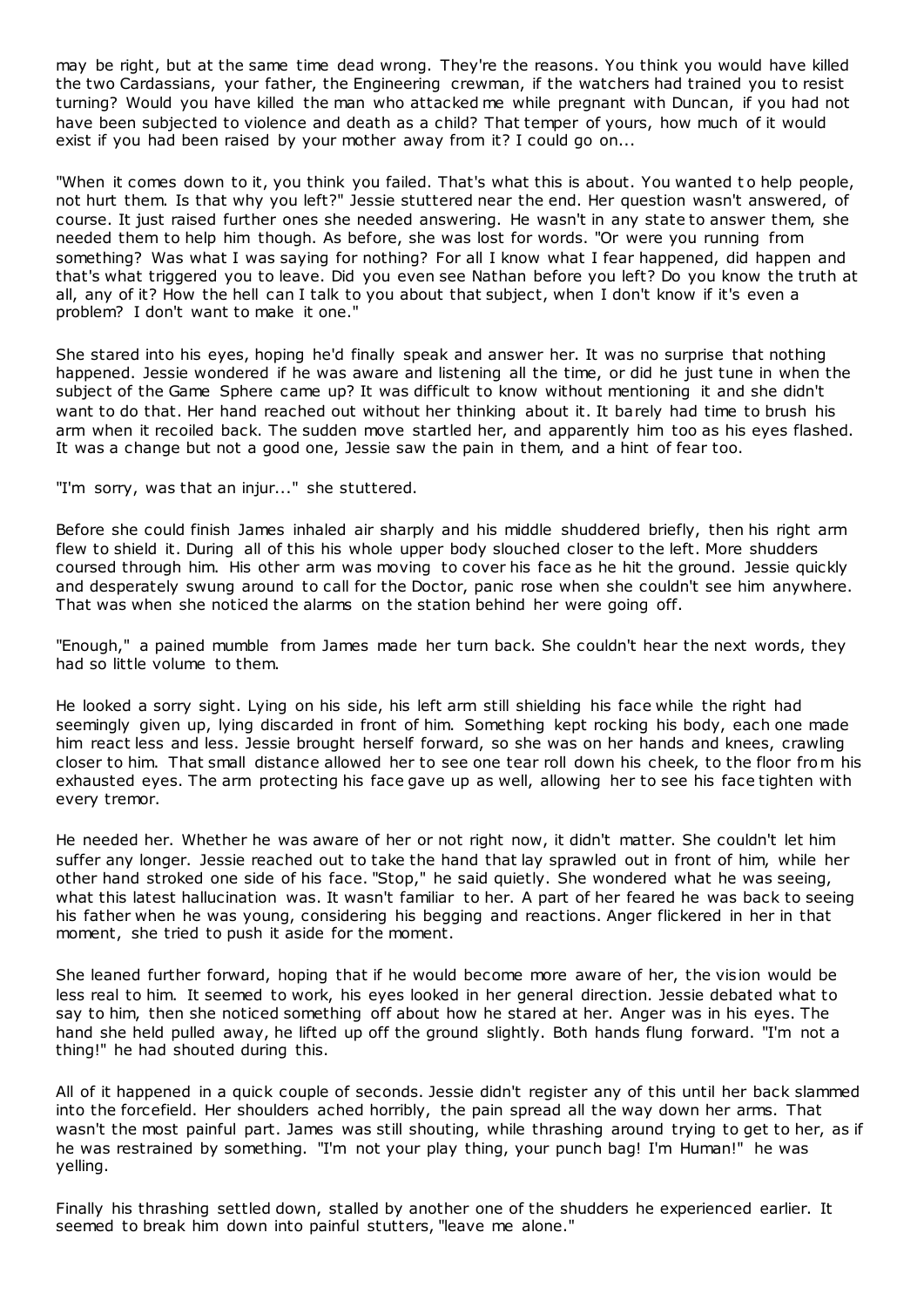Jessie tried to tell herself he wasn't directing any of this attack at her, she was just there at the time. She attempted to move, stand up. A sharp pain shot up her back, to her shoulders making her gasp, then groan as the pain put pressure on the shoulder injuries.

Unknown to her the Doctor had returned from his office, he was at the station working at it furiously. The other patients were more than unnerved by what they had seen and heard. Jessie couldn't move, she didn't dare move her head in case it made the pain worse. All she could see was James ahead of her. It took a while for her to notice the anger had gone, in its place fear, pain. She wasn't quite sure. Whatever it was, it made him tremble violently and shake his head.

The forcefield turned off, the Doctor then hurried to her side with a med kit. The forcefield then reappeared, blocking them all in.

"Hold still okay," he told her as he armed himself with a tricorder and a hypospray.

"Sorry," Jessie heard a tiny mumble while her eyes winced closed. She opened them to see for herself where they came from. "I'm sorry, I'm sorry," they were whispers, coming from James as he rocked his head. Jessie noticed that once she made eye contact with him then, he averted his own gaze down. His eyes squeezed shut, but he still mumbled the same two words over and over. In that brief second they stared at each other, Jessie felt it was different to before. The difference wasn't that the anger was gone. This time he was really looking at her, not whatever was attacking him in his vision. It gave her a little hope, even through all of the pain.

"That should numb the pain, but I'll need you to lie down on another biobed," the Doctor interrupted her thoughts. While he was talking, she heard the Sickbay doors opening and footsteps.

"Okay," Jessie didn't want to argue, or know how bad it was. She got ready to stand up, he gestured at her to stop. "But?"

"I need to lower the forcefield. First though, I need to make sure he's sedated. Again," the Doctor said impatiently. "It should have been enough for now," he muttered while walking through the forcefield without lowering it.

"What's going on?" Lena's voice asked, prompting Jessie to try to turn her head. The shooting pain made her stop that immediately. She still managed to see the girl's shocked expression. The sound of the forcefield lowering followed. The next thing she knew she was being gently lifted to her feet.

"Jessie thought it would be a good idea to lock herself in with the ticking bomb," the Doctor muttered. They were walking now, toward the three biobeds nearby. One of the alien patients had moved already, probably to get further away from James and her.

The comment angered her, unfortunately it made her tense which brought her great pain. The Doctor sighed and tutted while they painfully got her to lie on the bed. "He just pushed me. It's not..."

"That bad?" the Doctor scoffed as he began his treatment. "Tell that to your broken shoulders."

Lena stared at James, her eyes glazed over and her jaw threatened to drop, trembling. He was still muttering the same two words with his eyes tightly shut. She looked over her shoulder towards Jessie and the Doctor. "Why?" was all she could say.

"The chip was making him hallucinate again. He probably thought she was somebody else," the Doctor replied as calmly as he could. He expected another retort from Jessie defending James, but she merely stared at the ceiling with her eyes wide. It calmed him down considerably, allowing him to feel a little guilty. "I apologise. I shouldn't have talked to you like that."

"It's okay. I was stupid," Jessie whispered.

Lena's head dipped, then she turned it back to her sick brother behind the forcefield. By that point he had his knees bunched up, his arms wrapped around them, with his face turned away from everyone.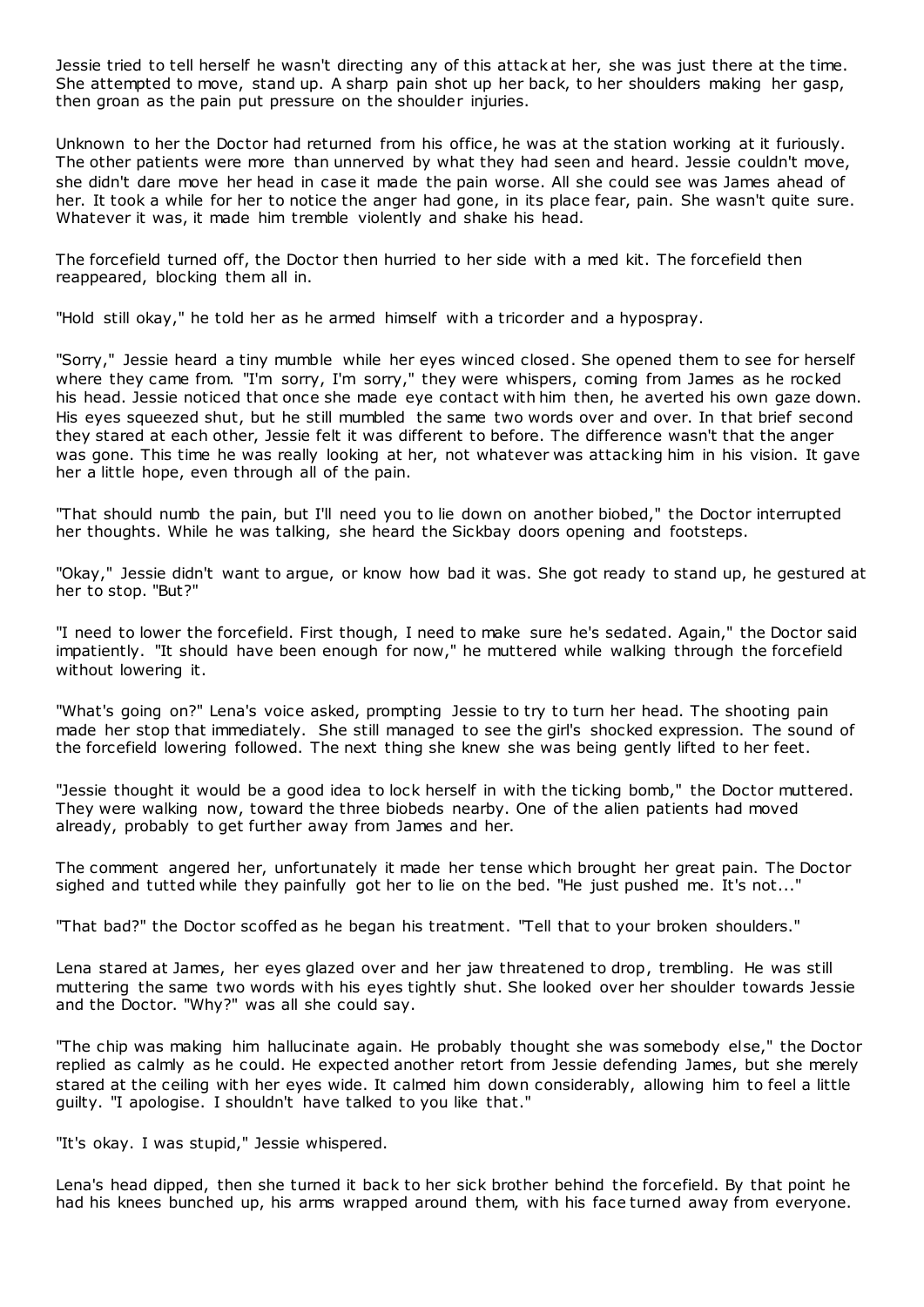"I didn't know. I didn't recognise it," Jessie said.

"Odd. Perhaps you were right before," the Doctor said, puzzling her. "That he still hallucinates about his father's abuse."

"No. I doubt he fought back," Lena said hesitantly.

"She's right," Jessie said mid wince. "It was somebody who thought of him as a thing. He was held back by something, as they attacked. It doesn't make sense." A hypospray pressed into her neck, immediately making her feel drowsy.

Lena waited for her to fall into unconsciousness before saying what was on her mind. However somebody else beat her to it. "Still doing it. I shouldn't..." James whispered to no one in particular. It got Lena's full attention, so she stepped as close to the forcefield as possible. "Have come back."

"James? It wasn't Jessie that you attacked. It was someone else. Who, what happened?" Lena asked calmly and gently.

She noticed a subtle head shake before he turned his head further away from her. He had to shift his whole body around to do it. "Doesn't matter."

The answer got the Doctor's attention too, he glanced over, shocked at it. "Did he... just answer you?"

Lena didn't know the significance of the question, she concentrated solely on her brother. "Of course it matters. It wouldn't have happened again if it didn't."

"I deserved it," James whispered, his eyes closed.

Lena's shoulders fell, but she wasn't going to give up that easily. The Doctor's response earlier made it clear to her this was still progress, it gave her hope. Her eyes sharpened, filled with the new found determination she was feeling. "Then why did you fight back? Clearly you didn't deserve whatever happened. What was it? What caused it, was it something you did, as a Human or a Slayer?"

The Doctor frowned at all her questions. He continued treating his current patient, while listening in. He was prepared to intervene if necessary.

"Both," James answered. Lena sensed a tiny hint of disgust in his voice when he did. Self loathing poured out of his next sentences, "it's always both. Selfish to the end."

"How is it selfish? Was everything you said to me just a lie?" Lena struggled to keep her anger at bay, it made her voice tremble. "No it wasn't. You believed it, that without our Humanity we're merely monsters. What did you do as both that caused you to feel so terrified and helpless? I felt it before I even walked in here. You can't hide it."

He didn't say anything for a while. The Doctor assumed he had fallen into his catatonic silence again, so he sighed and his head bowed slightly. His work on Jessie was over, she'd be okay. Lena meanwhile didn't give in, she stood there and waited for an answer stubbornly.

Her patience did pay off, James slowly turned his head part way towards her. "I did though."

"What?" Lena asked instinctively, as his answer just made her even more confused. "I don't..."

"I did hide it. No one knew. What would be the point?" he mumbled, his gaze was against miles away. "I did my job, it still didn't matter. I was dead anyway."

"I don't understand," Lena admitted.

"I know," he said in a tone that did sound like he was sorry. However to Lena he was giving in, and it only shortened her fuse. If this was progress, she didn't want him to fall back to whatever he was like before.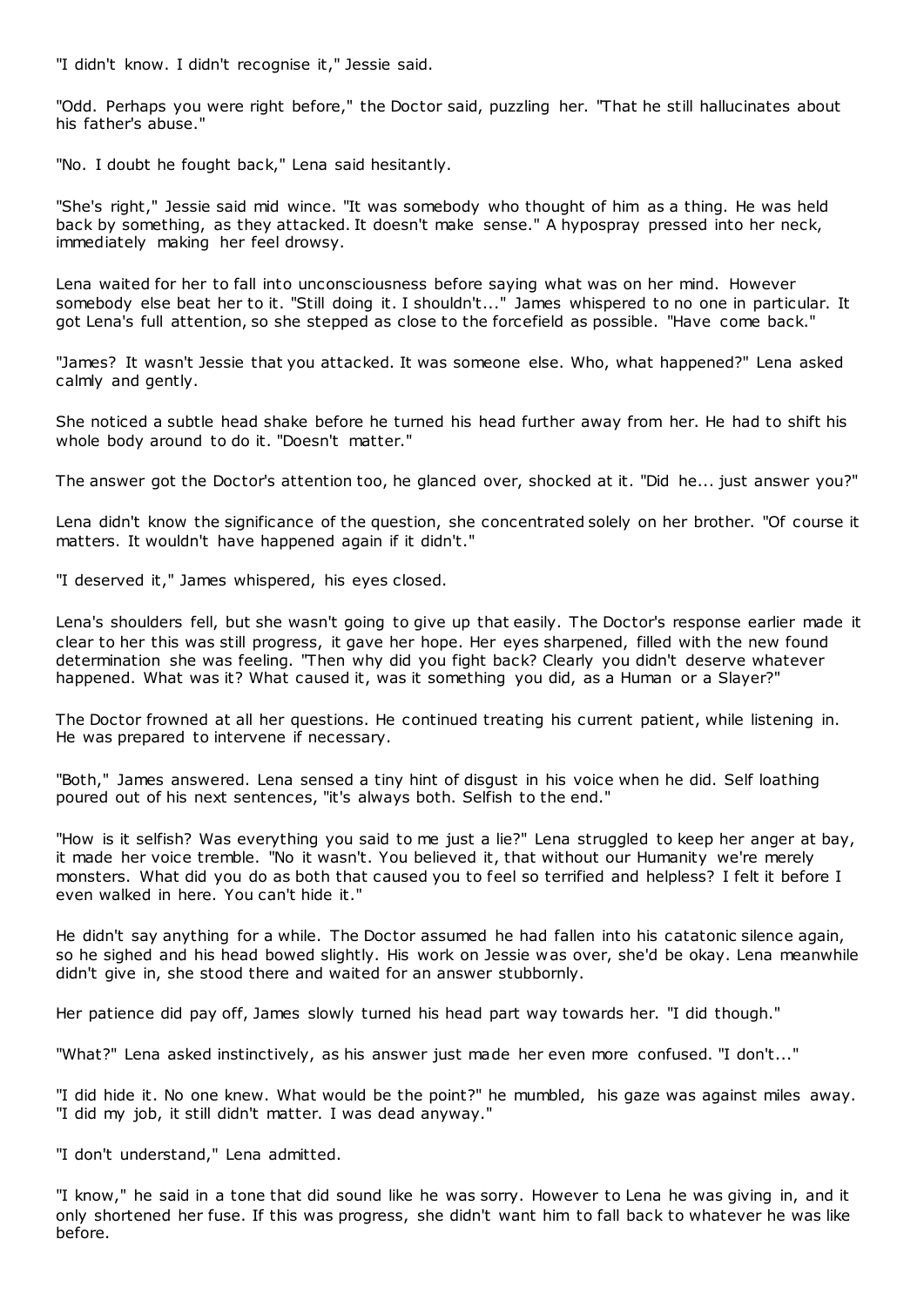"So you'll continue to hide from the pain and then what? Is that why you left, you couldn't hide anymore so you decided it would be easier to run from your issues?" Lena said more irritably than she wanted. A lot of this was bringing a painful part of her past back, and now she was looking at it from the other side. The guilt seeped through the cracks, thinking about what she put people through when she felt this way. She had to stop it from happening to him, Lena really thought he was better than this. "Whatever happened two weeks ago you need to confront it. Your memories of your older sister, it's time to face it, it's haunted you long enough and it's destroying you. If this..."

Lena knew at that moment that she had gotten close, as James' eyes faded and his head lazily slouched back so it was facing away from her again. Perhaps too close, still she didn't give up. "James it wasn't your fault. You're not responsible for what happened to your sister." She was trembling viciously as he didn't respond in anyway to her. "James please, don't hide again. You..." A hand rested on her shoulder, cutting her off. She looked over it to see the Doctor giving her a sympathetic stare and a head shake.

"You did your best. It's not going to happen overnight," he said.

"I feel like I misunderstood what he was talking about. Did you know?" Lena asked. The Doctor remained silent for now. He heard somebody clear their throat like they were trying to get someone's attention. Lena continued to talk at the exact same time, "what if I was wrong about his sister, and mentioning her just added to his list of worries?"

The Doctor glanced over his own shoulder, catching Tom waiting by the door looking right at him. "I doubt you were wrong. The Nathan case was what triggered the chip, and it was the last thing he worked on before he left." Lena nodded grimly. "Excuse me." He hesitated briefly before walking over to Tom.

"You should disable it," the Lieutenant said.

The Doctor was taken aback, "I told you that..."

"Yes, that it would cause brain damage or give him such a huge shock etc..." Tom said in a dubious voice. "But the drug you used the last time clearly isn't working. These hallucinations will keep wigging him out and probably adding to the problem. Actually, there's no probably about it. I mean..." he pointed towards Jessie. "Lets add to his guilt, shall we?"

"That last time he was on a much higher dosage. He's weaker, injured, I deducted it would be too strong for him right now. Since it's been administered gradually, I can get it back to the dose he was on before safely," the Doctor said.

Tom folded his arms defiantly, all the while sighing impatiently. He lowered his voice a little so only the Doctor could hear it. "Turning the chip off will mean his hallucinations will stop. Then we can counsel him without him attacking his loved ones, thinking they're Frenit or daddy, or whatever. You may have fooled them but I know there's no actual risk here, so why?"

The Doctor gave him a disgruntled look, then he gestured to his office. The pair walked into it. "They have enough going on without adding further problems."

"I'm listening," Tom said.

"I cannot disable the chip. I've already tried," the Doctor said to Tom's dismay. "Sometime after he left Sickbay two weeks ago, it was damaged."

"Damaged?" Tom stammered. "What, was it worn out from over use or something? Or his telepathy..."

"No. From what I can surmise, someone forcibly altered it," the Doctor replied.

Tom mouthed the word forcibly before he spoke, "so, a signal fried it?"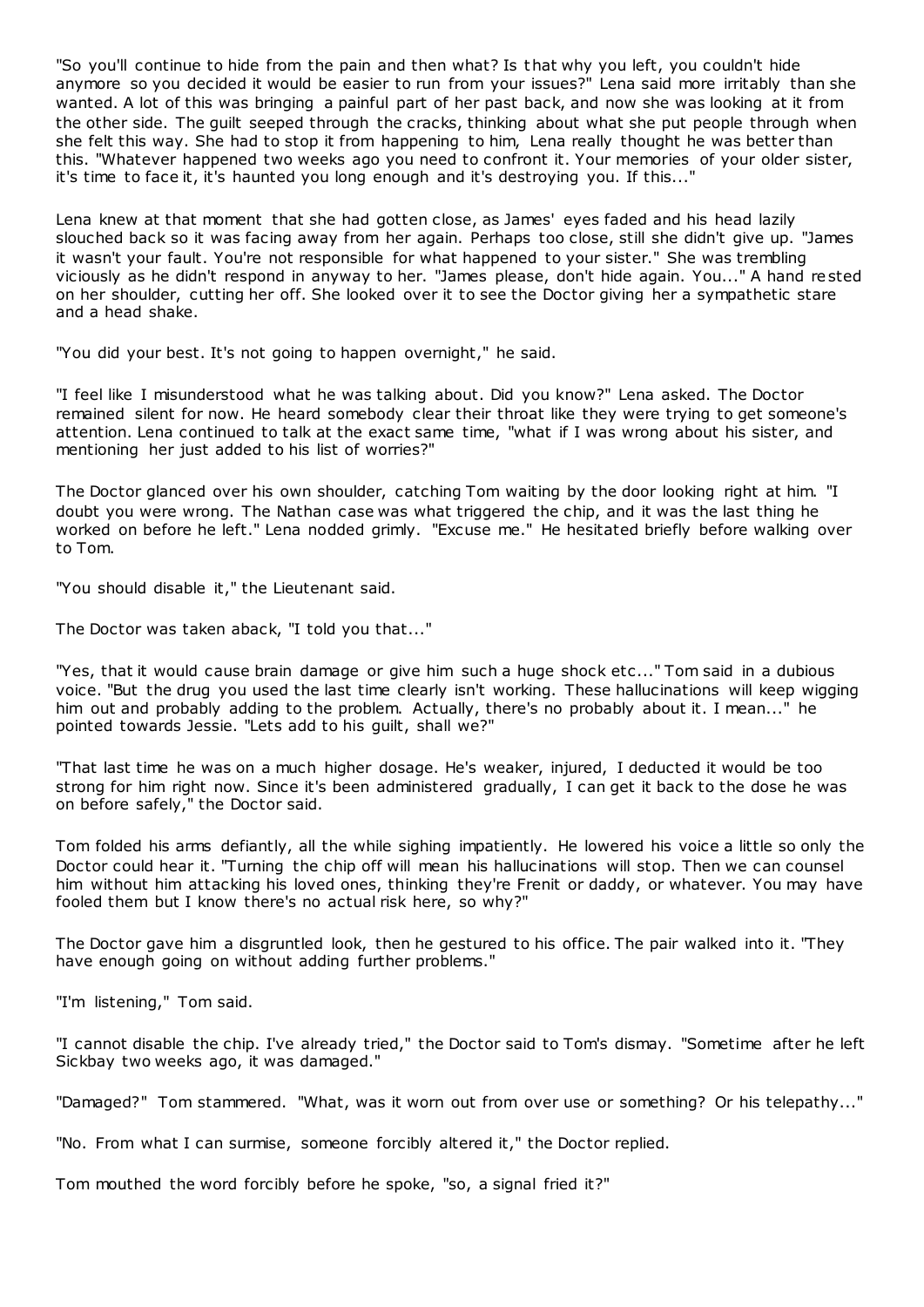"With a hypodermic needle, or something like it," the Doctor answered, making Tom's face turn a ghostly white. "While he was conscious and resisting. There's damage around the chip, the outward wound has healed but internally is another matter."

"Crap," Tom muttered.

The Doctor nodded, "yes. From what I can tell from the status of the chip, its performance was increased by 80%, which explains the rather alarming spikes in his neural pathways. In layman's terms, he's getting many more memories flooding into his consciousness, and his mental abilities have been harshly heightened."

"Meaning?" Tom asked even if he didn't want to know.

"Which do you want, the bad or the really bad news first?" the Doctor asked. The look on Tom's face told him without the need to say anything. "It's merely a hypothesis as Human telepathy is a relatively new thing, but he's probably very much aware of everyone in this room. Their thoughts, feelings. I have no idea the scope of its range. It'll explain that even though he has the symptoms of catatonia, he still snaps out of it when he wants to."

"He hears Janeway, Jessie or anyone thinking about the only subject he's interested in, the Towers and responds. Once the subject changes, off he goes?" Tom tried to simplify it. The Doctor resisted making a comment over it. "Okay, so that's the very bad news right?"

"No," the Doctor answered frankly. "If this keeps going, it'll leave permanent damage, eventually killing him. The chip will need to be removed."

"I thought you couldn't. It's why you turned it off years ago," Tom stuttered.

"That's correct," the Doctor said with a sigh. Tom could tell he wasn't taking that well. He hated not being able to save a patient, but this was far more personal to him. He knew he blamed himself for what happened to James. "This will be something I'll have to discuss with Jessie eventually. It was a risky procedure when I could disable it and sedate him, but now I've got the very likely risk of an hallucination making him fight me off."

"God," Tom said as a frog leaped into his throat. "If you don't do it, he'll die from the stress of it. If you do, he could still die. The latter is obviously better, but if he's freaking out... the odds fall a lot. If the drug works..."

"The dose will likely need to be much stronger than before to compensate for the increased performance. I can't risk giving him anything higher than the last time. I'm hoping that a normal dose combined with his weaker state will be enough to at least slow the inevitable brain damage," the Doctor explained.

Tom walked around him to stare through the glass, towards Lena and James. Neither of them had moved since he first entered Sickbay. "Is he weaker? He needed help to destroy the first towers. How the hell did he destroy not one, but at least four networks and half of Krralef's on his own?"

The Doctor silently thought about it. He shook his head, "only he knows for sure, we can only theorise. According to the Captain he seemed far more focused on his fighting, almost robotic . Coupled with his heightened mental abilities and not held back by Human concerns, he was far more effective."

A cold feeling shot through Tom's back, making him shudder. The Doctor looked at him with concern. "Effective? You're suggesting that Humanity is truly a burden, and a Slayer should shed it after all to do their job?"

"I'm not suggesting anything of the sort," the Doctor said, offended by the accusation.

Tom turned to face him once again. "It's true though. A terrifying thought isn't it? We must become them to fight them."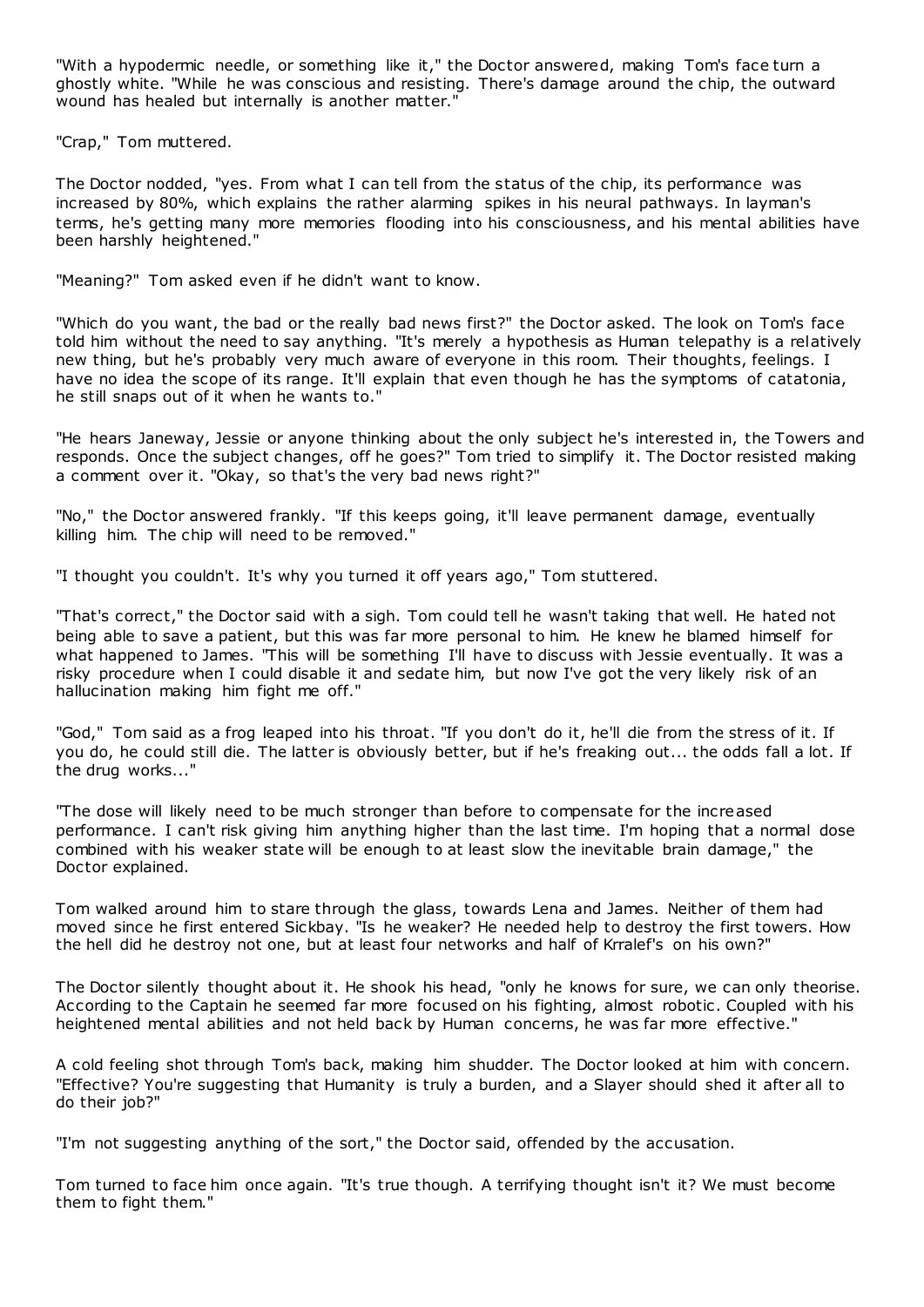"Destroying the towers was not the solution, so not at all," the Doctor said.

"It still might be. Maybe that's what they want; to give up James and Lena, then later Duncan and Amy to literally play their games. If we don't, billions suffer and die at the Soft's hands leaving ours coated in their blood. If we do, we give up our very souls," Tom said with a haunted look on his face. What he said next made him feel sick, "what's the lives of two people, compared to the entire universe? Nothing."

"That's not true. One life lost can effect so many. There's ripples. James for example, what he does directly effects the next generation of protectors. We don't know, Duncan and Amy may face much grander hardships than their father and what he does now will influence what they do then. One person is never insignificant, never. We lose one person to this Game Sphere, to the Softmicron, we've already lost."

Tom only partially agreed with him, his head still shook defiantly as if he disagreed completely. "We suffer, we learn, then we grow stronger. We only lose when we give in to it. Lena and James will be stronger, more formidable if we can help them. The Soft know it's not just them they're fighting, they're fighting all of us. We help James fight his demons, the chip will not be able to influence him. Round one to us. Round two begins with removing the chip with no resistance..."

"But..." the Doctor tried to interrupt.

"What? It's sound. We're not getting anywhere panicking about it, are we?" Tom said.

"True but you make it sound so simple. We're talking about two very damaged people, one of which has memories of two timelines, while the other has thirty years of issues he won't talk about," the Doctor protested.

Tom smirked at him, "panicking! Lena's already getting better, taking command of Voyager during a crisis, heck she looks stronger. James well, he'll not get better when he's trapped in Sickbay locked behind a forcefield."

"Oh dear," the Doctor muttered to himself.

"I'd ask Jessie first, but in my opinion, he should be at home with her. You can keep on top of his medicinal needs of course. Maybe we should bring that holo-counsellor out of retirement, she may be able to help," Tom said a little too enthusiastically.

The Doctor sighed, "if his records are anything to go by, he'll resist her. Also, one of the first things he did when he was exposed to Jessie, was hallucinate and attack her. You want to send him home with her? No."

Tom wasn't deterred, "if the drug settles him down, there's no problem." The Doctor wasn't convinced and he could tell. "It's obviously up to her, but she'll agree that if we do nothing we get nothing. No risk, no gain. I know Jessie well enough, she'll not be put off by that. I think the only issue she'll have is the children. Obviously, I'd keep them separated until the chip's gone."

"He was talking earlier, after he attacked her. If that's what it takes, I'm not onboard," the Doctor said.

"I noticed," Tom said. "The talking I mean. You say he's fully aware of what people are thinking. Now we have a subject to focus on. I doubt we'll need another freakout to get him to talk again."

"That subject made him retreat. Hardly," the Doctor muttered.

Tom laughed but more from frustration. "I don't mean his sister, no. Whatever he was talking about before Lena brought her up. I assume it was the hallucination itself. I heard he had another one when Janeway was here. They may give us a clue. Do they have a particular theme?"

The Doctor didn't take him seriously at first, he stared at him bemused. Then he found himself thinking that he had a point. It got him thinking further. "No theme that I can determine. The visions of his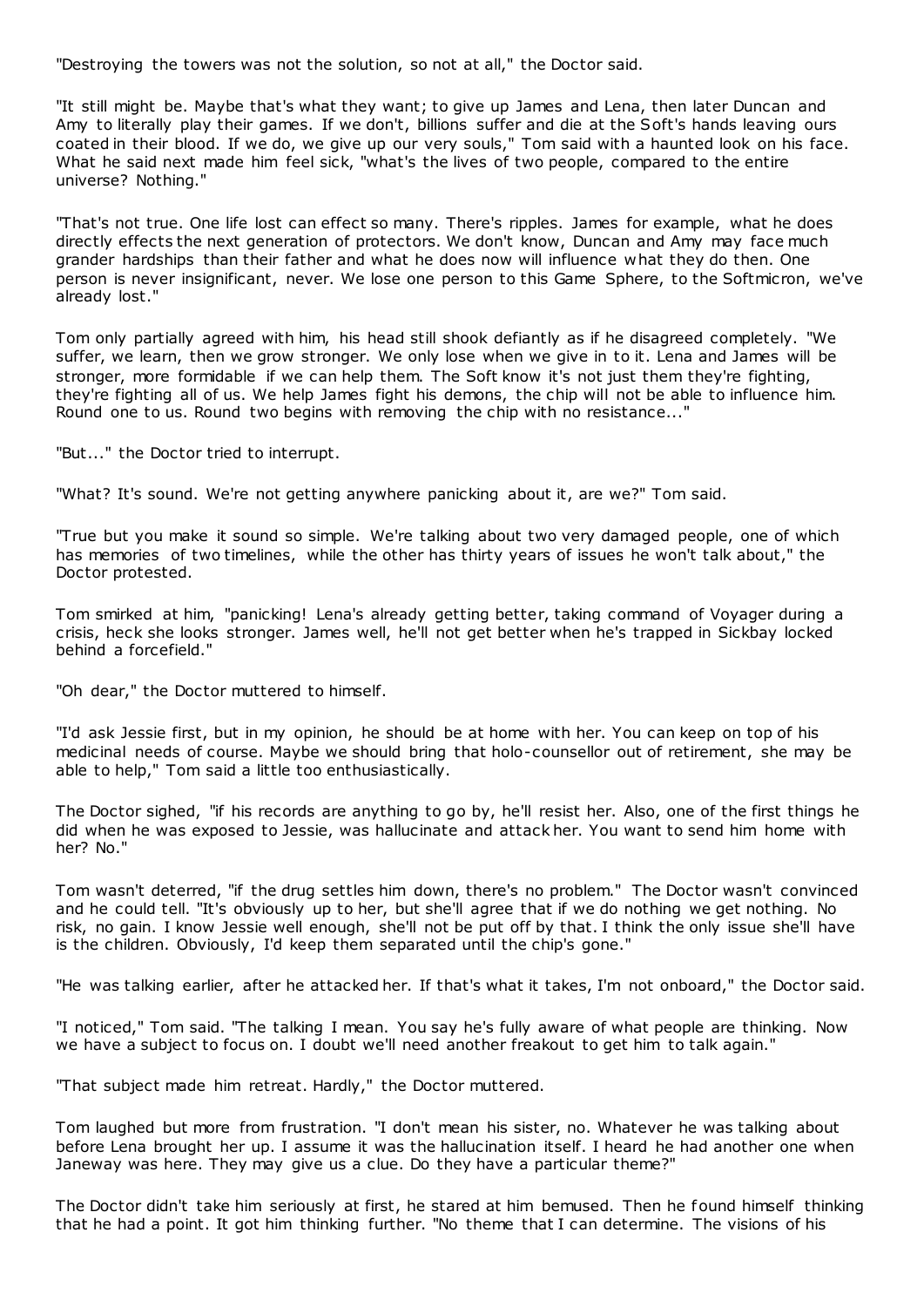father were triggered by the case. These ones just spur up out of nowhere. In fact the only thing the two have in common is guilt."

"Any moron could have told you that," Jessie's voice said, surprising them both. They turned to find her at the doorway.

"Oooph, save some charm for James, 'kay?" Tom teased her.

"Hmm, yeah," Jessie fake scowled at him, at least he hoped. "I think you're right about keeping him here. The forcefield, the people from the planet he saved. There's a lot here to trigger him. I'm okay with bringing him home.'

"Are you sure?" the Doctor asked, concerned for her welfare.

"As Tom said, I'd do anything for him," Jessie answered.

Tom laughed nervously, "I suppose you could interpret what I said as that, sure."

"Jessie, if he attacks you again, I won't be there to help you. What if he mistakes you for a demon like Frenit attacking him, and he uses his full strength to fight you off," the Doctor stammered.

The thought of that didn't faze her, she just seemed a lot more determined. "Then it'll help him snap out of it again, as before. I'll take the risk."

Tom winced, he had to take in a deep breath to recover from it. "Sheesh, you're either more badass than I thought, or very, very crazy."

Jessie smiled, "why do you even have to pick one?"

"Oh god," the Doctor groaned, dreading the outcome of this situation.

Tom though just laughed again, "okay, I gotta admit, that's a little hot."

"Eeew," Jessie muttered.

She turned to leave again, shaking her head. Tom was left with the Doctor staring at him like he had just signed his death warrant. "Really?" he said finally.

Tom shrugged casually, "if B'Elanna admitted that about me, it'd be tough to keep my hands off her..."

"Too much information," the Doctor groaned as he followed Jessie out.

"What?" Tom asked innocently. He scoffed, "I wouldn't be having a breakdown, that's for sure. James' always been a little weird, I suppose."

Outside Jessie was still pulling a face while the Doctor looked on. "Are you sure?" he asked.

"Yes, that was disgusting. Poor B'Elanna," Jessie replied.

The Doctor sighed, "I meant..."

"I know," Jessie seemed disappointed he didn't catch on.

"He possibly meant to say it was romantic , but he's Tom so..." the Doctor said.

"I doubt it. And yes I'm doubley sure. Lena told me the incident made him talk. I doubt he'll attack me again," Jessie said. "Besides, apart from that one, I should know what he's reacting to, so I won't be caught off guard again."